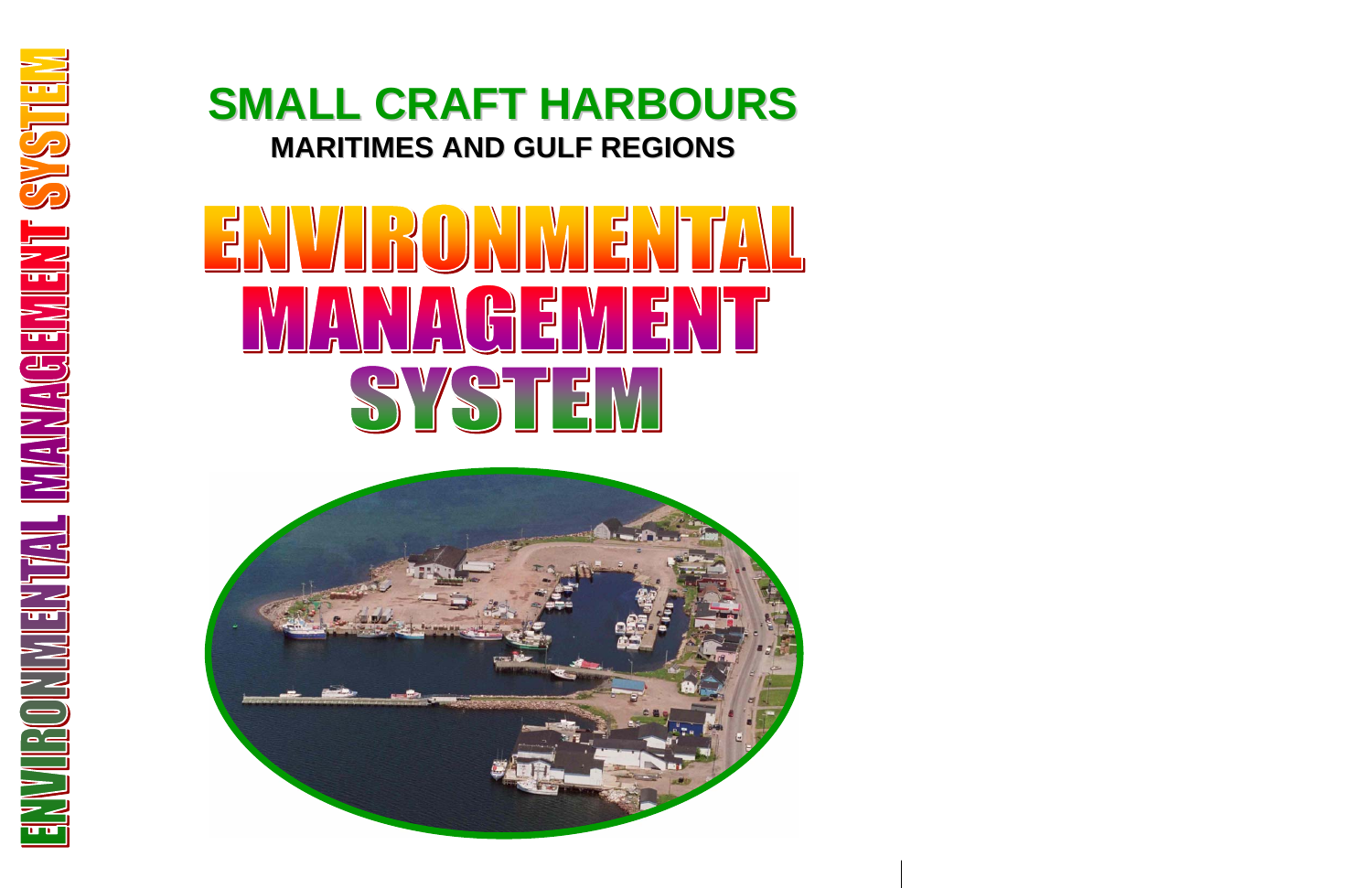

**Introduction** 

Environmental Policies

**Environmental** Management Plan

## **Emergency Procedures**

Environmental Harbour Inspection Checklist

Annual Environmental Audit Report

Fuel + Waste Oil Storage Systems Guidelines

Fuel Storage and Dispensing License

General License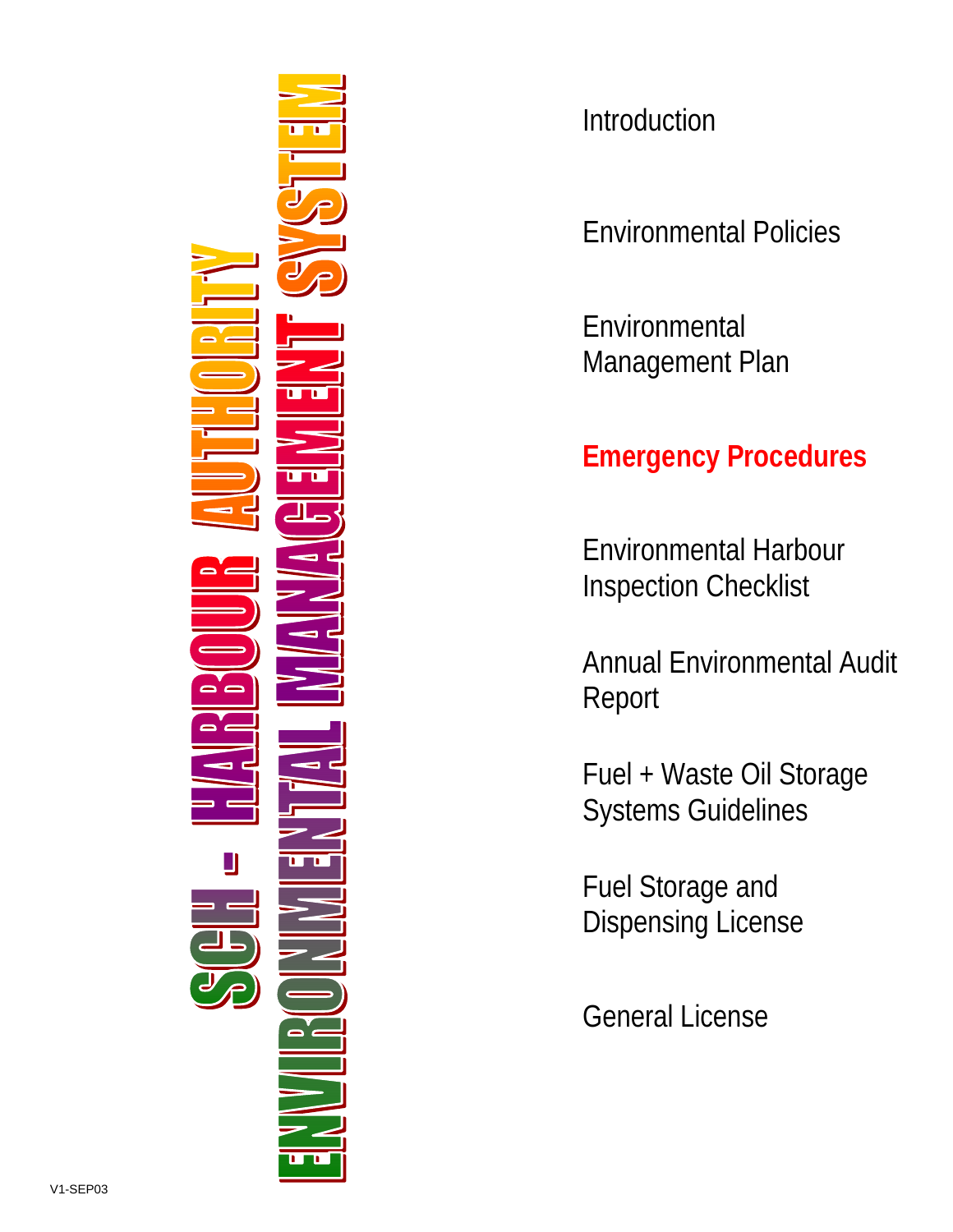### **INTRODUCTION**

### **SUSTAINABLE DEVELOPMENT AND ENVIRONMENTAL MANAGEMENT**

In 1995, the Government of Canada established a Commissioner of the Environment and Sustainable Development. As a result, Federal government departments were required to establish sustainable development strategies that are subject to audit by the Commissioner. To meet the environment component of the DFO Sustainable Development Strategy, Small Craft Harbours - Maritimes Region and Gulf Regions (SCH) has developed an **Environmental Management System (EMS**) to facilitate environmental management of its harbour properties. The EMS is a tool that provides a framework for practices, procedures and processes to manage the environmental agenda and documentation. It facilitates the communication and evaluation of environmental performance in a systematic way and provides an audit system for tracking, managing and improving environmental performance.

The SCH - EMS is intended to be a user-friendly guide to assist Harbour Authorities (HA's) in dealing with the most common and important aspects of environmental management of properties leased from SCH. The following sections are included as part of the EMS:

- Environmental Policies (SCH and HA)
- Environmental Management Plan
- Emergency Procedures
- Environmental Harbour Inspection Checklist
- Environmental Audit Report
- Appendix A Fuel Delivery and Waste Oil Systems Guidelines
- Appendix B Fuel Storage and Dispensing Licence
- Appendix C General Licence

Although an EMS is a legislative requirement, it can also be shown to have many positive features which should lead to savings in time and money for the HA's, as well as limiting liabilities for their Boards of Directors. Some of the benefits of an EMS being endorsed and followed in the harbour include the following:

- It will help both SCH and HA's to protect the marine environment and provide a cleaner and healthier workplace for fishers and other harbour users;
- It will lower HA's operational costs in the event of fuel leaks, spills or other accidents impacting on the environment;
- It will become a valuable communication tool for encouraging all harbour users to follow environmentally friendly procedures;
- It will reflect the commitment by the HA's to protect the environment and therefore provide a "due diligence" defence is cases where violations or emergencies occur;
- It will exemplify a well managed public resource and help build community pride;
- For individual harbour users, it will provide clear guidance and states the conditions under which various activities can be undertaken;
- It is expected that it will lower future HA's insurance premiums.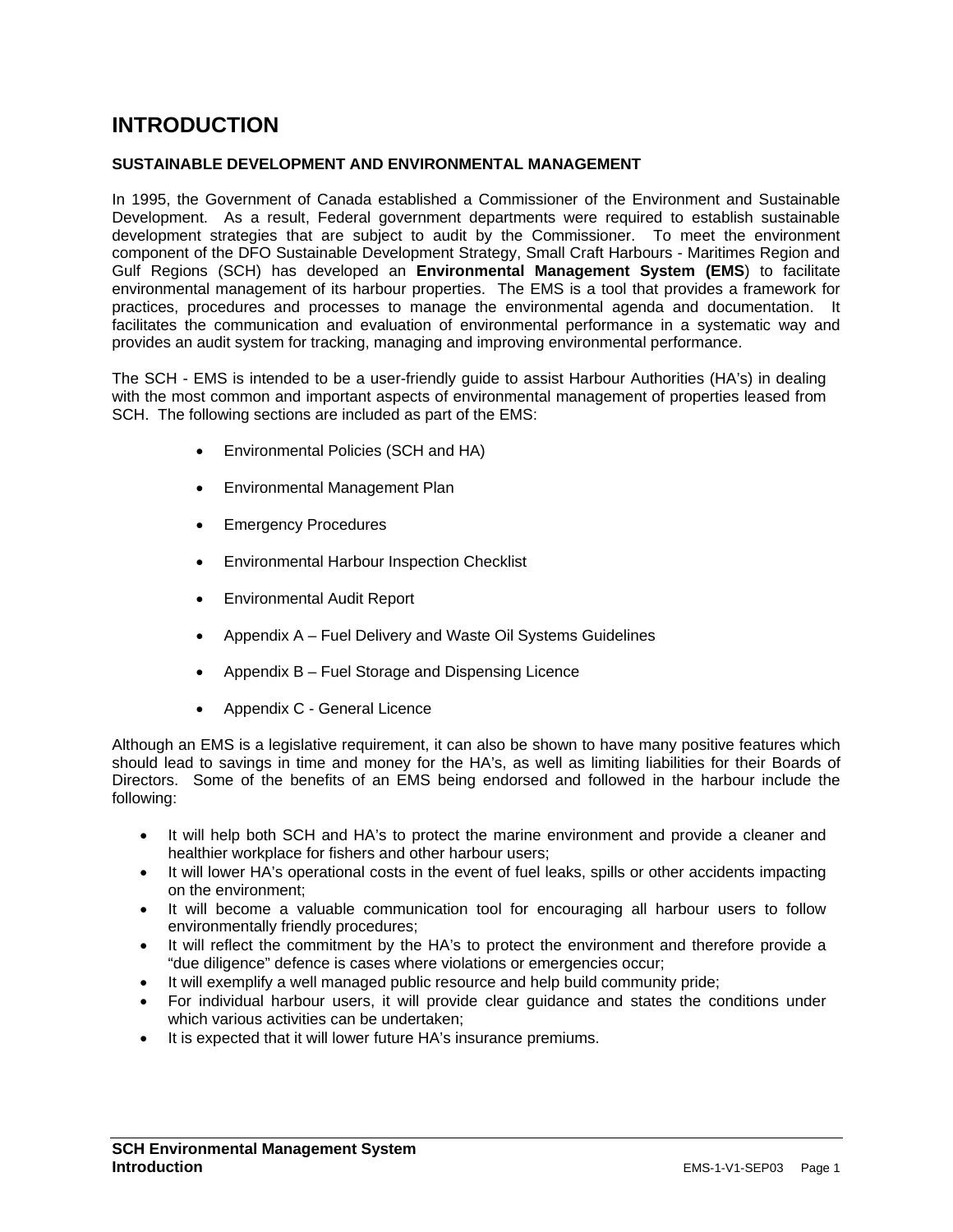### **CONCEPTS OF ENVIRONMENTAL MANAGEMENT**

### Sustainable Development/Resource Conservation

The concept of Sustainable Development is based on the understanding that development can continue to occur, but that it must not occur in a vacuum. Sustainable Development ensures that the environment is not "consumed" by the development process. It requires that we look at the broader implications of our actions and try to maintain environmental integrity as a priority. An integral aspect of Sustainable Development is resource conservation. It involves thinking about and assessing the impact on the environment of certain products and services before we use them. Recycling is now very common in our communities - reusing products instead of discarding them and reducing our use of "non friendly" products or services are the other two cornerstones of the three R's that make up resource conservation – **reduce, reuse and recycle**.

### Pollution Prevention

Pollution occurs when a foreign substance enters an environment (water, soil, and/or air) and makes that environment unfit for living creatures. It is far less expensive to prevent pollution than to deal with its effects. For example, cleanup tends to be very expensive and in many cases is too little, too late. The concept of pollution prevention requires that we ask the question, "Is there some other way that I could do this and cause less or no damage to the environment?" Pollution prevention can be as simple as using a biodegradable product, such as latex paint instead of oil-based paint. By taking a pollution prevention approach, we can save money, safeguard the environment and reduce the risk of environmental non-compliance.

### Polluter Pays

A clean and healthy environment is necessary to support our high quality of life. As a public resource, it is in everyone's best interest that the environment be protected. Most environmental regulations recognize that pollution is caused by people and, as such, they can be held accountable for damage to the environment. Liable parties are responsible for cleanup and the payment of fines, which serve to cover costs and to act as a disincentive against further negligence.

### Due Diligence

Accidents happen, but it is important to be aware that if damage is done to the environment, even if it's done accidentally, individuals can be held legally responsible. In the event of an accident, (e.g. a spill of oil or fuel into the water), the most effective way to avoid prosecution is to prove that "all necessary and appropriate precautions were undertaken under the circumstances." This is called the "due diligence" defence and the most important consideration in building a due diligence defence is to start now! The use of an EMS by Harbour Authorities represents a significant commitment toward the establishment of a due diligence defence. By passing on their commitment to develop "due diligence" throughout the harbour, the HA is serving its users and members. It is minimizing the likelihood of prosecution for environmental infractions, while at the same time fostering an awareness that will reduce the impact, should an accident occur.

### Continuous Improvement

The concept of continuous improvement means that we take stock of where we are now and set targets for improvement over time. When an HA implements its EMS, a baseline of environmental issues and potential impacts is created, (e.g. how much garbage is created, how much sewage is generated, how many spills happen, etc.) Once this baseline is established, measures can be taken to improve environmental performance year by year.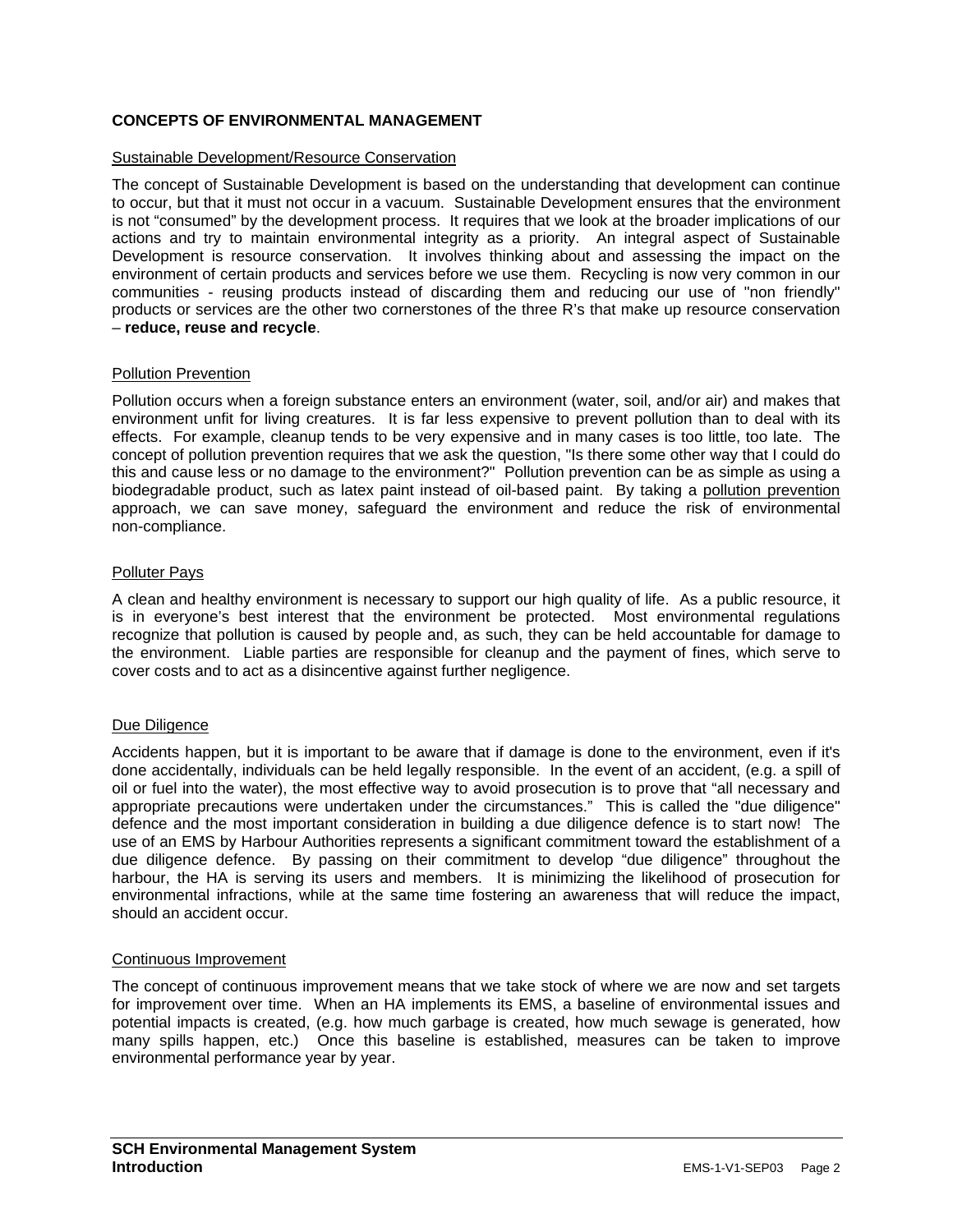### Monitoring, Reporting and Corrective Action

Monitoring, reporting and corrective action "go hand in hand" with continuous improvement. Once the baseline is created, the Harbour Manager can observe, through inspections,- whether the targets set in the EMS are being met. Periodically, the Manager can report to the HA Directors, who in turn can make decisions on new rules or procedures which will act as "course corrections" to help reach the EMS targets.

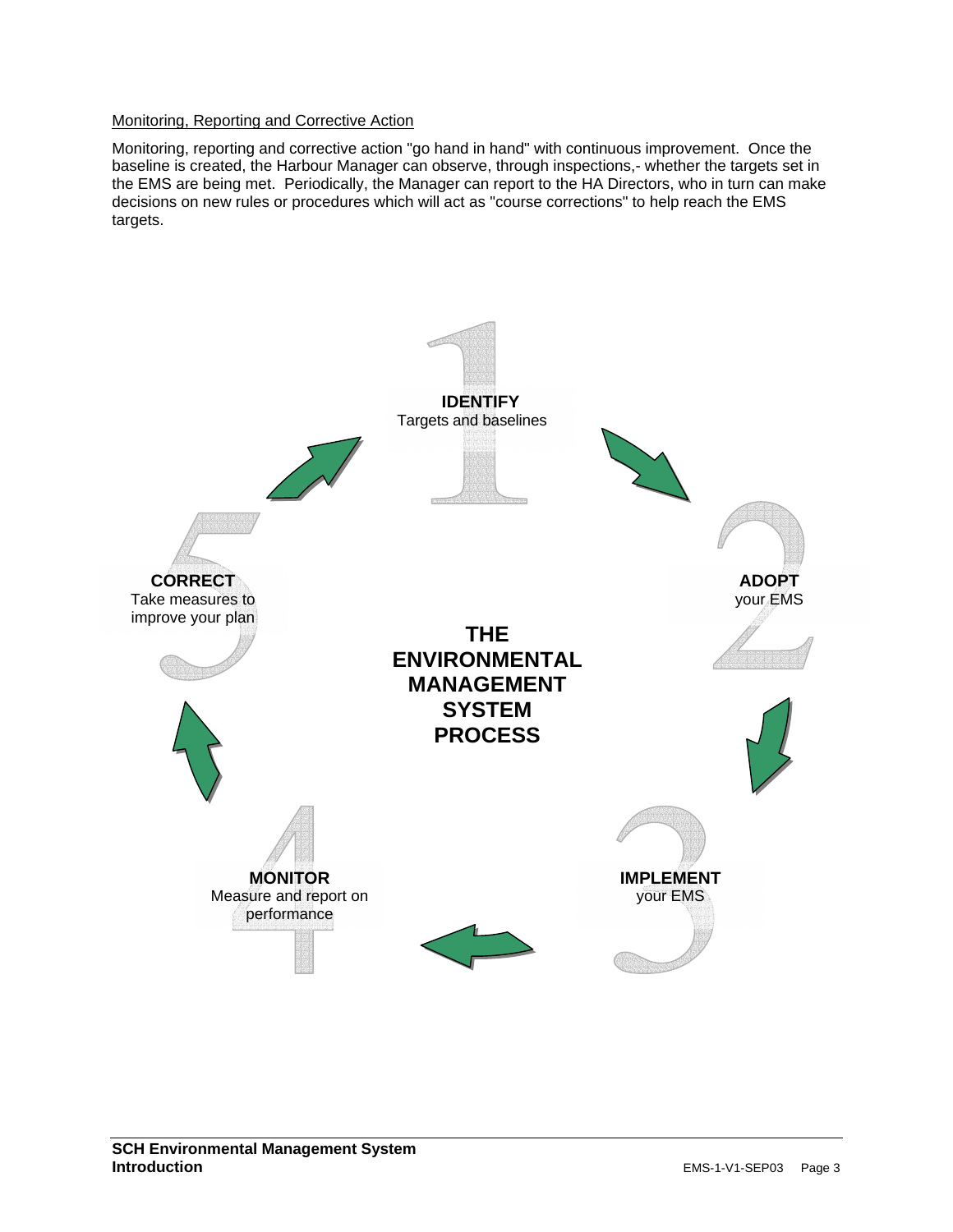### **ENVIRONMENTAL POLICY SMALL CRAFT HARBOURS BRANCH FISHERIES AND OCEANS CANADA**

Small Craft Harbours (SCH) will adhere to the Department of Fisheries and Oceans Sustainable Development Strategy and the Operational Guiding Principles listed below. Senior management and every employee of SCH, are responsible for ensuring that these principles are integrated into their day-today activities.

### **Environmental Management Principles**

These principles are intended to guide the incorporation of an Environmental Management System (EMS) within the existing SCH program management structure, thereby ensuring the Program conducts its activities in an environmentally responsible manner.

The following principles are applicable to the entire inventory of harbours, whether they are managed by SCH or by others. This policy is dynamic in nature and is kept up-to-date with changes in environmental legislation and policies.

- 1. The SCH Program will develop and maintain appropriate environmental management techniques including planning, co-ordinating, monitoring and reporting. These techniques will be incorporated into the regular SCH management process.
- 2. The SCH Program will aim to develop and implement environmental management plans (EMP) at all its core fishing harbours by the year 2001.
- 3. The SCH Program will ensure the prioritization, reporting and handling of environmental risks and liabilities.
- 4. The SCH Program will employ procedures for ensuring that potential concerns and effects arising from its operations are identified on an ongoing basis and properly dealt with in a timely manner. These include, but are not limited to, the proper handling, storage and disposal of wastes and the prevention, reporting and remediation of pollution.
- 5. All realty management documents (leases, licences, management agreements, etc.) will contain clauses that incorporate environmental provisions.
- 6. Records pertaining to environmental matters will be kept in an appropriate management information system.
- 7. Budgets appropriate for addressing environmental concerns will be allocated and implementation reported upon.
- 8. Periodic EMS audits will be conducted at SCH facilities and offices and actions will be taken to ensure that non-conformances are prioritized and addressed.
- 9. Periodic compliance audits will be conducted at harbours and action will be taken to ensure that non-compliance situations are prioritized and addressed.
- 10. Performance in achieving specific environmental objectives will be monitored and measured.
- 11. SCH will support environmental awareness training of SCH personnel and strive to employ human resources with the required skills and experience in support of environmental functions.

Original document was signed by Mr. Robert Bergeron, Director General, Small Craft Harbours, Ottawa on July 14<sup>th</sup>, 1998.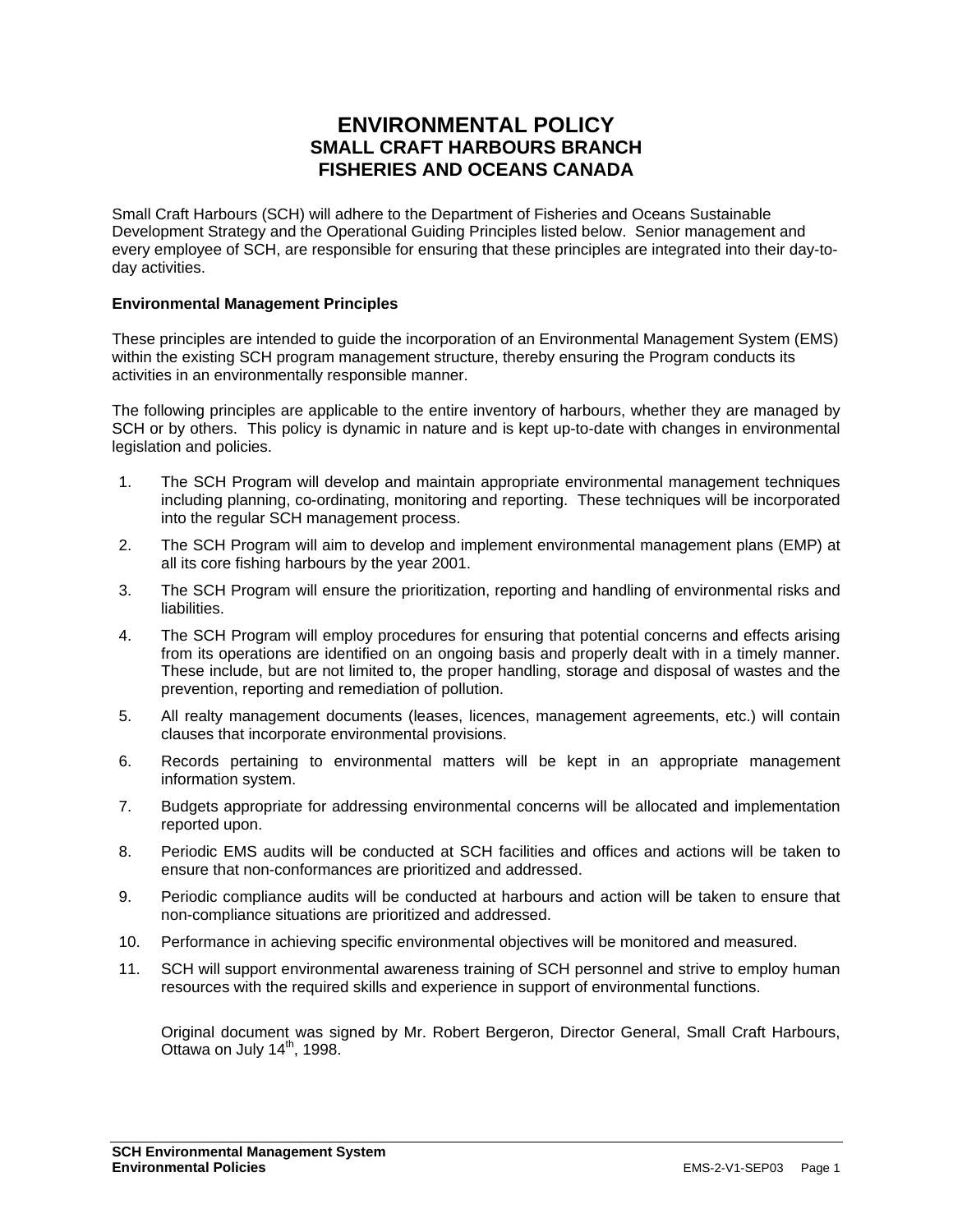### **HARBOUR AUTHORITY ENVIRONMENTAL MANAGEMENT POLICY**

Each Harbour Authority can create its own environmental management policy as long as it is consistent with the overall environmental policy of Small Craft Harbours. The harbour's environmental policy should be posted on signs and/or listed in berthing agreements.

A Harbour Authority environmental management policy should include, but is not limited to, the following clauses:

- 1. The Harbour Authority will strive to keep the harbour environment clean for all Harbour Authority members, users and the general public.
- 2. The Harbour Authority, is committed to preventing pollution of the harbour environment through effective communication as well as by educating, raising awareness, and by setting an example for Harbour Authority members and harbour users.
- 3. The Harbour Authority, will identify, document, prioritize, and attempt to address potential environmental hazards associated with its operations This includes regular monitoring of activities which may have a negative impact on the environment.
- 4. The Harbour Authority is committed to the concept of "continuous improvement" of the harbour environment.
- 5. The Harbour Authority will work with SCH and all harbour users to ensure compliance with all applicable environmental rules and regulations.
- 6. The Harbour Authority will give full consideration to the expectations of interested parties that contact the Authority on environmental issues.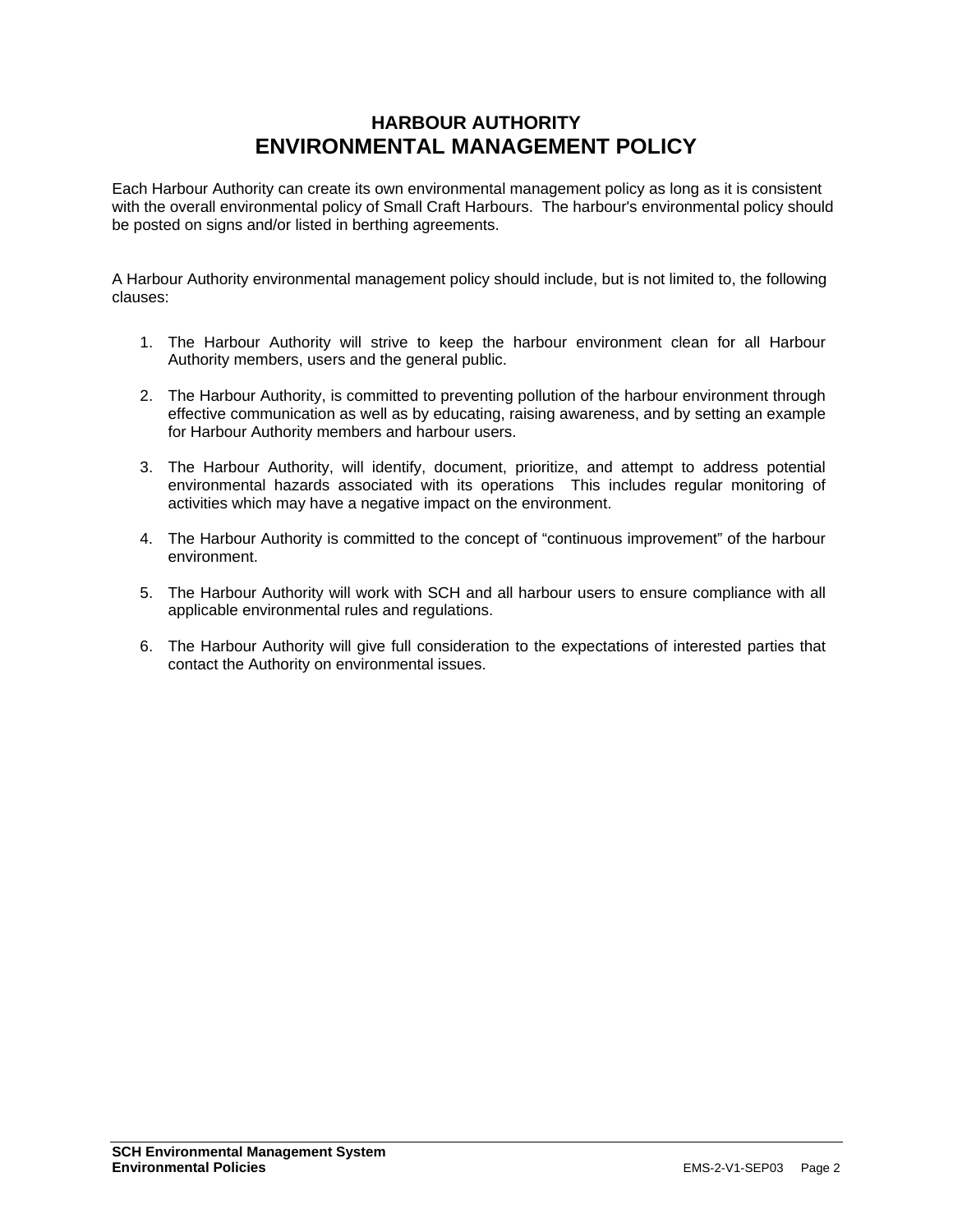### **GENERAL INTRODUCTION**

All Canadian citizens and corporations must comply with the environmental laws of this country. In the context of harbour operations at the harbours managed by Harbour Authorities (HA's), this specifically includes all operations on lands and facilities leased by Small Craft Harbours (SCH) to the HA's, and the many users who operate on the leased premises. In addition, the property owner (SCH), the property managers (HA's), and every user has an obligation to follow the Best Management Practices (BMP's) as defined in this document and endorsed by the HA's. Although not all these practices are directly related to statutory requirements, all are provided in support of sound environmental management. They are considered to constitute a reasonable approach to the prevention of adverse environmental impacts associated with normal day to day harbour operations at the harbours managed by HA's.

This **Environmental Management Plan (EMP)** also defines the specific roles and responsibilities of SCH, HA directors, harbour managers, employees and the harbour users, and provides all parties with the basic knowledge necessary to contribute to the overall environmental management of public harbours. The EMP also introduces guidelines with respect to environmental management concepts and their application to typical harbour activities.

Although an EMP is a legislative requirement, it can also be shown to have many positive features which should lead to savings in time and money for the HA's, as well as limiting liabilities for their Boards of Directors.

The EMP should be distributed to HA employees, harbour users, sub-lessees and local interest groups to develop an awareness of the HA's commitment to environmental management, as well as to assist in building links to the community.

### **ROLES AND RESPONSIBILITIES**

### Small Craft Harbours

SCH staff at both the Area and Regional levels are available to provide ongoing assistance on environmental issues as required by HA's. Although daily administration and operation of SCH properties has been delegated to HA's, the ultimate responsibility for ensuring due diligence in all issues related to harbour operations remains with the owner. For this reason, SCH is responsible for ensuring that HA's deliver their environmental management program in a competent and timely manner, and requires an ongoing commitment by HA's to work with SCH in achieving this goal.

SCH will work with the HA Boards of Directors to implement EMP's and, when and if possible, SCH will provide both technical and financial assistance, to assist HA's in achieving its environmental objectives and improving the local harbour environment. The Boards of Directors, with support from SCH, are expected to ensure that the appropriate enforcement action is undertaken to correct environmental problems.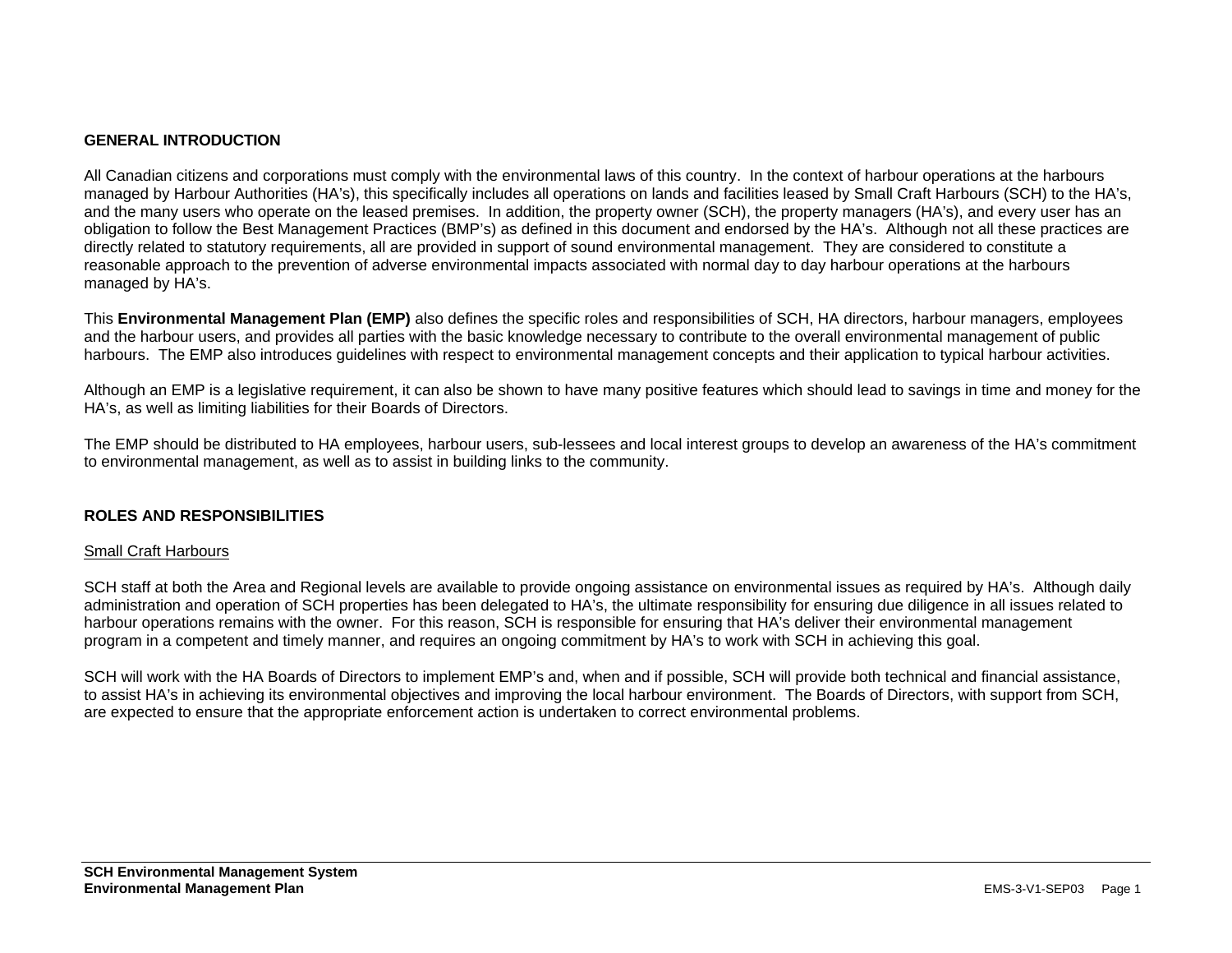### Harbour Authority Board of Directors

HA's, as represented by their Boards of Directors, are the delivery model for environmental management of property and facilities leased by SCH, and as such have the overall responsibility for developing, endorsing and encouraging good environmental practices for all harbour operations. HA's are also responsible for developing an improved state of harbour environmental awareness, thereby encouraging all harbour users to endorse and follow the established concepts of the EMP. Every effort should be made by HA's to ensure that the purpose, intent and objectives of these concepts are communicated and understood by all harbour users.

As a guide for HA's, the following table outlines types of projects which pose the potential for environmental damage, and provides advice on how the HA can proceed on certain types of projects and activities.

| Activity                        | When                                                     | Description of Board of Directors' Role                                                                                                                                                                                                                                                                                                                                                                                                                                            |
|---------------------------------|----------------------------------------------------------|------------------------------------------------------------------------------------------------------------------------------------------------------------------------------------------------------------------------------------------------------------------------------------------------------------------------------------------------------------------------------------------------------------------------------------------------------------------------------------|
| <b>Construction Projects</b>    | During the planning phase of<br>any construction project | When planning major repair and construction work, do the following:<br>Contact SCH to discuss scope, engineering, and public liability issues.<br>a)<br>Determine what technical expertise is required.<br>b)<br>Obtain written approval from SCH before beginning any work since it is a requirement of<br>C)<br>the HA lease with SCH, and because all projects must be reviewed in accordance with<br>the Canadian Environmental Assessment Act (CEAA) prior to implementation. |
| <b>Dredging Projects</b>        | During the planning phase of<br>any dredging project     | When planning a project involving dredging:<br>Contact SCH to discuss scope, engineering, and public liability issues.<br>a)<br>b)<br>Determine what technical expertise is required.<br>Ensure an environmental assessment pursuant to the Canadian Environmental<br>C)<br>Assessment Act is conducted to SCH standards prior to implementation.<br>Ensure special permits are obtained, as required, for both ocean and land based disposal<br>d)<br>of marine sediments.        |
| Cleanup of Contaminated Soil    | While contaminated soil is at the<br>harbour             | If contaminated soil is encountered:<br>Immediately contact SCH to inform and discuss contamination issue.<br>a)<br>Examine soil and/or groundwater in order to define the extent of contamination.<br>b)<br>Advise any party that could be affected by the contamination.<br>C)<br>Ensure clean-up activities are undertaken and monitor progress until completed.<br>d)<br>Ensure that proper follow-up reporting is done.<br>e)                                                 |
| <b>Emergency Response</b>       | Ongoing                                                  | Review harbour operations and inspection reports for potential hazards.<br>a)<br>Conduct training and awareness programs.<br>b)<br>Carry out field testing and practice emergency response drills as required.<br>C)<br>Build relationships with other emergency responders.<br>d)<br>Review emergency procedures yearly.<br>e)                                                                                                                                                    |
| Environmental Awareness Program | Ongoing                                                  | Post and maintain the following signs at strategic locations:<br>a)<br>• HA Environmental Policy and environmental rules;<br>• Emergency response procedures;<br>• Waste disposal instructions.                                                                                                                                                                                                                                                                                    |
| <b>Environmental Audits</b>     | Yearly                                                   | Assist SCH in the completion of the annual Environmental Audit by providing and<br>a)<br>verifying all relevant information.                                                                                                                                                                                                                                                                                                                                                       |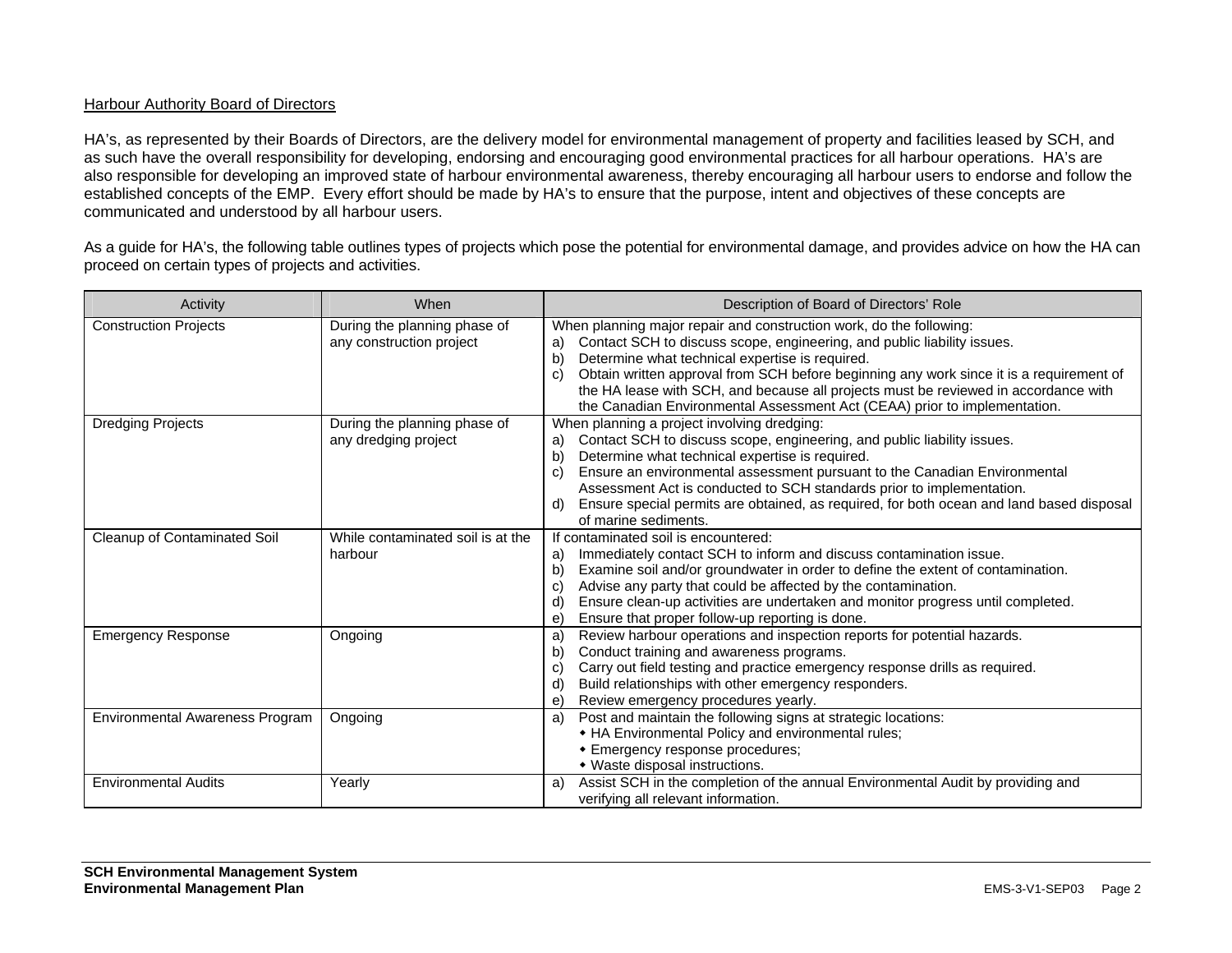### Harbour Manager

The Harbour Manager, who is normally an employee of the HA and the primary day-to-day contact between the HA and all harbour users, serves an important role in the communication of the EMP concepts, and in obtaining endorsement of the plan by all harbour users. The best way for the Harbour Manager to achieve this goal is by setting a good example, and thus encouraging and expecting all harbour users to follow that example. Listed below are examples where the Harbour Manager must take clearly defined actions to protect the environment. If the HA does not have the services of a Harbour Manager then the HA, as a corporate body, must assume these additional responsibilities. In such a case, SCH strongly recommends that one individual of the HA Board of Directors be assigned these tasks.

| Activity                                                   | When                                        | Description of Harbour Manager's Role                                                                                                                                                                                                                                                                                                                                                                                                                                                                                                                                                                                |
|------------------------------------------------------------|---------------------------------------------|----------------------------------------------------------------------------------------------------------------------------------------------------------------------------------------------------------------------------------------------------------------------------------------------------------------------------------------------------------------------------------------------------------------------------------------------------------------------------------------------------------------------------------------------------------------------------------------------------------------------|
| Waste Management                                           | Hazardous Wastes and<br>Materials - Ongoing | Identify all hazardous materials and wastes on Harbour Authority property:<br>Make certain that hazardous waste and materials storage complies with applicable<br>a)<br>regulations e.g. waste oil, combustible materials, compressed gas cylinders, etc.<br>For hazardous materials, maintain a binder with all required Material Safety Data Sheets<br>b)<br>(MSDS) as per the Workplace Hazardous Material Information System (WHMIS).<br>Identify all hazardous wastes and materials with appropriate signs.<br>C)<br>Ensure that new products are screened and if necessary, obtain MSDS sheets for them.<br>d) |
|                                                            | Non Hazardous Waste -<br>Ongoing            | Review the BMP's and ensure waste management practices are being followed and that<br>a)<br>solid and liquid waste is being handled according to regulations.                                                                                                                                                                                                                                                                                                                                                                                                                                                        |
| <b>Environmental Inspections</b>                           | Routinely                                   | Conduct routine environmental inspections of the harbour property and buildings and<br>a)<br>inform both the Board of Directors and SCH of any concerns.<br>Look for patterns and chronic problems that keep occurring, and address these as part of<br>b)<br>the Environmental inspection program (Harbour Inspection Checklist).                                                                                                                                                                                                                                                                                   |
| <b>Environmental Audits</b>                                | Yearly                                      | Assist the HA and SCH in the completion of the annual Environmental Audit by<br>a)<br>summarizing the results of environmental inspections, and providing any other relevant<br>information.                                                                                                                                                                                                                                                                                                                                                                                                                         |
| Receiving, Documenting and<br>Responding to Communications | Ongoing                                     | When phone calls or other correspondence regarding environmental matters are received:<br>Contact the Board immediately if the call involves a non-compliance or potential non-<br>a)<br>compliance incident. It is the Board's responsibility to contact legal counsel, if necessary.<br>Do not provide environmental documents (e.g. inspections, audits, etc.) to any external<br>b)<br>party without the advice of the Board.<br>Return all phone calls promptly and document phone conversations.<br>C)<br>Investigate matters thoroughly before offering opinions.<br>d)                                       |
| <b>Best Management Practices</b>                           | Ongoing                                     | Read and know the Best Management Practices (BMP's).<br>a)<br>Educate harbour users as much as possible in the use of BMP's.<br>b)<br>Show harbour users what to do and explain why it is important to do it.<br>C)                                                                                                                                                                                                                                                                                                                                                                                                  |
| <b>Emergency Response</b>                                  | Ongoing                                     | Read and understand emergency procedures.<br>a)<br>Monitor harbour operations for potential hazards and report them to the Board of<br>b)<br>Directors when noticed.<br>Educate harbour users as much as possible on emergency procedures.                                                                                                                                                                                                                                                                                                                                                                           |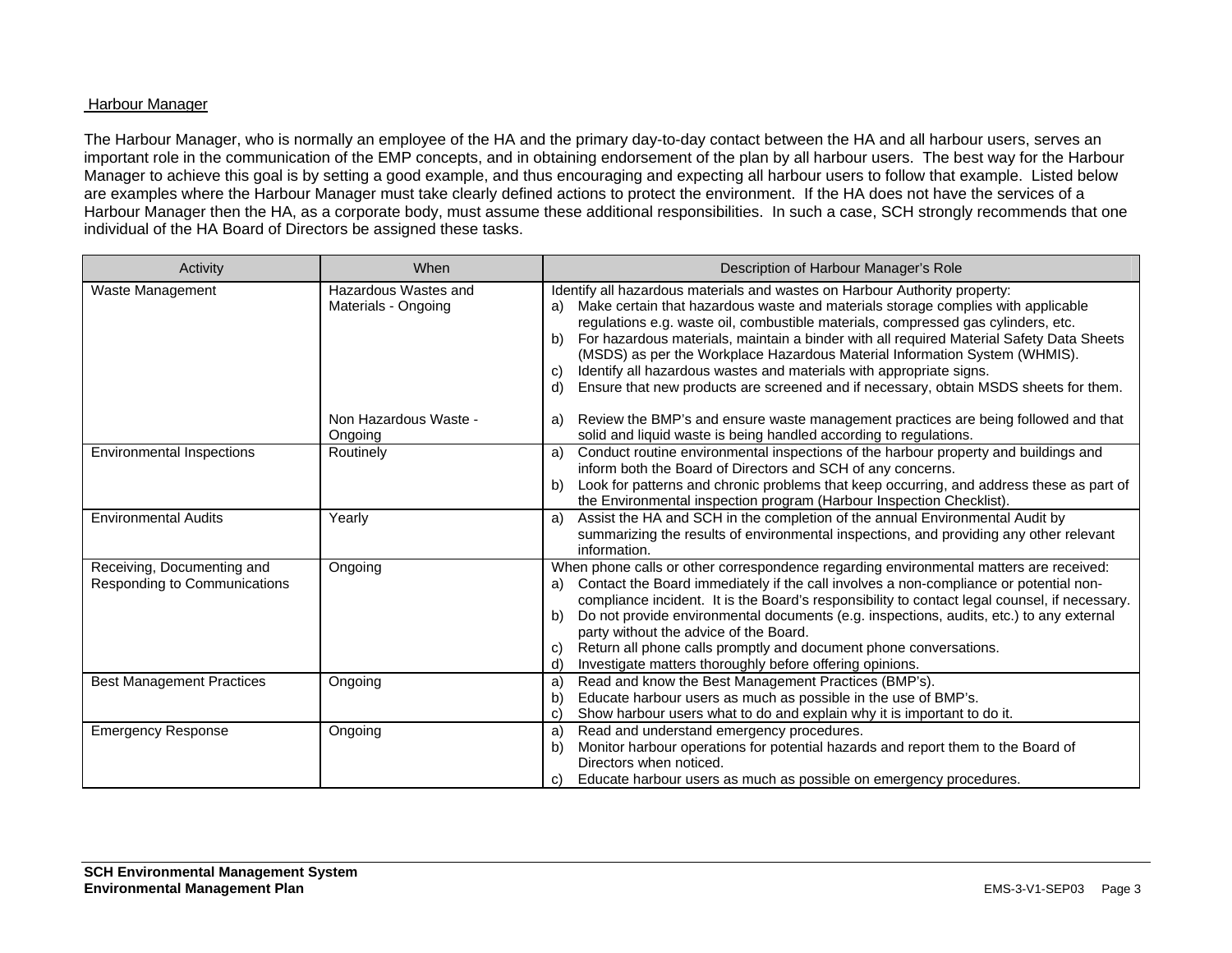### Harbour Users

Every harbour user of properties administered by HA's is expected to comply with regulations and operating practices endorsed by the HA. HA's and SCH are committed to jointly undertake the necessary communications and/or informal training required to make all users more environmentally aware. In return, all users will be expected to:

- 1. Familiarize themselves and understand all practices and procedures outlined in this EMS document;
- 2. Follow all practices and procedures defined in the EMS;
- 3. Follow all practices and procedures described on signs and notices posted on harbour property, or as directed by the HA.

### Licensees / Sublessees

All licensees / sublessees must conduct their business in a manner which does not conflict with the HA's environmental policy. It should be the HA's practice with respect to licences and subleases that:

- 1. All licencees / sublessees are expected to be aware of existing environmental legislation pertaining to business operations covered by the licence or sublease and are required to comply with these regulations.
- 2. From an environmental perspective, licencees and/or sublessees will be treated the same as any other harbour user and all statements included in this EMS document apply.
- 3. Licences / subleases will be issued for only those activities which are consistent with the environmental condition of the property.
- 4. Renewal applications for existing licences and/or subleases will be evaluated as to the environmental implications of the proposed continuation of the activity.
- 5. The National Fire Code of Canada and other federal and provincial standards and commonly endorsed codes are applicable to all commercial user operations and assets within harbour boundaries.
- 6. The licencee / sublessee will clean up, to current federal requirements, any real property assets that are contaminated due to their activities during the term of the licence / sublease.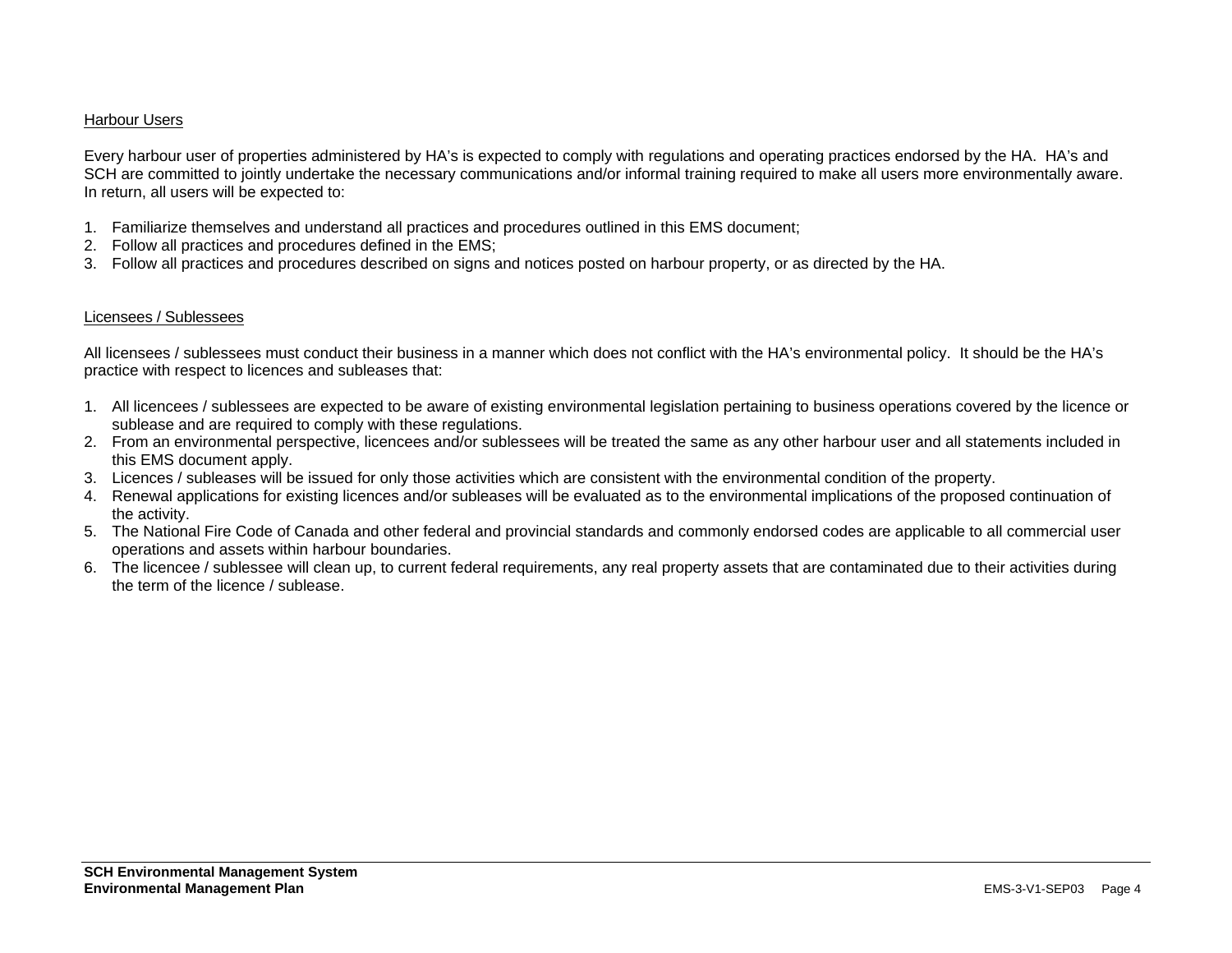### **BEST MANAGEMENT PRACTICES**

The following section summarizes environmental Best Management Practices (BMP's) or environmental rules that apply to HA's and all users of the property under lease to the HA's. Managing activities that could have a negative influence on the environment requires consideration of the direct impact of various activities on the property. It also requires that appropriate steps are taken to avoid or minimize the potential for damage to the environment that will enable HA's to comply with environmental regulations, minimize environmental costs and liabilities, and ensure good relations with the public.

Listed below are some of the negative impacts that harbour activities can have on the terrestrial environment and marine ecosystem. Also listed for each impact are a number of **"DO's & DON'T's"** that are intended to assist harbour users in becoming more environmentally aware and to guide them in their actions. They refer to techniques and good management practices for reducing and preventing pollution.

### **BMP 1 - PETROLEUM WASTE MANAGEMENT**

### 1.1 Waste Oil and Lubricants

Waste oil, grease, hydraulic fluids and other petrochemical products are commonplace in the harbour. Handling them properly is an important aspect of environmental management. In many harbours, waste oil tanks have been installed and harbour users are encouraged to become knowledgeable about their use. It is important to use these facilities properly to avoid contaminating the recovered products and to make sure that waste oil does not leak into the environment. Mixing oil with other liquids (e.g. antifreeze, gasoline, paint, solvents, etc.) will drastically increase the cost of collection services. The law in most provinces also requires sellers of motor oil to take back used oil free of charge. Alternatively, waste lubricants can be reused (e.g. chainsaw bar oil is a particularly good use of used crankcase oil).

### *DO…*

- $\checkmark$  Use the approved waste oil storage tank (if there is one on site), or take used oil back to the seller.
- $\checkmark$  Use approved catch drip trays while doing maintenance or repairs.
- $\checkmark$  Use precautions when transporting waste oil.
- $\checkmark$  Use absorbent swabs to keep bilge clean.
- $\checkmark$  Keep wipe cloths or absorbent pads on hand to clean up small spills.
- $\checkmark$  Store lubricants in a secure location, away from heat sources.
- $\checkmark$  Make sure to close lid on the waste oil tank when finished.
- $\checkmark$  Always place lids on empty pails and storage drums.
- $\checkmark$  Notify the Harbour Manager when the waste oil tank is 3/4 full.
- $\checkmark$  Use recycled or synthetic oils and lubricants when available.
- $\checkmark$  Clean up your work area so oil does not get into bilge water or the environment.

### *DON'T…*

- $\times$  Drain lubricants into the bilge.
- $\times$  Leave open containers of used oil anywhere.
- $\times$  Permit any leaks into the harbour or onto harbour property.
- $\times$  Mix waste oil, fuel, antifreeze or solvents.
- $\times$  Clog the spill box with oily rags and empty containers.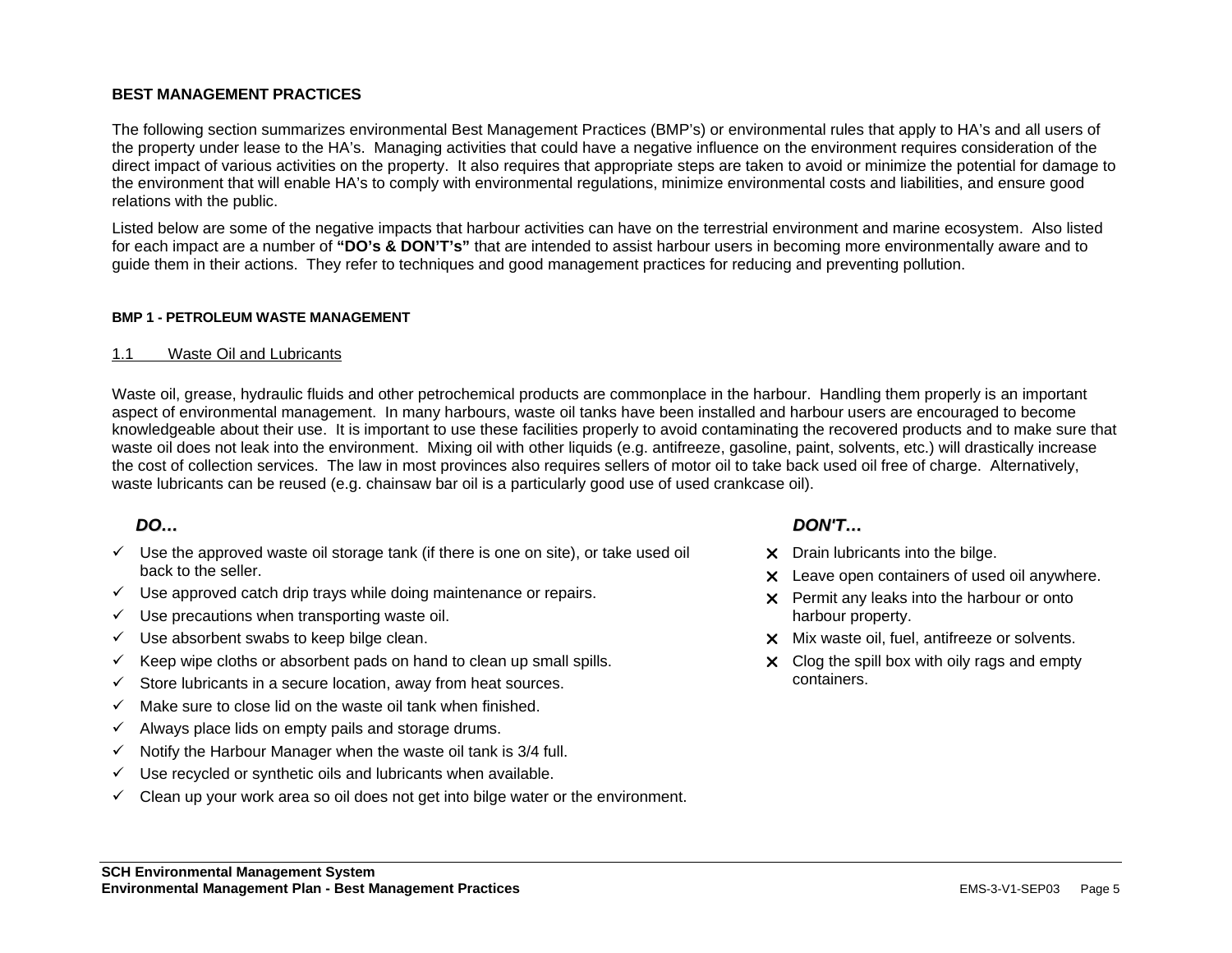### 1.2 Used Oil Filters

Spilling oil into the marine environment has a devastating impact on fish, birds and sea mammals. Used oil filters can contain up to a liter of oil, therefore, it is important that this oil be drained off and that the filter be disposed of properly either at the harbour or at proper facilities away from the harbour. If disposed of improperly, even after the filter is in the landfill, residual oil can leach into ground water.

### *DO…*

- $\checkmark$  Properly drain used filters in the waste oil tank before disposal.
- $\checkmark$  Deposit oil filters into the appropriate collection container (if there is one on site).
- $\checkmark$  Close lid on the collection container when finished.

### **BMP 2 - FUELING GUIDELINES**

### 2.1 Fueling

### *DON'T…*

- $\times$  Put used oil filters in the garbage
- $\times$  Leave used oil filters in the waste oil tank spill box.
- $\times$  Leave used oil filters on harbour property if an appropriate collection container is not available.

Fuel and the marine environment do not mix well as small releases of fuel can contaminate very large volumes of water. Handling fuel at the water's edge is potentially the most harmful operation to the marine environment. There are two dangers 1) a major spill of many liters of gasoline or diesel fuel, or 2) many small spills over time. Neither hazard is greater than the other; in fact, with major spills there is likely to be a response, but small spills often go unattended and the accumulated impact of many small spills can have a devastating impact on the marine environment. The SCH OPERATIONAL AND CONSTRUCTION GUIDELINES FOR FUEL DELIVERY AND WASTE OIL STORAGE SYSTEM LOCATED ON HARBOUR AUTHORITY CONTROLLED PROPERTIES IN THE MARITIME PROVINCES (refer to Appendix "A") provides specific details for all fueling operations on properties administered by HA's. Vessel captains, or trained crew members should always oversee the fueling operation, including the ventilation of the bilge and all safety checks and should know approximately how many gallons of fuel are needed when refueling, to avoid possible overfilling.

### *DO…*

- $\checkmark$  Become familiar with proper fueling and emergency response procedures.
- $\checkmark$  Fuel at commercial fueling facilities with trained attendants where possible.
- $\checkmark$  Handle all gasoline containers (empty or with product inside) with extreme care.
- $\checkmark$  Have a cloth or absorbent pad at the fueling site to wipe up small spills.
- $\checkmark$  Be sure that the fuel gauge works and is visible while fueling.
- $\checkmark$  Have an anti-surge value in the filler line.
- $\checkmark$  Report any damaged or leaking fuel system components to the Harbour Authority.

### *DON'T…*

- X Dump fouled fuel overboard. It is illegal and harmful.
- $\times$  Leave nozzle unattended while fueling.
- $\times$  Transport fuel in unapproved containers.
- $\times$  Fuel portable tanks on board instead fill these tanks at the fueling site.
- $\times$  Fuel from truck to vessel if the fuel supplier is not licenced by the HA.
- $\times$  Leave fuel containers (empty or full) on site unattended.
- $\times$  Conduct fueling operations near fishing gear or any fish products destined for human consumption.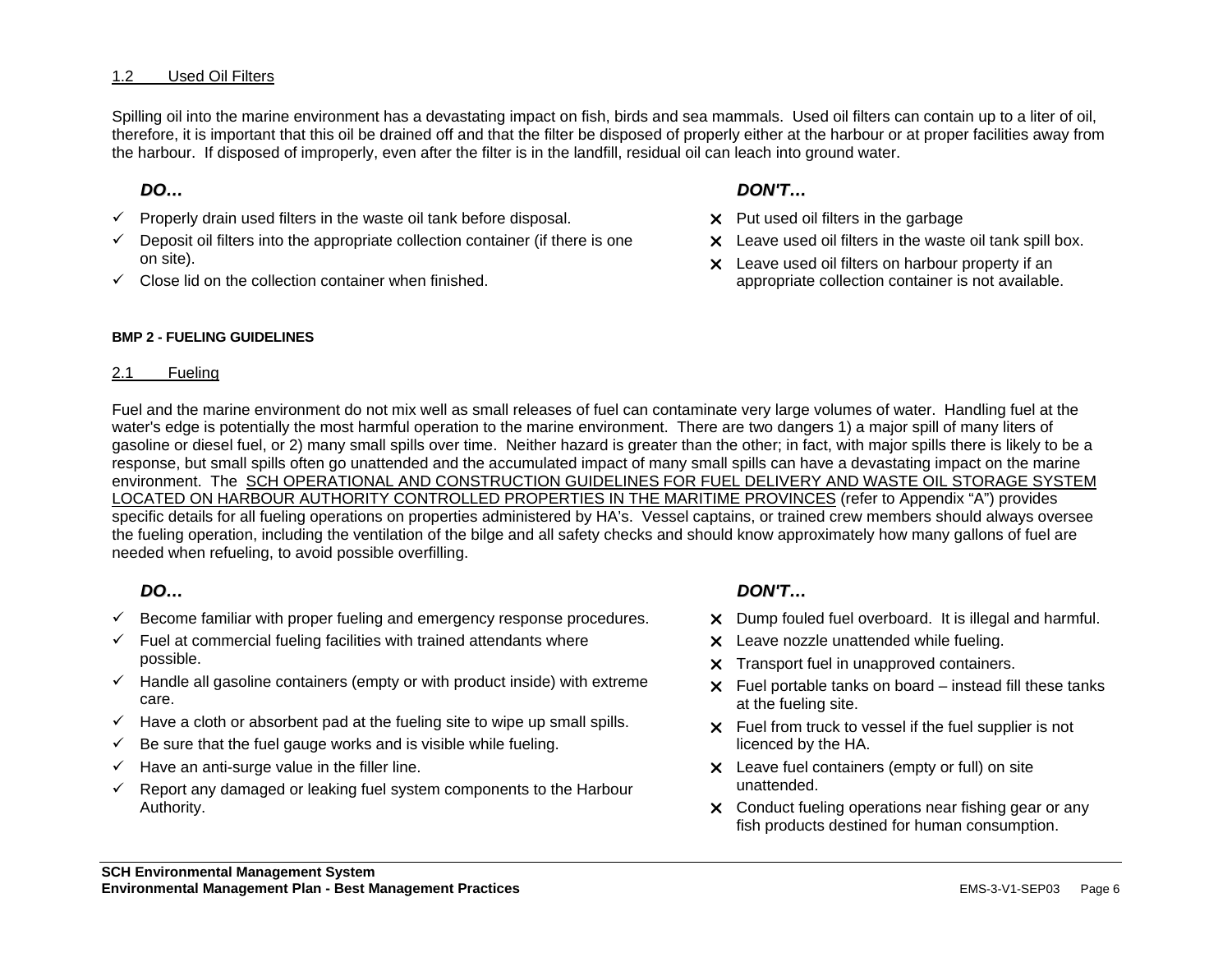### **BMP 3 – SEWAGE, GREYWATER AND BILGE WATER**

### 3.1 Sewage and Greywater

Sewage is a natural by-product of domestic and commercial activities and, properly managed, its impact on the environment can be minimized. Grey and black water from harbour buildings and boat operations is a significant environmental, health and safety problem. Sewage can cause contamination of shellfish resources, close down tourist facilities (beaches), and create unhealthy work conditions for harbour users.

### *DO…*

- *DON'T…*
- $\checkmark$  Use harbour washroom and shower facilities where available.
- $\checkmark$  Use a pump-out or porta potty dump station where available.
- $\checkmark$  Use environmentally safe cleaners in on-board heads, showers or sinks.
- $\times$  Discharge sewage while in the harbour.
- $\times$  Dispose of fats, solvents, oils, emulsifiers, paints, poisons or other toxins in harbour drains or heads.

### 3.2 Bilge Water

Bilge water can contain combinations of oil, fuel, solvents and other products. The use of bilge cleaners often only makes matters worse, as they tend to break down oils into smaller droplets and spread the contamination over a greater volume and into harbour sediments. Pumping untreated bilge water into the harbour or offshore should be avoided and could constitute a violation of the *Fisheries Act*. Bilge water pump-out facilities or oil water separators should be used, where available, to capture badly contaminated bilge water so that it can be properly treated. Bilge water should be handled and stored separately from sewage pumpouts. By far, the easiest and cheapest remedy is simply to take care in fueling and engine maintenance, so that pollutants don't make their way down into the bilge. This preventative approach is best, not only because it is cheaper, but also because it avoids possible contamination of fishing gear and fish products.

### *DO…*

- $\checkmark$  Use absorbent pads or booms to soak up oil and fuel in the bilge compartment.
- $\checkmark$  Pump severely contaminated bilge water into a holding tank for appropriate disposal.
- $\checkmark$  Fit the bilge pump with an "oil-absorbent" filter.
- $\checkmark$  Properly dispose of oily contaminated materials.

### *DON'T…*

 $\times$  Pump contaminated bilge water into the harbour.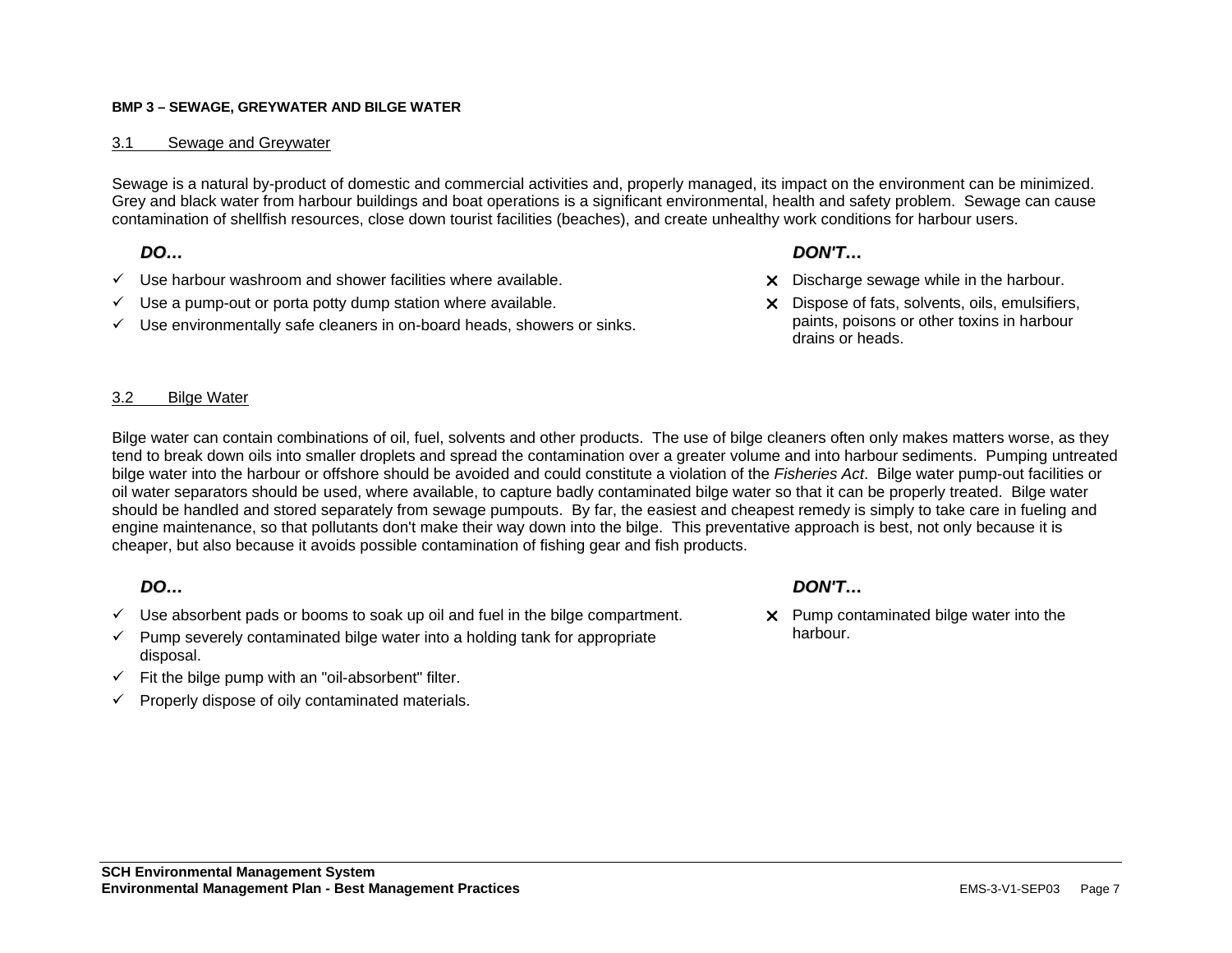### **BMP 4 - VESSEL SURFACE MAINTENANCE**

### 4.1 Hull Maintenance and Repair

Hull maintenance usually involves the removal and reapplication of materials to protect and seal a boat's hull. The problem is that many of these finishing materials are toxic to living organisms. For example, many of the marine paints on vessels today contain high concentrations of lead, arsenic, and even PCB's. Removal of these materials can be harmful to human health and to the environment. It is important that these operations be carried out in a carefully controlled environment.

### *DO…*

- $\checkmark$  Work over reuseable tarps or disposable drop sheets whenever possible.
- $\checkmark$  Dispose of drop sheets in a proper waste receptacle.
- $\checkmark$  Allow paint and solvent cans to dry before disposal as hazardous waste.
- $\checkmark$  Use brushes and rollers for all alongside jobs.
- $\checkmark$  Use only small quantities of paints and solvents to avoid major spills, and seal larger containers to avoid major spills.
- $\checkmark$  Rethink materials and their use. If it's better for the environment then it's usually less expensive in the long run as well.
- $\checkmark$  Reuse thinners and solvents by allowing particles to settle out as sludge dispose of sludge as hazardous waste.

### *DON'T…*

- $\times$  Sandblast or spray paint in the harbour.
- $\times$  Use the tidal grid as a work space for mechanical repairs or hull maintenance.
- $\times$  Use an abrasive to remove old finishes.
- $\times$  Mix paint or clean applicators on-board or on the wharves / docks or floats.

### 4.2 Washing Vessels

Cleanliness is an important aspect of operations for fishing vessels, however abrasive or caustic cleansers can be toxic if they find their way into the marine environment. Power washing and steam blasting are popular cleaning methods because they are relatively inexpensive and effective. Careless use of these machines, however, can mean that oily residues and other toxins are regularly introduced into the marine environment.

### *DO…*

- $\checkmark$  Use environmentally safe cleaners or degreasers (lemon juice, vinegar, baking soda, steam, etc.).
- $\checkmark$  Cover catch basins during big jobs to prevent waste from entering the harbour through storm drains.
- $\checkmark$  Plug scuppers and self-bailers to prevent pollution of the harbour.
- $\checkmark$  Remove and dispose loose and flaking paint and finishes before pressure washing on the tidal grid.

### *DON'T…*

- $\times$  Power wash or steam blast wastewater into the harbour.
- $\times$  Use cleaners with bleach, phosphate, sodium hydroxide, butoxyethamol and/or butylcellusolve.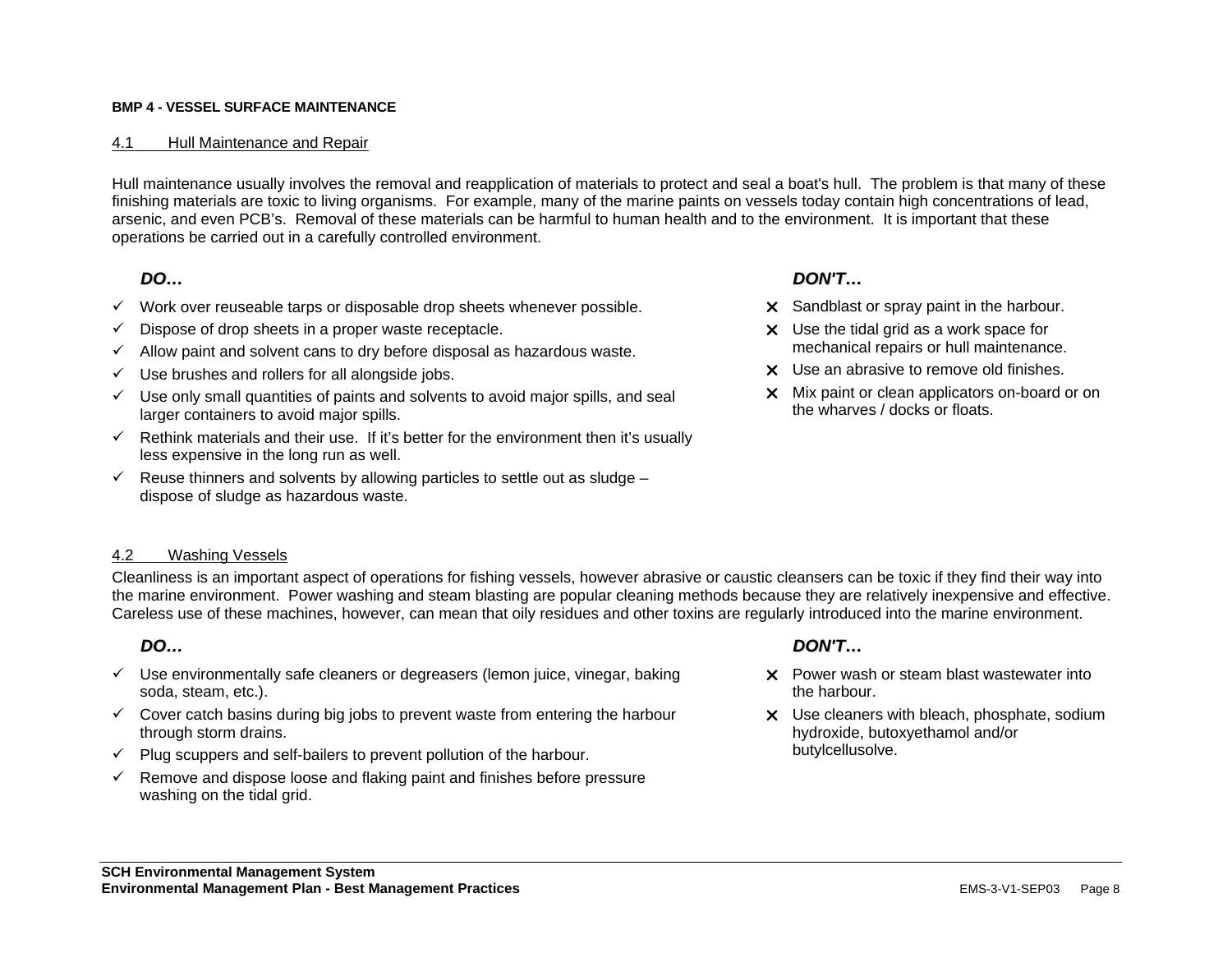### **BMP 5 - SOLID AND LIQUID WASTE DISPOSAL**

### 5.1 Solid and Liquid Waste (Non-Hazardous Type)

Garbage (solid waste) is also a by-product of commercial and domestic activities. Costs for garbage disposal have been rising steadily over the past decade. Since waste disposal is a contracted operation, the HA pays for this service with funds collected through user fees. One way to keep costs down is to think about reducing packaging when bringing materials and supplies into the harbour.

### *DO…*

- $\checkmark$  Separate waste and use the proper recycling containers for cardboard, tin and glass, where available.
- $\checkmark$  Use the garbage containers placed around the harbour or take garbage home.
- $\checkmark$  Pick up and dispose any litter floating in the harbour, on harbour structures or on the upland.
- $\checkmark$  Inform the Harbour Manager if waste containers are near full.
- $\checkmark$  Properly package hazardous waste such as paints, varnish, solvents, batteries, etc. and place them in the hazardous waste storage area or take them home.

### *DON'T…*

- $\times$  Ever throw any type of waste into the water! It is illegal.
- $\times$  Bring household waste to the harbour for disposal.
- $\times$  Throw cigarette or cigar butts into the harbour.
- $\times$  Throw old nets, traps, lines, or other gear overboard.
- X Bring unnecessary packaging onboard.
- x Overfill waste containers.

### 5.2 Surface Water Run-Off

Surface water is rainwater that falls onto upland properties and eventually into the harbour basin. As this water travels across the surface of buildings, roads, parking lots and soil, it can pick up oily residues and sediment that can contaminate the harbour basin. Over time, deposits of sediment can build up and increase dredging costs or, more significantly, can harm the ocean environment. The Federal *Fisheries Act* states that placing any substance into water, which is "deleterious to fish or fish habitat" is a criminal violation. Thus, it is important to be aware of surface water's potential affect on the basin and to manage it properly.

### *DO…*

- $\checkmark$  Repair leaks in vehicles parked at the harbour and clean up any leaked material.
- $\checkmark$  Report to the Harbour Manager immediately if a spill or discoloration is noticed.
- $\checkmark$  Report to the Harbour Manager any areas of excessive erosion.
- $\checkmark$  Report to the Harbour Manager any strange effluents of storm water or sewage outfalls.

### *DON'T…*

 $\times$  Deposit any contaminated or hazardous liquid wastes into sewage systems or storm water drains.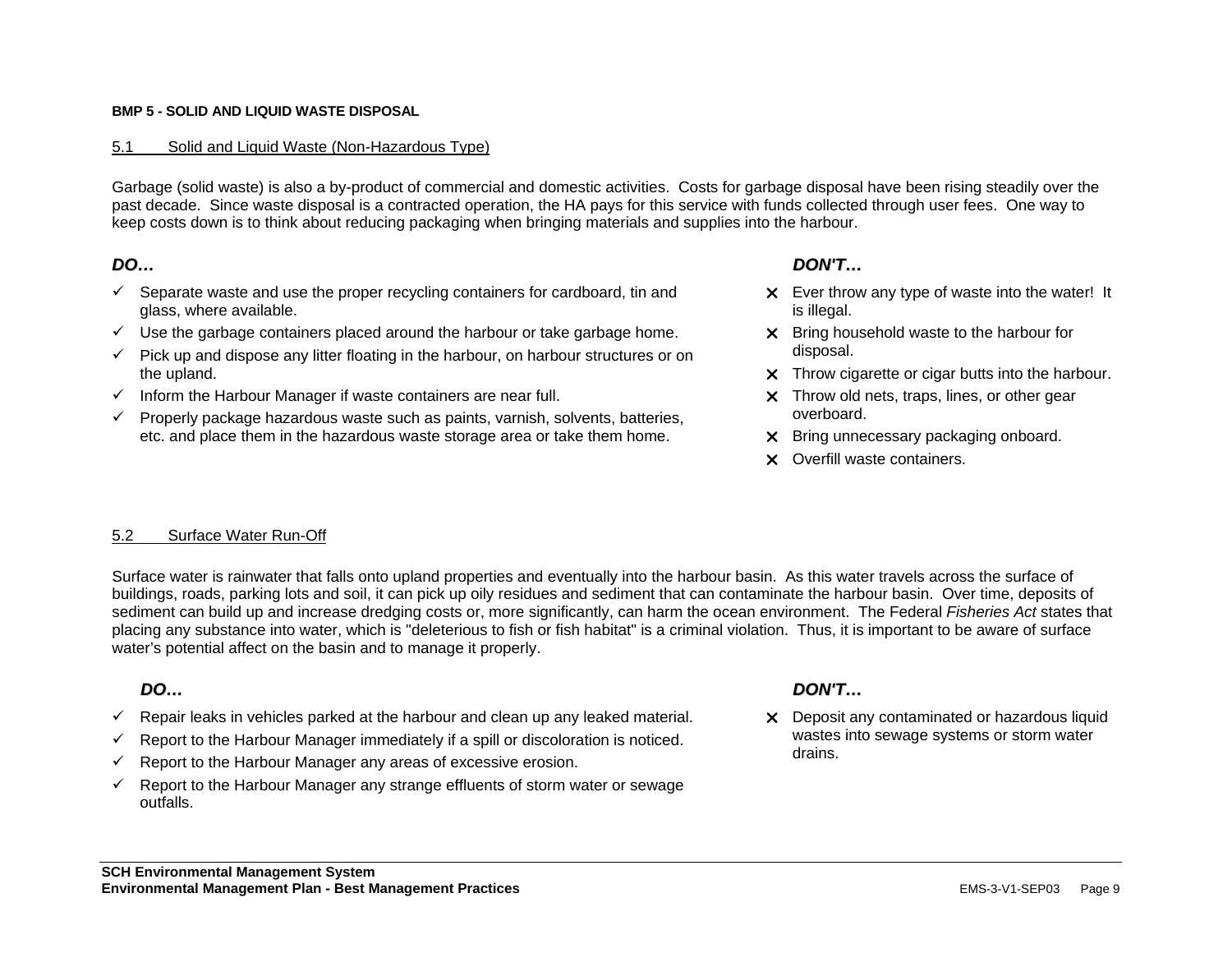### 5.3 Solid and Liquid Wastes (Hazardous Type)

Hazardous wastes, which need special disposal, include oils and fuels, paints, varnish, solvents, detergents, antifreeze, fibreglass resin, strong acid and alkaline compounds, flammable materials, boat and flashlight batteries.

### *5.3.1 Waste Lead-Acid Batteries*

Both marine and automotive type batteries contain lead and sulphuric acid, which are harmful to the environment. Lead (particularly toxic to humans), is linked to brain and kidney dysfunction and can cause nervous, blood, digestive and reproductive ailments. Children are especially vulnerable, even to very low levels. Improper handling of batteries in the marine environment can have damaging consequences. Battery vendors will generally take back out-of -service batteries and most times provide a small "casing" discount on the new battery. However, even where there is no financial incentive to return out-of -service batteries, they should be stockpiled in a warm dry place, out of the elements and returned to a vendor.

Creosote is a heavy-duty wood preservative containing complex chemical compounds. Most creosoted materials are a source of polycyclic aromatic hydrocarbons (PAH's). Creosote preservatives are a dual edged sword because on the one hand they ensure the longevity of harbour structures and are less resource intensive than alternatives such as steel and concrete. On the other hand, however, excessive leaching or

### *DO…*

- $\checkmark$  Leave batteries only in battery collection area (if they is one designated) or take off site.
- $\checkmark$  Clean up leaks with lime, baking soda, washing soda or soda ash.
- $\checkmark$  Maintain batteries properly to ensure maximum life span.
- $\checkmark$  Use recycled batteries or battery components.

5.3.2 *Creosote-Treated Timber* 

 $\checkmark$  Take advantage of recycling services when purchasing new batteries. (The vendor usually provides a credit for the old casing.)

physical abrading of creosote preservatives constitutes a PAH pollution source.

 $\checkmark$  Properly package and remove leaky batteries from service.

### *DON'T…*

 $\times$  Ever discard spent batteries into the harbour or overboard.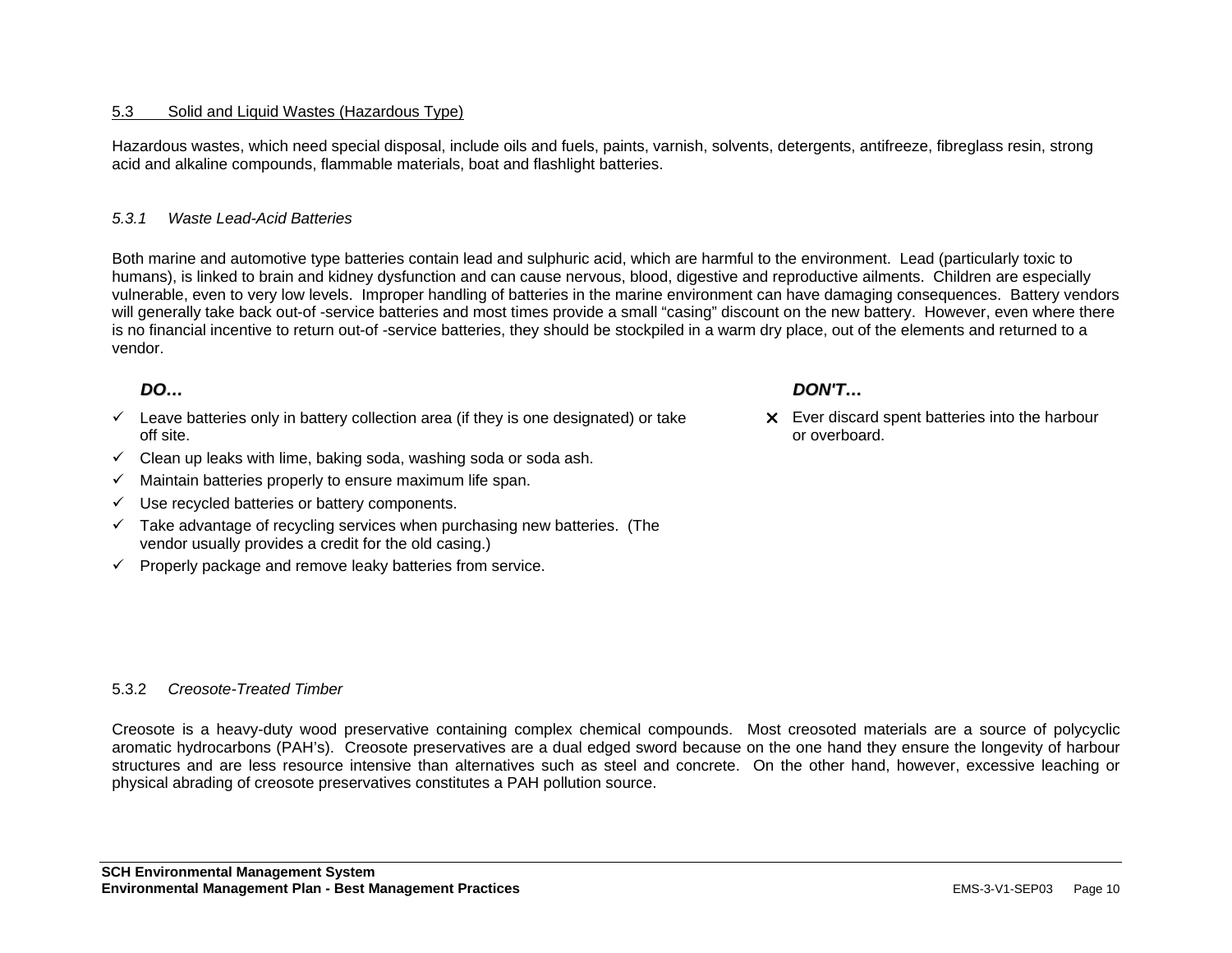The use of creosote-treated material should be carefully managed in the marine environment. Furthermore, when decommissioning facilities constructed with creosote-treated materials, these materials are considered hazardous waste.

### *DO…*

- $\checkmark$  Consider alternative pressure-treated materials where creosote is not essential for durability, particularly for above water structures repairs or construction.
- $\checkmark$  Specify that all creosote timbers be treated to modern industry Best Management Practice standards, which call for lower levels of saturation than have been used in the past.
- $\checkmark$  Take measures to avoid direct contact with creosote treated materials in the water column (i.e. rub strips).
- $\checkmark$  Recognize that the solar heating and cooling of creosote fosters physical bleeding. Shading and covering will reduce such bleeding.

### *DON'T…*

- $\times$  Place creosote-treated materials in with regular garbage, as it is hazardous waste instead, try to reuse the timber in a suitable way.
- x Burn materials treated with creosote.

### *5.3.3 Liquid Waste*

In the marine environment, antifreeze and other liquid wastes can be very harmful to all living organisms. After use, they can contain heavy metals that can be extremely toxic to marine organisms. Some waste products such as antifreeze can be valuable, and in many parts of the country major garages collect and recycle them. In all parts of the country, it is illegal to release products such as antifreeze into the environment. Proper waste disposal is not a free service, but it is required by law. As such, the expense of waste disposal is a cost of doing business and will be reflected in the service rates charged to the harbour user.

### *DO…*

- $\checkmark$  Avoid spills but, should spills occur, clean up immediately.
- $\checkmark$  Collect and label waste separately from other liquid wastes.
- $\checkmark$  Return wastes to local recycling depots or collection centres, where possible.
- $\checkmark$  Fix any leaks promptly.
- $\checkmark$  Store only in properly labeled containers.

### *DON'T…*

- $\times$  Mix liquid wastes.
- $\times$  Empty into the waste oil tank.
- $\times$  Empty into any storm drains, onboard drains, or the environment.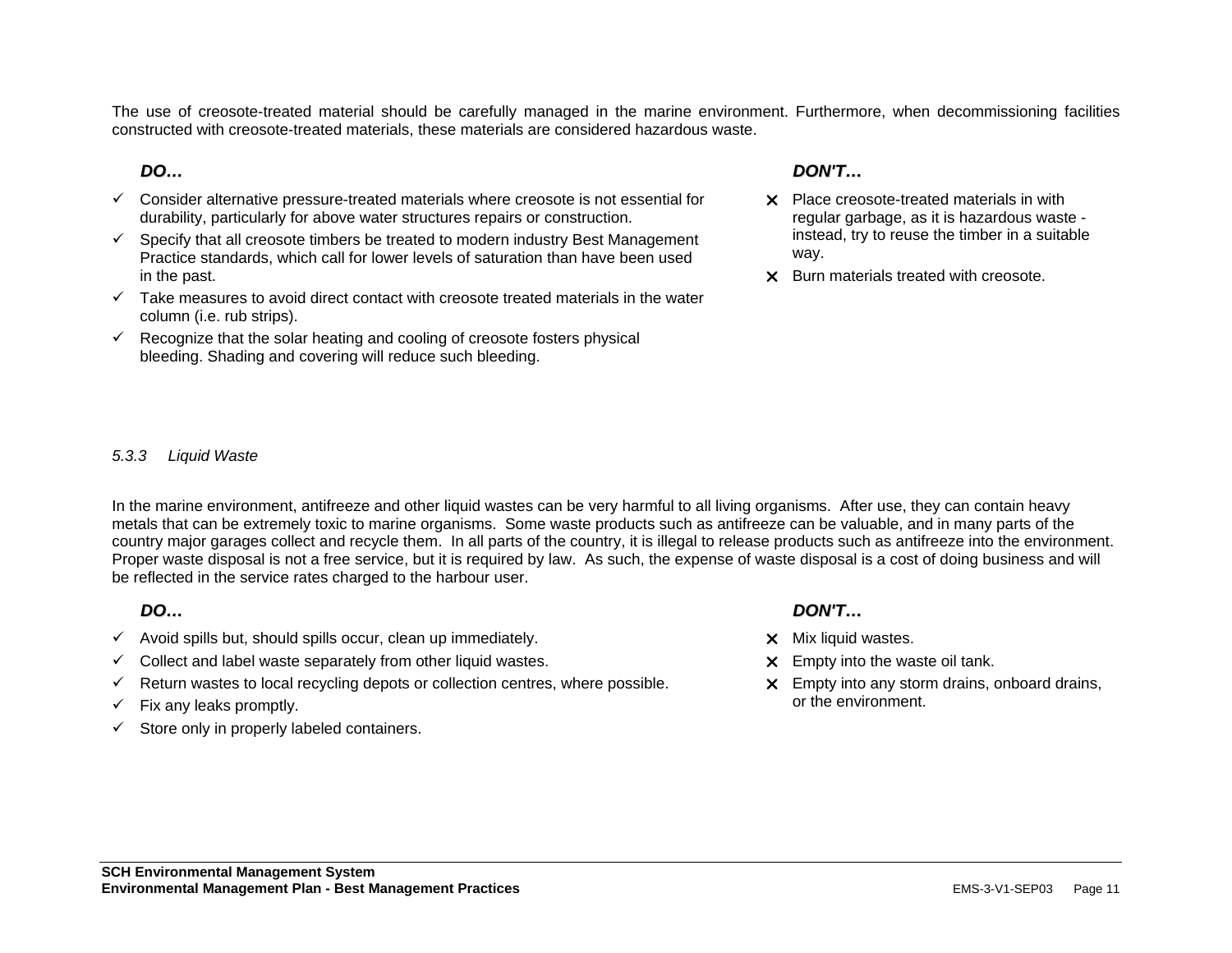### **BMP 6 - CHEMICAL STORAGE**

### 6.1 Hazardous Chemicals

It is possible for certain chemicals to be stored in vessels, buildings, and vehicles located on property leased to the HA. All chemicals must be labelled properly and in accordance with the Workplace Hazardous Material Information System (WHMIS) and chemicals should not be stored on HA property unless absolutely necessary.

### *DO…*

- $\checkmark$  Ensure all chemical storage complies with applicable regulations.
- $\checkmark$  Keep all chemical storage areas clean and tidy and have the Material Safety Data Sheets (MSDS) available.
- $\checkmark$  Keep chemicals on shelves or in fireproof cabinets.
- $\checkmark$  Report to the Harbour Manager immediately if a spill or discoloration is noticed.

### *DON'T…*

- X Store chemicals on harbour property, except with written permission from the HA, and when the storage method meets all regulations.
- $\times$  Leave chemical products out in the open and unattended.
- $\times$  Dispose or remove chemicals in an unapproved manner.

### **BMP 7 - HARBOUR CLEANLINESS**

### 7.1 Upland Property

All upland property should be kept in a neat and tidy condition at all times and excessive noise and dust levels should be properly controlled.

### *DO…*

- $\checkmark$  Pick up and properly dispose of any litter floating in the harbour, on harbour structures or on the upland.
- $\checkmark$  Schedule time to tidy up during the season and to conduct major clean ups at the end of the season
- $\checkmark$  Store fishing gear and equipment in a neat and tidy condition in designated storage areas only.
- $\checkmark$  Minimize vehicle speed on gravel surfaces and apply dust control as required.
- $\checkmark$  Keep engines in good working condition to minimize noise and atmospheric pollution.
- $\checkmark$  Contact the nearest SCH office if any problems are noted and the response is unclear.

### *DON'T…*

- $\times$  Conduct noisy activities outside normal working hours (7:00 a.m. – 7:00 p.m.).
- $\times$  Burn wastes in open areas.
- $\times$  Leave old bait or other organic matter on the harbour property to decompose.
- $\times$  Leave old, unwanted fishing equipment on harbour property.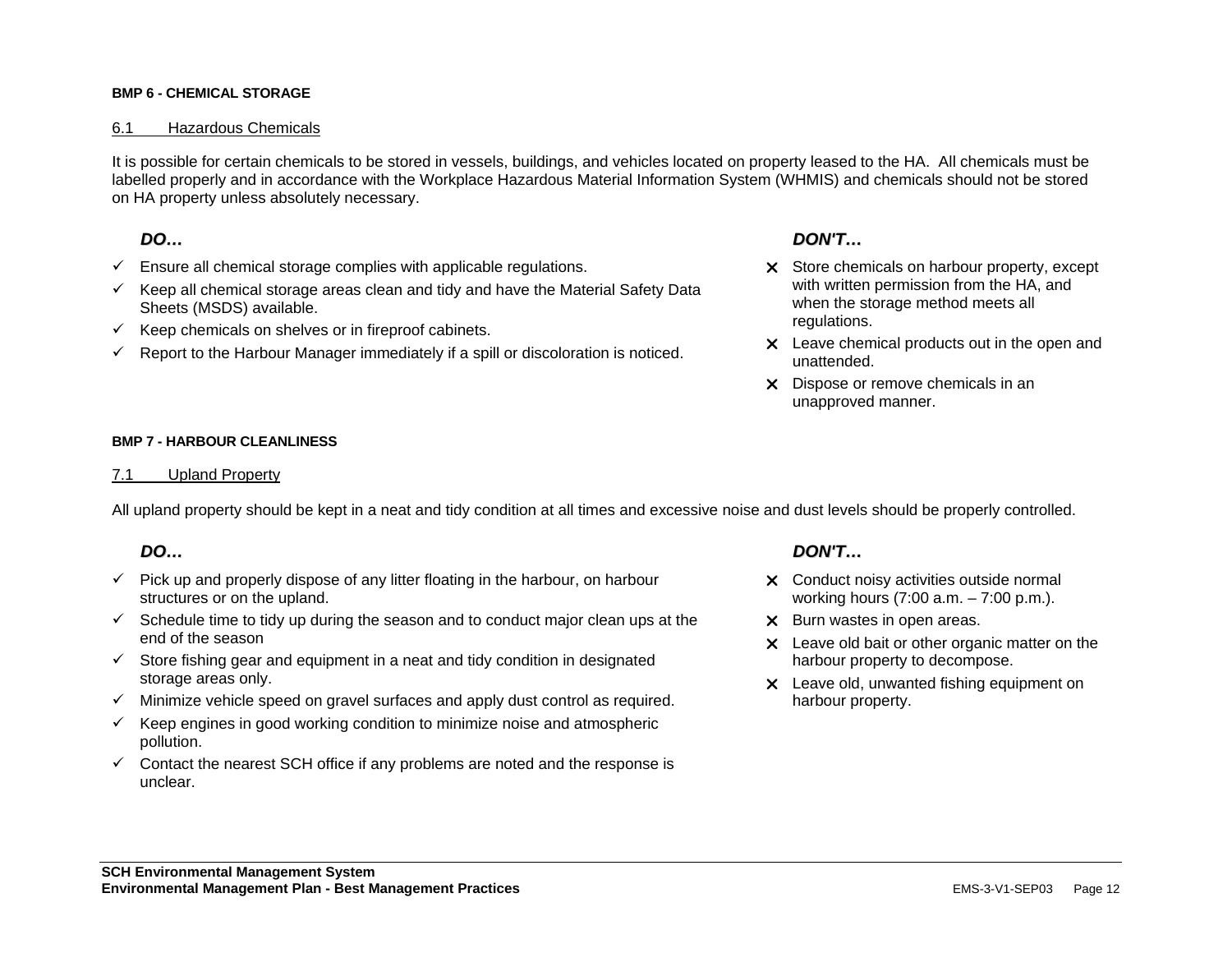### **EMERGENCY PROCEDURES**

It is the requirement of Small Craft Harbours (SCH) to have an **Environmental Management System (EMS)** established at all harbours leased to Harbour Authorities. The EMS provides for the establishment of management procedures and the installation of facilities that are aimed at reducing the likelihood of environmental emergencies. Nonetheless, accidents sometimes happen, due to human error, weather conditions and / or equipment failure. When accidents do occur, it is important that harbour personnel and the users know how to deal with these emergencies. **The primary objective in handling emergencies is to safeguard human health**. Secondary objectives are the protection of the environment and property.

Harbour Authority directors and employees should read and fully understand emergency procedures and as well, harbour users should also have knowledge of emergency procedures. These emergency procedures are intended for both first responders to an emergency, and in addition they identify the specific roles of the Harbour Authority and Harbour Manager in emergency response and follow-up situations.

SCH and the Canadian Coast Guard (CCG) offer advice and training in handling oil spills and other emergency situations. In addition, local fire departments will frequently provide advice and are often interested in conducting on-site practice activities. Practice drills to rehearse emergency procedures identifies missing information and familiarizes all individuals involved with contingency planning.

After an emergency occurrence, there are requirements to complete various types of incident reports for the authorities having jurisdiction. The Harbour Authority representative and /or Harbour Manager are expected to provide all applicable information and assist in completing incident reports. The reporting requirements may include the following information:

- $\triangleright$  date and time of the occurrence:
- $\triangleright$  weather conditions at the time of the occurrence and during the response phase;
- $\triangleright$  cause of occurrence:
- $\geq$  nature of any release;<br> $\geq$  products involved (fue
- products involved (fuel, oil, other pollutants);
- $\triangleright$  quantities involved:
- $\triangleright$  harbour and other areas affected by the release;
- $\triangleright$  people involved in the response or exposed to the products released;
- $\triangleright$  any health treatment or tests conducted on individuals;
- $\triangleright$  containment and method used;
- $\triangleright$  clean-up techniques employed;
- ¾ volume recovered;
- $\triangleright$  site remediation completed and planned:
- $\triangleright$  short- and long-term impacts of the release;
- $\triangleright$  a log of the actions taken and at what time;
- $\triangleright$  measures to be implemented to try to prevent another occurrence.

This section summarizes emergency response procedures for:

Important Emergency Phone Numbers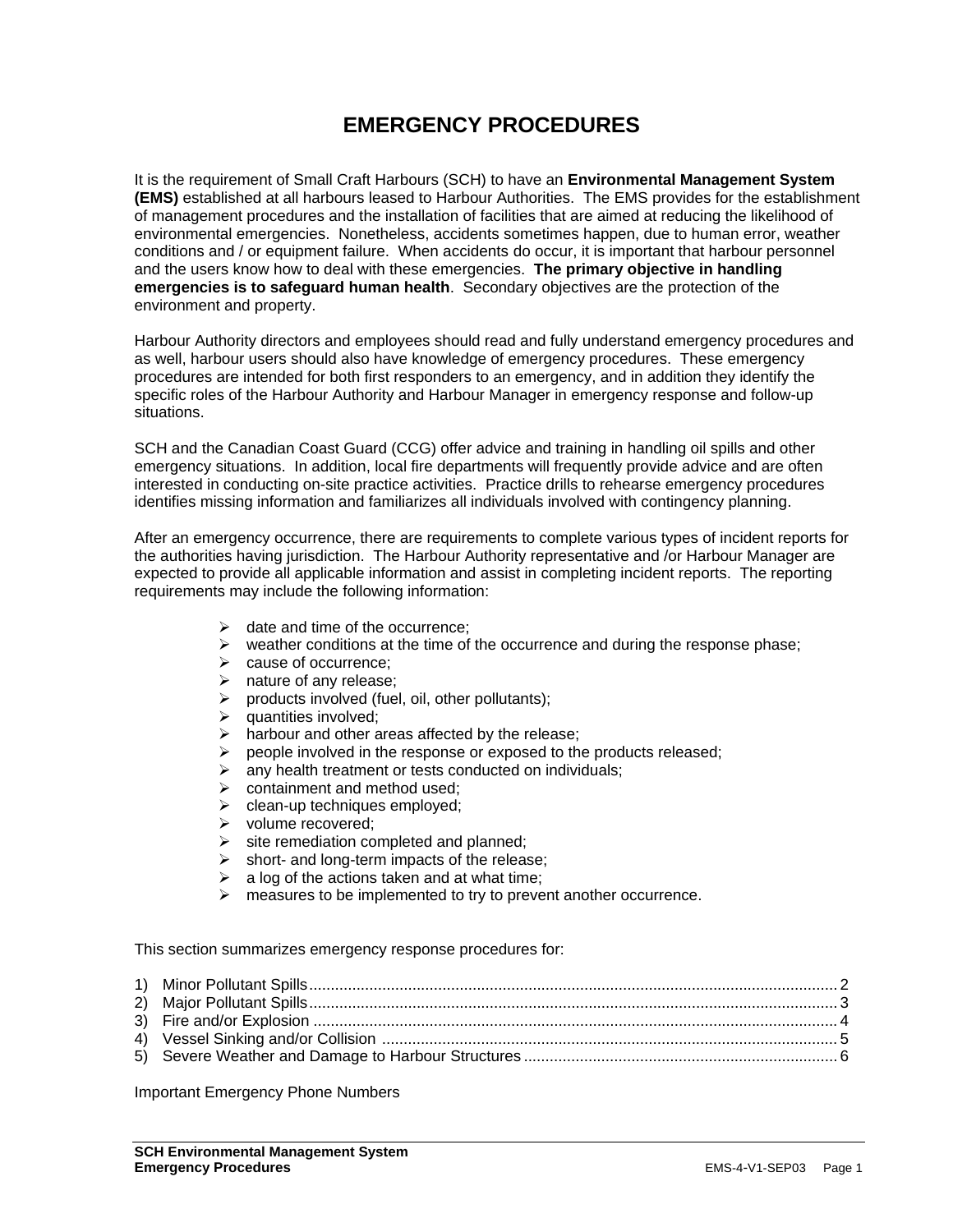### **MINOR POLLUTANT SPILLS**

### Minor Spills

Spills of hazardous materials or hazardous waste such as fuel, waste oil, paints, solvents, etc. are considered small scale only if they can be controlled, absorbed and cleaned up using equipment available on site such as spill response kits.

### **The following actions should be taken when a small scale spill occurs:**

### First Responders should:

- 1. Quickly identify the type and source of the spill.
- 2. Take immediate action to control the leak and stop the spill at its source.
- 3. Contain the spill by:
	- $\triangleright$  Quickly controlling any spill from reaching the water by blocking the flow of the spilled product to prevent it from reaching sensitive areas such as marine or sensitive habitat, wells, intakes, drainage systems, etc.
	- $\triangleright$  Using absorbent materials to soak it up off the ground.
- 4. Contact the Harbour Manager or Harbour Authority representative and provide full details.
- 5. Provide witness report to the Harbour Authority and any authorities after incident.

- 1. Ensure First Response steps 1-3 above have been carried out.
- 2. Assemble manpower and equipment necessary for the clean-up.
- 3. Recover the contaminated material and properly clean up and remediate the site.
- 4. Record all events immediately, complete an incident report and forward a copy to SCH and the appropriate authorities.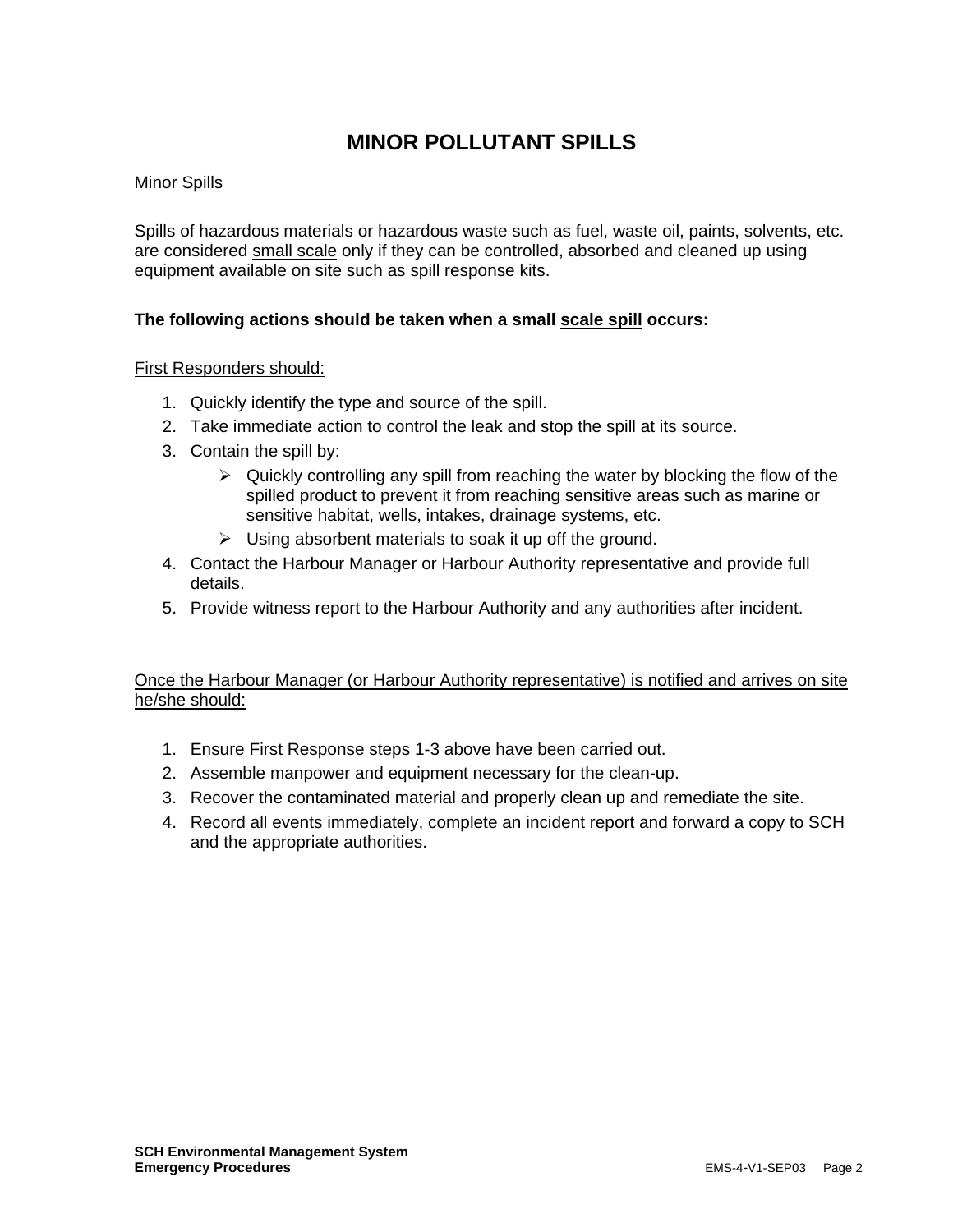### **MAJOR POLLUTANT SPILLS**

Spills of hazardous materials or hazardous waste such as fuel, waste oil, paints, solvents, or any toxic material are considered large scale when they are spreading on the water, rapidly seeping into the ground, or they cannot be contained using equipment available on site.

### **The following actions should be taken when a large scale spill occurs:**

### The First Responder should:

- 1. Quickly determine the type and source of the spill.
- 2. Take immediate action to try to control or stop the leak at its source. Try to contain the spill if oil spill pads or oil booms available. **NEVER EXPOSE YOURSELF TO DANGER.**
- 3. Report the spill to the Canadian Coast Guard (CCG) Oil and Chemical Spill Reporting Center at **(1-800-565-1633).**
	- $\triangleright$  Describe the situation and the product spilled,
	- $\triangleright$  Give the exact location of the spill,
	- $\triangleright$  Give your name.
- 4. Contact the local Fire department.
- 5. Contact the Harbour Manager or Harbour Authority representative and provide full details.
- 6. Follow the instructions given by the CCG Spill Reporting Centre concerning securing the site and the recovery of the spilled product(s).
- 7. Provide witness report to the Harbour Authority and any authorities after incident.

- 1. Ensure First Response steps 1-4 above have been carried out.
- 2. Set up a security perimeter to limit access to the affected area.
- 3. Keep all approach routes to the area clear for the emergency response team(s). **NEVER PLACE YOURSELF OR ALLOW OTHERS TO PLACE THEMSELVES AT RISK.**
- 4. Use an oil boom (if available) to contain the spill. Use oil spill pads to soak up any surface pollutants.
- 5. Wait for the emergency responders to arrive and direct them to the proper location. Let the professionals take charge of the situation as they arrive.
- 6. Assist the CCG Spill Response Team, Environment Canada, SCH and/or other agencies in dealing with the spill and clean-up.
- 7. Recover the contaminated material and clean-up and remediate the site as required.
- 8. Record all events immediately, complete an incident report and forward a copy to SCH and the appropriate authorities.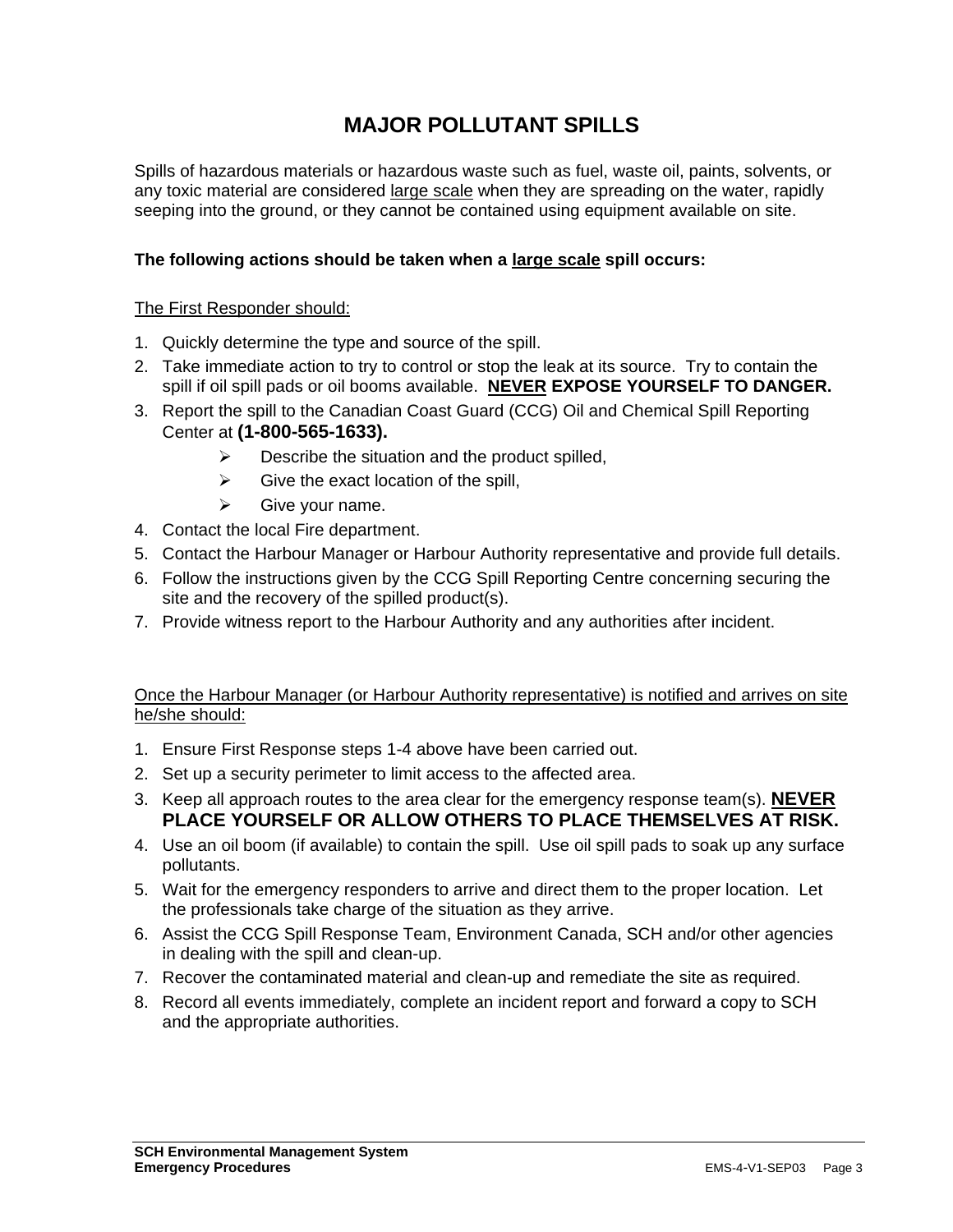### **FIRE AND / OR EXPLOSION**

### **In the event of a fire or an explosion:**

### First Responders should:

- 1. **Immediately evacuate** the affected area to ensure the safety of all persons.
- 2. If the fire is small, try to put it out with a fire extinguisher. In the event of a large fire, leave the immediate area. **NEVER EXPOSE YOURSELF TO DANGER**.
- 3. Call the Emergency Numbers including the Fire Department:
	- $\triangleright$  Describe the nature of the emergency;
	- $\triangleright$  Give the exact location of the fire;
	- $\triangleright$  Give your name.
- 4. Contact the Harbour Manager or Harbour Authority representative and provide full details.
- 5. Follow the instructions given by the Fire Department and emergency personnel.
- 6. Keep all approach routes to the fire scene clear for the emergency response team(s).
- 7. Wait for the HA representative or emergency response team to arrive and direct them to the proper location. **NEVER PLACE YOURSELF OR ALLOW OTHERS TO PLACE THEMSELVES AT RISK.** Let the professionals take charge of the situation as they arrive.
- 8. Provide witness report to the Harbour Authority and any authorities after the incident.

- 1. Ensure that applicable First Response steps 1-3 above have been carried out.
- 2. Take control of the situation from the First Responder and keep all approach routes to the fire scene clear for emergency personnel.
- 3. Provide the necessary assistance to facilitate the work of the emergency response team.
- 4. Ensure that all hazards to the environment have been controlled or removed after the fire has been completely extinguished.
- 5. Take proper measures to clean-up and or remediate the site.
- 6. Record all events immediately, complete an incident report and forward a copy to SCH and the appropriate authorities.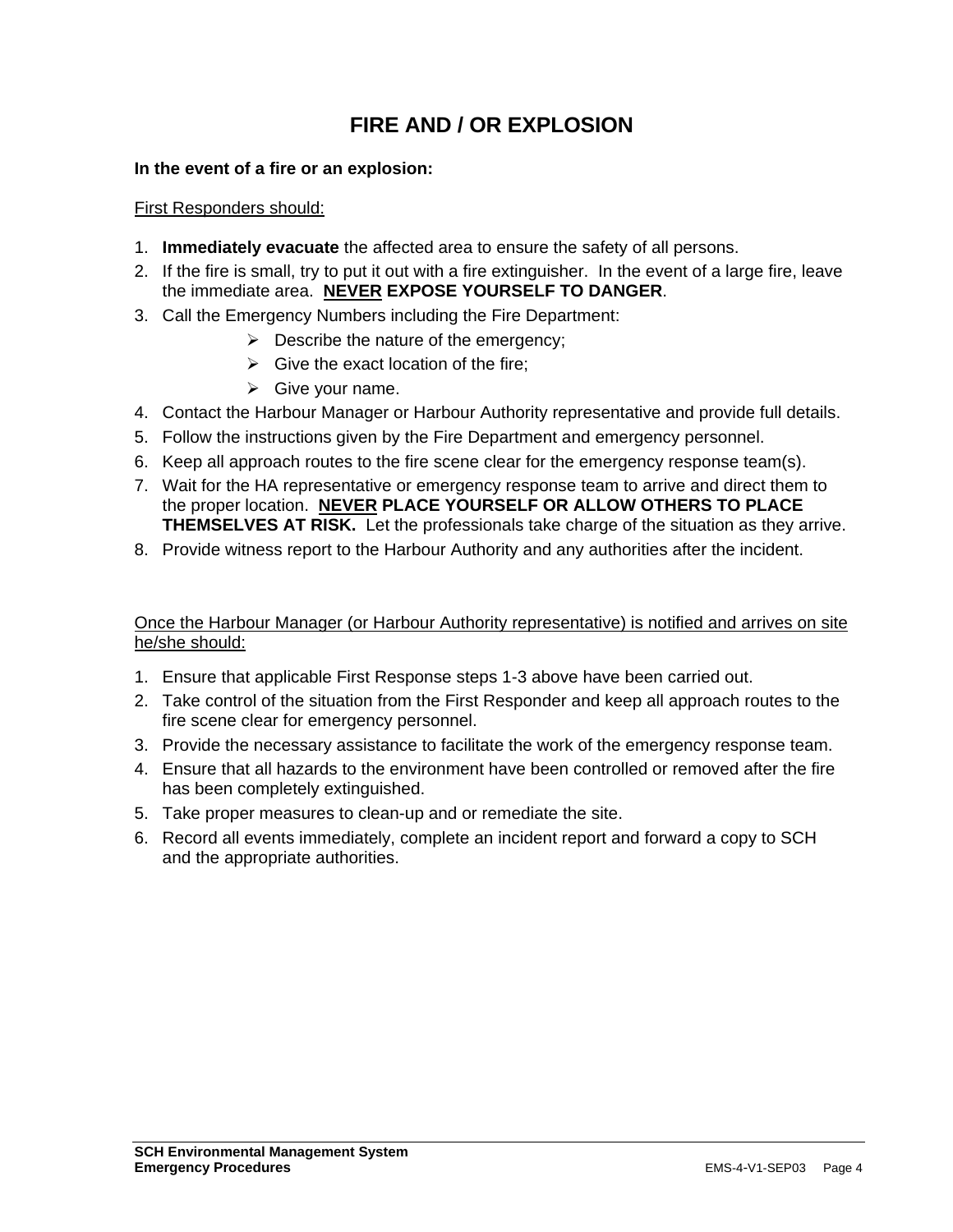### **VESSEL SINKING** AND / OR **COLLISIONS**

The First Responder should:

- 1. Call the Canadian Coast Guard **(1-800-565-1582)**:
	- $\triangleright$  Describe the situation,
	- $\triangleright$  Give the exact location of the vessel,
	- $\triangleright$  Give your name.
- 2. Call other applicable emergency numbers if there are any injuries or situations requiring emergency services and report full details.
- 3. Contact the Harbour Manager or Harbour Authority representative and provide full details.
- 4. Follow the instructions given by the Canadian Coast Guard and emergency personnel.
- 5. Designate a person or persons to make sure that vessels entering the harbour are aware of the sunken vessel.
- 6. Provide witness report to the Harbour Authority and any authorities after incident.

- 1. Ensure that applicable First Response steps 1-2 above have been carried out.
- 2. Contact the vessel owner and have owner come to the site, if he/she is not already present.
- 3. Make sure the vessel is stable and will not sink, but if sinking try to keep it afloat or beach the vessel. **NEVER PLACE YOURSELF OR ALLOW OTHERS TO PLACE THEMSELVES AT RISK.**
- 4. Check for release of fuel or other pollutants. If there is a spill, immediately report it to the CCG Oil and Chemical Spill Reporting Center (**1-800-565-1633**).
- 5. Keep all approach routes to the area clear for the emergency response team.
- 6. Use an oil boom (if available) to contain the spill. Use oil spill pads to soak up any surface pollutants etc.
- 7. Wait for the emergency responders to arrive and direct them to the proper location. Let the professionals take charge of the situation.
- 8. Assist the Canadian Coast Guard, Environment Canada, SCH and/or other agencies in dealing with the situation.
- 9. Recover the contaminated material and clean and remediate the site as required.
- 10. Record all events immediately, complete an incident report and forward a copy to SCH and the appropriate authorities.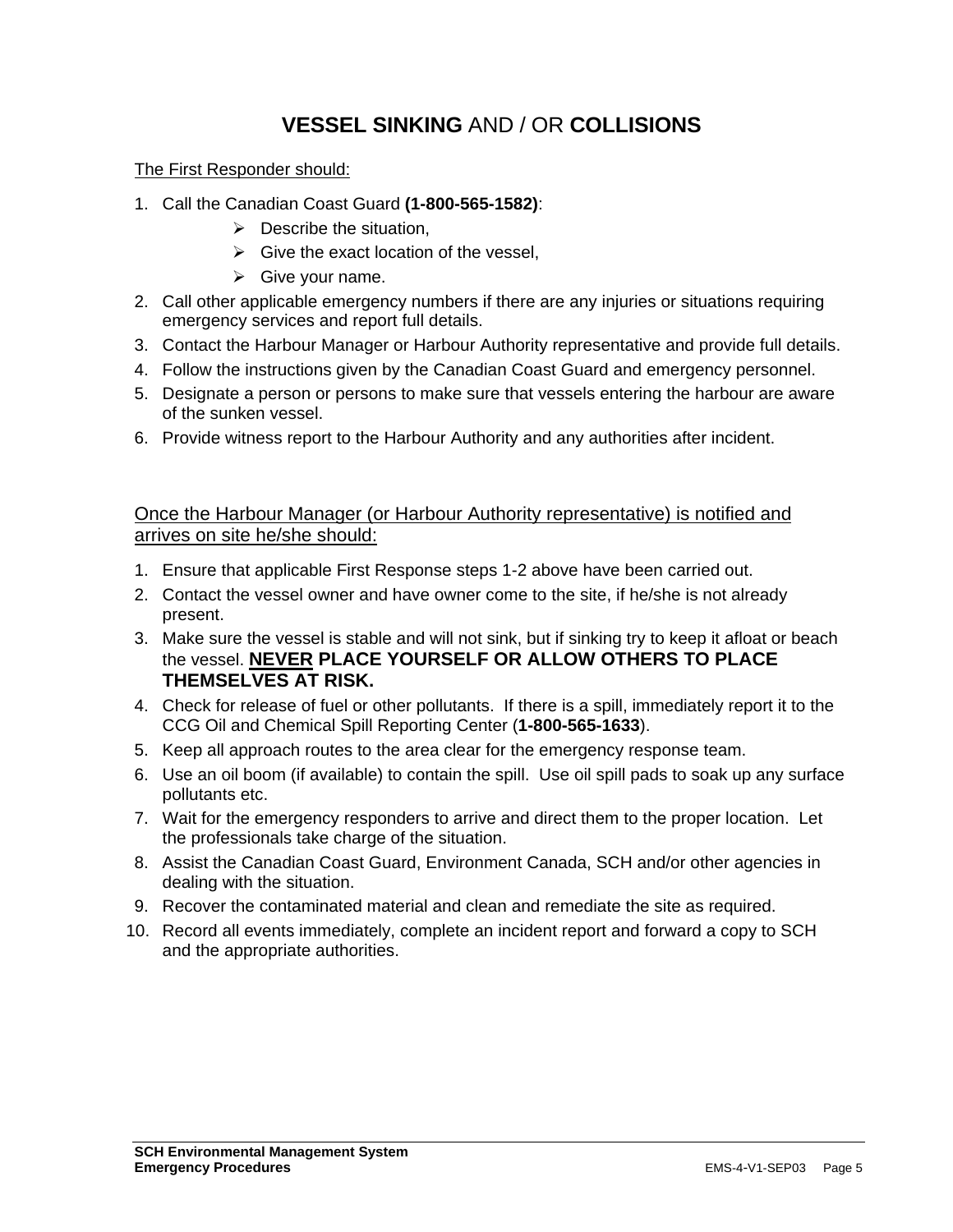### **SEVERE WEATHER** AND / OR **DAMAGE TO HARBOUR STRUCTURES**

Severe weather, a vessel collision, or a vehicle that exceeds the load capacity of a structure can cause serious damage to harbour facilities.

Harbour Managers, Harbour Authority representatives and harbour users should:

- 1. Monitor weather forecasts to determine what weather is expected.
- 2. If weather conditions are likely to cause damage or injury, vessel owners should remain at the harbour during the storm event to check on the condition of their vessels.
- 3. If any damages, injury or complaints are received, follow the appropriate emergency steps outlined in previous procedures.
- 4. If any harbour structures are damaged, erect the necessary barricades immediately and take alternate actions to minimize property damage or injury.
- 5. Contact the local SCH office or call the SCH toll free number 1-800-983-6161 after the occurrence to report any damages.
- 6. Record all events immediately, complete an incident report and forward a copy to SCH and the appropriate authorities.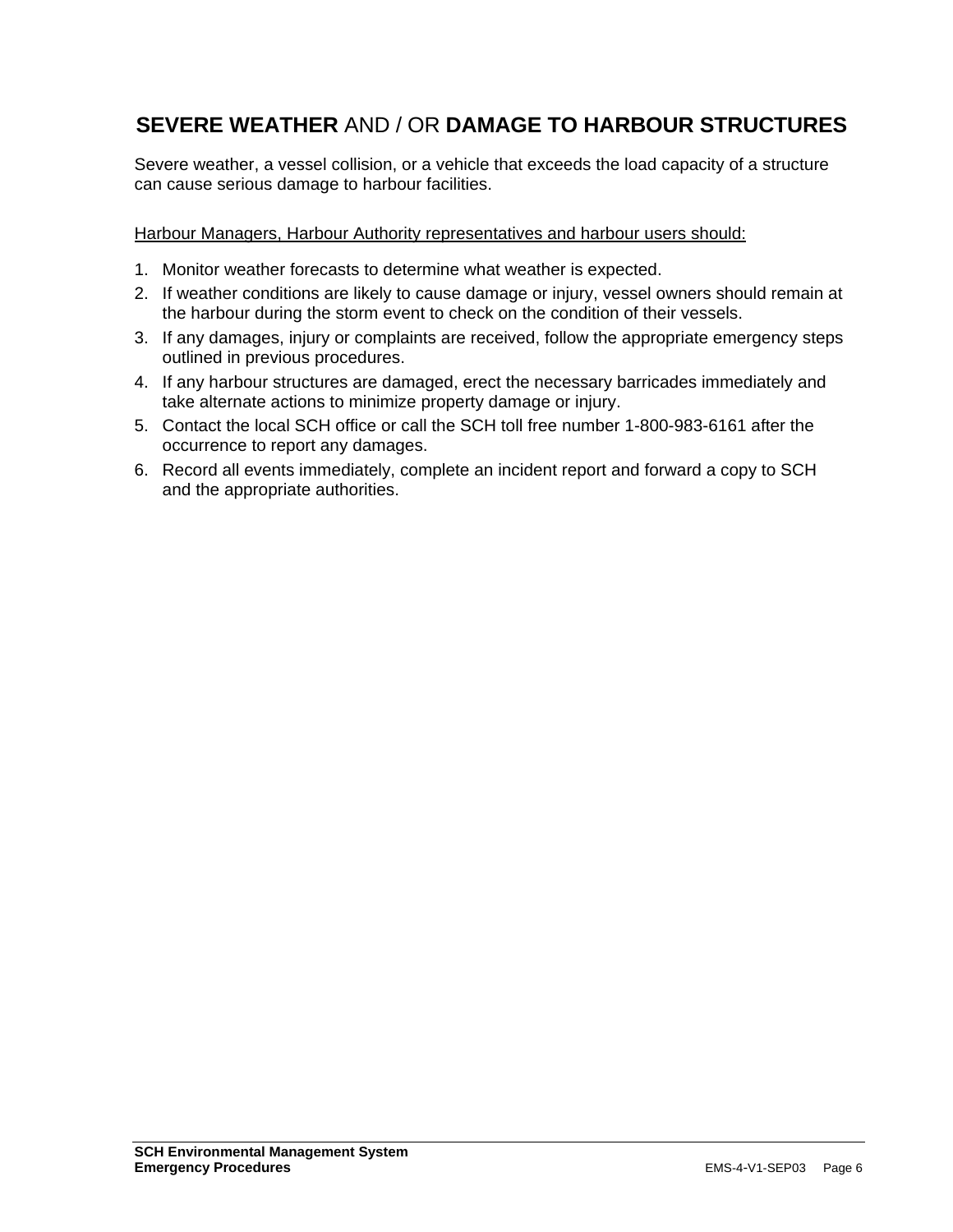### **IMPORTANT EMERGENCY PHONE NUMBERS**

### *Primary Response Numbers*

### *Secondary Response Numbers*

### *SCH Resource Phone Numbers (as of September 2003)*

|                                                 | 1-800-983-6161 |
|-------------------------------------------------|----------------|
|                                                 | 1-506-533-5044 |
|                                                 | 1-506-523-8388 |
|                                                 | 1-506-395-7709 |
|                                                 | 1-506-529-5984 |
|                                                 | 1-506-529-5857 |
| Area Chief and Business Manager, Antigonish, NS | 1-902-863-5670 |
|                                                 | 1-902-224-4224 |
|                                                 | 1-902-564-2596 |
|                                                 | 1-902-564-7332 |
|                                                 | 1-902-522-2226 |
|                                                 | 1-902-742-6452 |
|                                                 | 1-902-354-6519 |
|                                                 | 1-902-875-3391 |
|                                                 | 1-902-742-6451 |
|                                                 | 1-902-638-3050 |
|                                                 | 1-902-566-7838 |
|                                                 | 1-902-566-7835 |
|                                                 | 1-902-888-4007 |
|                                                 |                |
| Small Craft Harbours Regional Staff (Moncton)   | 1-800-983-6161 |
|                                                 | 1-506-851-6581 |
|                                                 | 1-506-851-2404 |
|                                                 | 1-506-851-6586 |
|                                                 |                |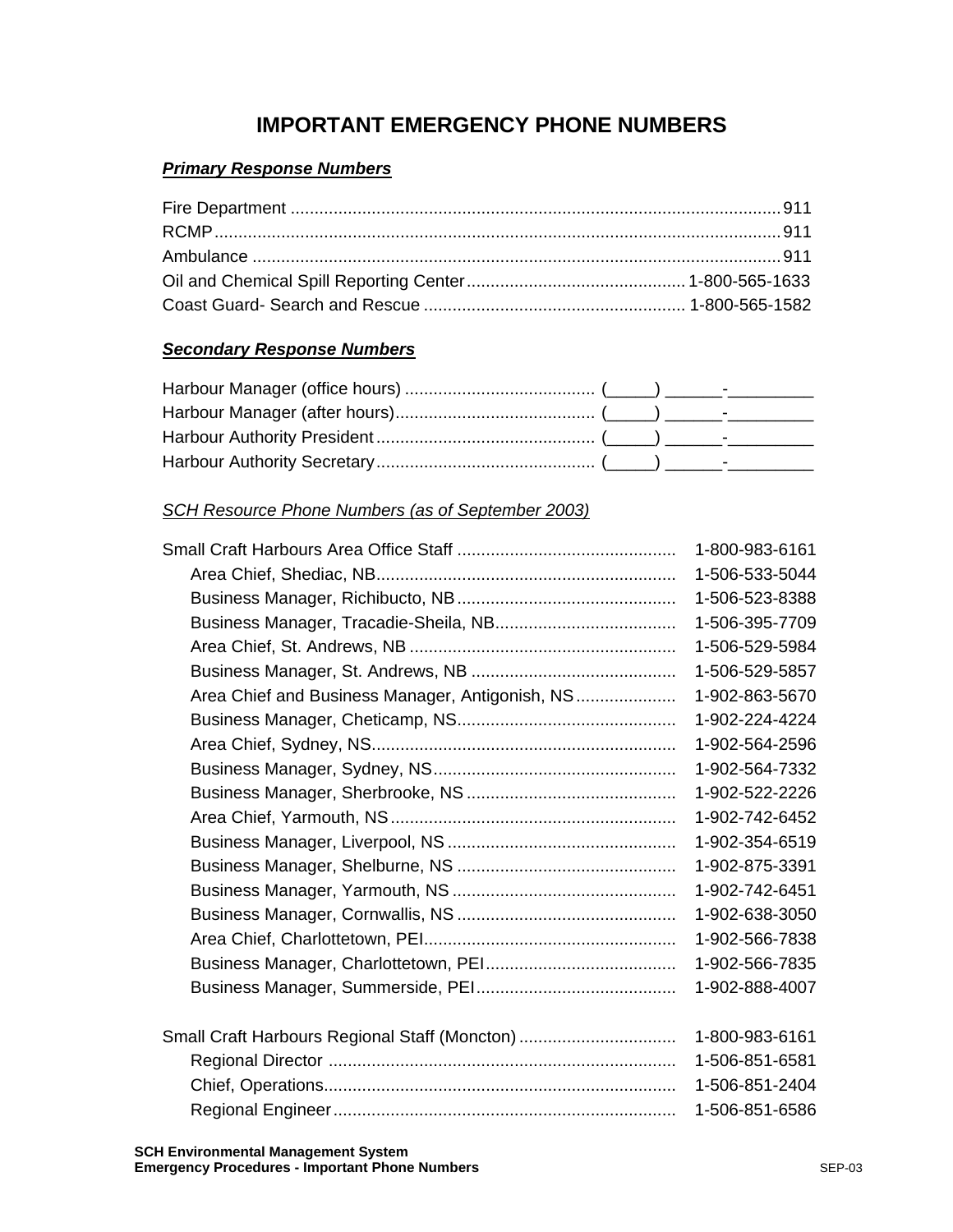### **SMALL CRAFT HARBOURS ENVIRONMENTAL HARBOUR INSPECTION CHECKLIST**

The following checklist summarizes the on-going implementation of environmental Best Management Practices (BMP's) which apply to the property under lease to a Harbour Authority. The checklist defines specific issues and techniques for reducing and preventing pollution and is intended to assist the Harbour Authority in complying with environmental regulations, minimizing environmental costs and liabilities, and ensuring good relations with the public.

Harbour \_\_\_\_\_\_\_\_\_\_\_\_\_\_\_\_\_\_\_\_\_\_\_\_\_\_\_\_\_\_\_\_\_\_\_\_\_\_\_\_\_\_\_\_\_\_\_\_\_\_\_\_\_\_\_\_\_\_\_\_\_\_ Date \_\_\_\_\_\_\_\_\_\_\_\_\_\_\_\_\_\_\_\_\_\_\_\_\_

### **WASTE OIL SITE (BMP 1)**

Does waste oil site exist at the harbour? (Yes or No). If no, proceed to next section; if yes, inspect the waste oil containment site and consider the following:

| <b>ISSUE</b>                                            | <b>YES</b> | <b>NO</b> | <b>SUGGESTED ACTION</b>                                 | IF APPLICABLE - DATE AND ACTION TAKEN |
|---------------------------------------------------------|------------|-----------|---------------------------------------------------------|---------------------------------------|
| Is there any evidence of a leaking tank?                |            |           | If Yes, immediately determine the source of the         |                                       |
| * (Refer to Note 1)                                     |            |           | leak and take immediate action to contain and           |                                       |
|                                                         |            |           | report any spills.                                      |                                       |
| Does the waste oil tank require a service call to be    |            |           | If Yes, arrange for service to pick up waste oil prior  |                                       |
| emptied soon?                                           |            |           | to tank being completely full.                          |                                       |
| Is there stained soil around the site?                  |            |           | If Yes, determine the extent of the contamination       |                                       |
|                                                         |            |           | and remove applicable material in accordance with       |                                       |
|                                                         |            |           | local standards.                                        |                                       |
| Are there containers of waste oil that have not been    |            |           | If Yes, take appropriate action to dump the waste       |                                       |
| dumped into the tank?                                   |            |           | oil into the tank and dispose if the containers in      |                                       |
|                                                         |            |           | accordance with local standards.                        |                                       |
| Is the site generally clean and tidy?                   |            |           | If No, take necessary action to clean-up the site.      |                                       |
|                                                         |            |           |                                                         |                                       |
| Are there disposal containers in place for filters and  |            |           | If No, take action to install applicable disposal       |                                       |
| other petroleum products (oily rags)?                   |            |           | containers, if available.                               |                                       |
| Is the emergency spill response number clearly          |            |           | If No, immediately take the appropriate action to       |                                       |
| posted?                                                 |            |           | have the number posted.                                 |                                       |
| Are waste-oil procedure signs posted?                   |            |           | If No, immediately take the appropriate action to       |                                       |
|                                                         |            |           | have the signs posted.                                  |                                       |
| Is the internal space between the double walled tanks   |            |           | If No, immediately take the appropriate action to       |                                       |
| being monitored (eg. dip stick, vacuum gauge, visual    |            |           | have the tank monitored.                                |                                       |
| check, electronic device)?                              |            |           |                                                         |                                       |
| If applicable, is vacuum gauge on tank reading "0 Hg"   |            |           | If Yes, arrange to call a certified petroleum tank      |                                       |
|                                                         |            |           | installer, or SCH.                                      |                                       |
| Are suitable vehicle barricades in place to protect the |            |           | If No, immediately take the appropriate action to       |                                       |
| tank?                                                   |            |           | have suitable barricades installed.                     |                                       |
| Is the spill containment kit available and used         |            |           | If No, take action to install spill containment kit and |                                       |
| materials replenished?                                  |            |           | or to replenish absorbent materials.                    |                                       |
| Is there a containment boom available for use at the    |            |           | If No, check into availability with local fire          |                                       |
| harbour for larger spills?                              |            |           | departments.                                            |                                       |

**Note 1: All petroleum storage systems must be visually inspected for leaks on a daily basis.**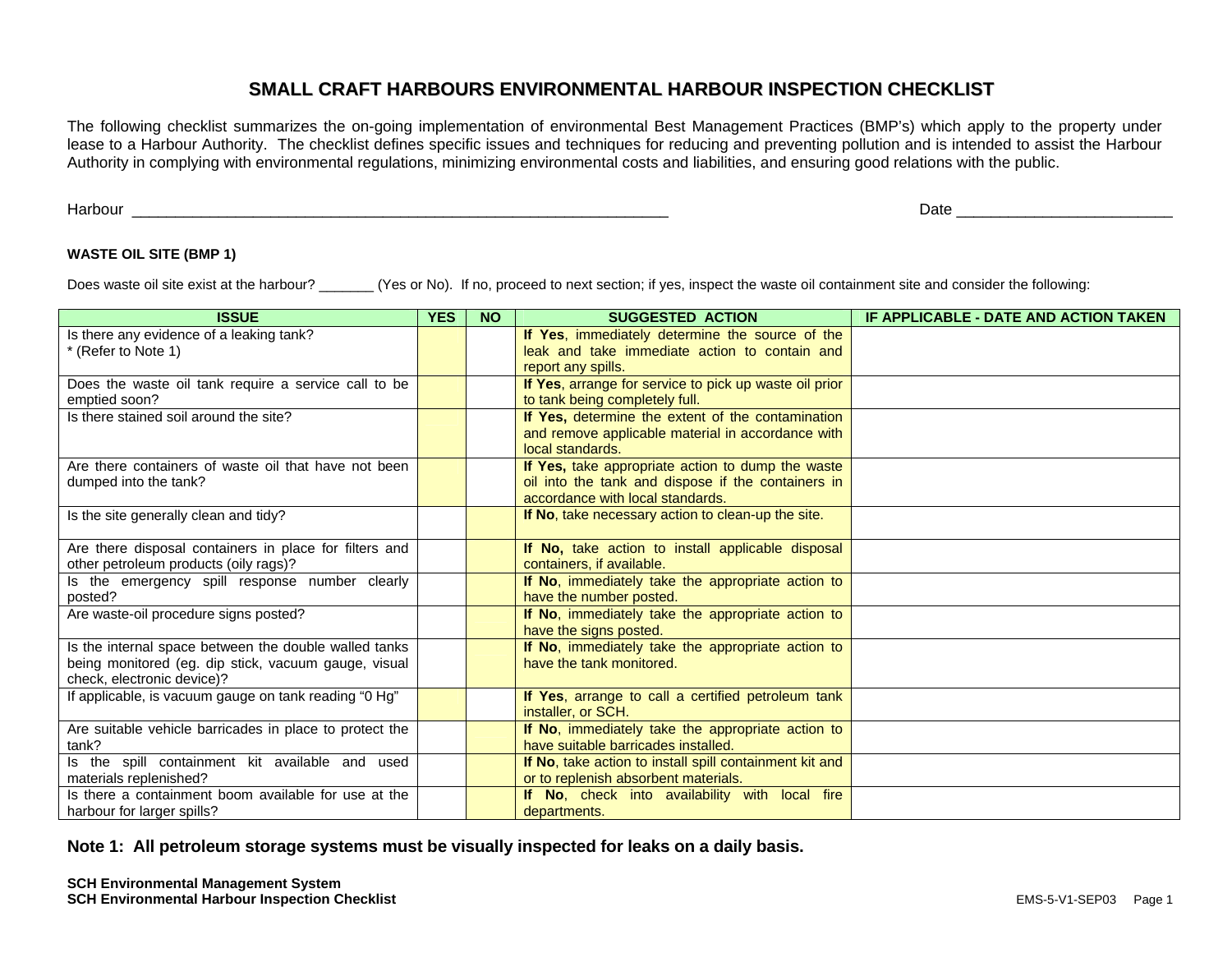### **FUEL STORAGE AND DELIVERY SYSTEMS (BMP 2)**

Does a fuel storage and delivery system exist? \_\_\_\_ (Yes or No). If no, proceed to next section; if yes, inspect the fuel sites and fuelling practices and consider the following:

| <b>ISSUE</b>                                                                                                                                  | <b>YES</b> | <b>NO</b> | <b>SUGGESTED ACTION</b>                                                                                                                   | IF APPLICABLE - DATE AND ACTION TAKEN |
|-----------------------------------------------------------------------------------------------------------------------------------------------|------------|-----------|-------------------------------------------------------------------------------------------------------------------------------------------|---------------------------------------|
| Is fuel system licenced and approved by the Harbour<br>Authority?                                                                             |            |           | f <br>If No, advise owner / operator accordingly.<br>compliance persist, contact the local SCH office.                                    |                                       |
| Are storage tanks properly labelled?                                                                                                          |            |           | If No, advise owner / operator accordingly.<br>compliance persist, contact the local SCH office.                                          |                                       |
| Have any changes been made to the fueling system<br>since that last inspection?                                                               |            |           | If Yes, immediately contact the local SCH office.                                                                                         |                                       |
| Is there any evidence of a leaking tank or any of its<br>components (piping, dispensers, hoses, etc.)<br>* (Refer to Note 1 on previous page) |            |           | If Yes, immediately determine the source of the<br>leak and take immediate action to contain and<br>report any spills.                    |                                       |
| Are there any hold-open devices on the nozzle of the<br>fuel dispensers?                                                                      |            |           | If Yes, immediately advise the owner / operator<br>accordingly to remove devices. If compliance<br>persist, contact the local SCH office. |                                       |
| Is there stained soil around the site?                                                                                                        |            |           | If Yes, determine the extent of the contamination<br>and remove applicable material.                                                      |                                       |
| Is the site generally clean and tidy?                                                                                                         |            |           | If No, take necessary action to clean-up the site.                                                                                        |                                       |
| Is the emergency spill response number clearly<br>posted?                                                                                     |            |           | If No, immediately take the appropriate action to<br>have the number posted.                                                              |                                       |
| Are fuelling procedure signs posted?                                                                                                          |            |           | If No, immediately take the appropriate action to<br>have the signs posted.                                                               |                                       |
| Is the internal space between the double walled tanks<br>being monitored (eg. dip stick, vacuum guage, visual<br>check, electronic device)?   |            |           | If No, immediately take the appropriate action to<br>have the tank monitored.                                                             |                                       |
| Are suitable barricades in place to protect the entire<br>system from vehicle damage?                                                         |            |           | If No, take action to install adequate vehicle<br>barricades.                                                                             |                                       |
| Is the spill containment kit available and used<br>materials replenished?                                                                     |            |           | If No, take action to install spill containment kit and<br>or to replenish absorbent materials.                                           |                                       |
| Is there a containment boom available for use at the<br>harbour for larger spills?                                                            |            |           | If No, check into availability with local fire<br>departments.                                                                            |                                       |

Is fuel delivered by truck to the harbour? \_\_\_\_ (Yes or No). If no, proceed to next section; if yes, consider the following:

| Is fuel delivery by fuel truck licenced and approved by |  | If No, advise fuel truck operator accordingly. If    |  |
|---------------------------------------------------------|--|------------------------------------------------------|--|
| the Harbour Authority?                                  |  | compliance persist, contact the local SCH office.    |  |
| Is fuel delivery by fuel truck occurring in a location  |  | If No, advise fuel truck operator accordingly. . If  |  |
| approved by the Harbour Authority?                      |  | compliance persist, contact the local SCH office.    |  |
| Is fuel truck delivery taking place in accordance with  |  | If No, advise fuel truck operator of the appropriate |  |
| the SCH operational standards for fueling?              |  | standards. If compliance persist, contact the local  |  |
|                                                         |  | SCH office.                                          |  |
| Is fuel truck delivery being undertaken by a trained    |  | If No, advise fuel truck operator accordingly. If    |  |
| operator with an additional person present at the site  |  | compliance persist, contact the local SCH office.    |  |
| to shut down dispensing operation in cases of an        |  |                                                      |  |
| emergency?                                              |  |                                                      |  |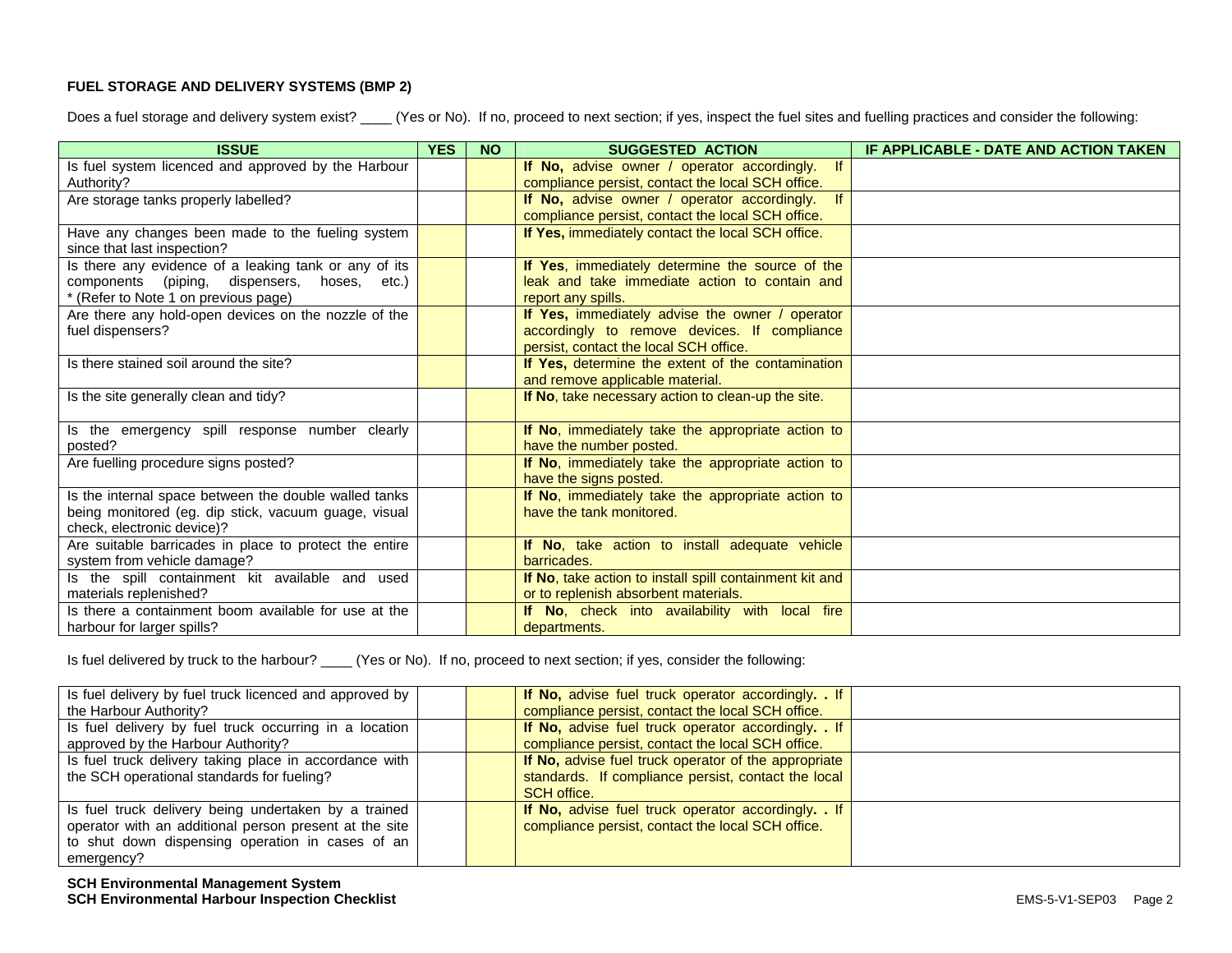### **SEWAGE AND GREYWATER (BMP 3)**

Check the water quality in the harbours for evidence of contamination or any other effluents in the discharge water.

| <b>ISSUE</b>                                                      | YES. | <b>NO</b> | <b>SUGGESTED ACTION</b>                                | IF APPLICABLE - DATE AND ACTION TAKEN |
|-------------------------------------------------------------------|------|-----------|--------------------------------------------------------|---------------------------------------|
| Is there any evidence that vessels are discharging                |      |           | If Yes, determine the source of the problem and        |                                       |
| sanitary sewage in the harbour?                                   |      |           | advise owner / operator accordingly.                   |                                       |
| Is there any evidence that vessels are discharging                |      |           | If Yes, determine the source of the problem and        |                                       |
| greywater in the harbour?                                         |      |           | advise owner / operator accordingly.                   |                                       |
| Is there any indication that surface water may contain            |      |           | <b>If Yes, determine the source of the problem and</b> |                                       |
| contaminants that flow into the harbour?                          |      |           | contact the local SCH office.                          |                                       |
| Is there any debris floating in the harbour or visible on $\vert$ |      |           | If Yes, determine the source of the problem and        |                                       |
| the harbour bottom?                                               |      |           | clean up the debris.                                   |                                       |

### **BOAT STORAGE AND MAINTENANCE SITES (BMP 4)**

Inspect boat repair and storage areas, as well as maintenance activities.

| <b>ISSUE</b>                                            | <b>YES</b> | <b>NO</b> | <b>SUGGESTED ACTION</b>                            | IF APPLICABLE - DATE AND ACTION TAKEN |
|---------------------------------------------------------|------------|-----------|----------------------------------------------------|---------------------------------------|
| Is a travel lift or haulout facility being used for     |            |           | If Yes, special approval is required for these     |                                       |
| sandblasting, scraping, and spray painting vessels?     |            |           | activities.                                        |                                       |
| Are there any containers of paints, solvents, and other |            |           | If Yes, ensure that the users dispose of materials |                                       |
| materials located at the site?                          |            |           | appropriately.                                     |                                       |
| Is there any evidence of paints, solvents or other      |            |           | If Yes, determine the source of the problem and    |                                       |
| materials spilled on the ground?                        |            |           | take appropriate action to clean-up the waste.     |                                       |
| Are there any catch basins located at the site?         |            |           | If Yes, determine the location and ensure that     |                                       |
|                                                         |            |           | waste products do not enter the storm sewer        |                                       |
|                                                         |            |           | system.                                            |                                       |

### **SOLID WASTE MANAGEMENT (BMP 5 & 6)**

Inspect the harbour property and facilities for the following:

| <b>SOLID WASTE COLLECTION FACILITIES</b>              |            |           |                                                         |                                       |  |  |  |
|-------------------------------------------------------|------------|-----------|---------------------------------------------------------|---------------------------------------|--|--|--|
| <b>ISSUE</b>                                          | <b>YES</b> | <b>NO</b> | <b>SUGGESTED ACTION</b>                                 | IF APPLICABLE - DATE AND ACTION TAKEN |  |  |  |
| Are there sufficient garbage containers for non-      |            |           | If No, install additional garbage containers.           |                                       |  |  |  |
| hazardous solid waste?                                |            |           |                                                         |                                       |  |  |  |
| Are the garbage containers covered?                   |            |           | If No, install container covers.                        |                                       |  |  |  |
| Are garbage containers emptied before they are full?  |            |           | If No, empty containers more frequently.                |                                       |  |  |  |
| Is area around the garbage containers free of debris? |            |           | If No, clean up debris.                                 |                                       |  |  |  |
| Are garbage and recyclable materials separated?       |            |           | If No, install separate containers if required by local |                                       |  |  |  |
|                                                       |            |           | Municipality waste collection facility.                 |                                       |  |  |  |
| Do recycling bins contain what they should? Are       |            |           | If No, take action to have users separate               |                                       |  |  |  |
| plastics, metals, paper, and cardboard separated from |            |           | recyclable materials.                                   |                                       |  |  |  |
| each other?                                           |            |           |                                                         |                                       |  |  |  |
| Are there any hazardous materials stored on the site? |            |           | If Yes, determine the location of the materials and     |                                       |  |  |  |
|                                                       |            |           | contact the local SCH office.                           |                                       |  |  |  |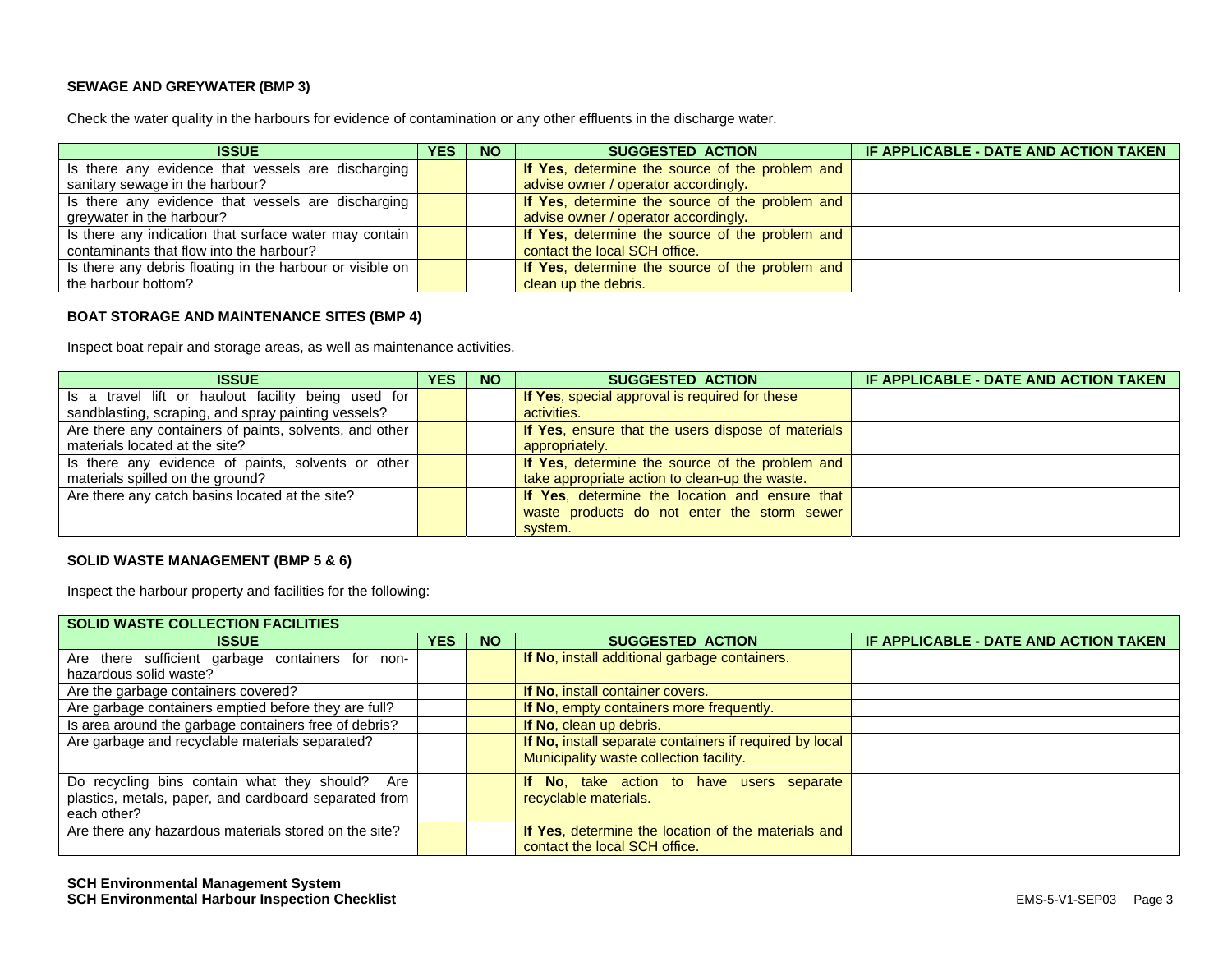| FISH PLANTS, GEAR SHEDS, BAIT SHEDS AND OTHER BUILDINGS  |            |           |                                                      |                                       |  |  |  |
|----------------------------------------------------------|------------|-----------|------------------------------------------------------|---------------------------------------|--|--|--|
| <b>ISSUE</b>                                             | <b>YES</b> | <b>NO</b> | <b>SUGGESTED ACTION</b>                              | IF APPLICABLE - DATE AND ACTION TAKEN |  |  |  |
| Are there strong odors at or near any buildings on the   |            |           | If Yes, determine the source of the problem and      |                                       |  |  |  |
| property?                                                |            |           | take appropriate action to have odors suppressed.    |                                       |  |  |  |
| Are there containers of fish waste stored outside? Are   |            |           | If Yes, determine the source of the problem and      |                                       |  |  |  |
| they uncovered and open? Are they leaking?               |            |           | take appropriate action to clean up the site.        |                                       |  |  |  |
| Are there any refrigeration units on the property that   |            |           | If Yes, identify owner and contact local SCH office. |                                       |  |  |  |
| may have ozone depleting substances (ODS)?               |            |           |                                                      |                                       |  |  |  |
| Are there any fuel storage tanks or compressed gas       |            |           | If Yes, identify the owner and ensure that tanks     |                                       |  |  |  |
| cylinders located adjacent to or inside buildings?       |            |           | and cylinders meet current environmental and         |                                       |  |  |  |
|                                                          |            |           | safety standards.                                    |                                       |  |  |  |
| Is there any indication that there is any improper       |            |           | If Yes, determine the source of the problem and      |                                       |  |  |  |
| storage of materials in or around any buildings such as  |            |           | advise owner / operator to clean up the site. If     |                                       |  |  |  |
| oil, paints, solvents, antifreeze, detergents, fiberglas |            |           | problems persist, contact the local SCH office.      |                                       |  |  |  |
| resin, batteries, strong acid or alkaline products,      |            |           |                                                      |                                       |  |  |  |
| flammable materials, etc.?                               |            |           |                                                      |                                       |  |  |  |
| Are there floor drains from the buildings that discharge |            |           | If Yes, determine the source of the drains,          |                                       |  |  |  |
| into the harbour?                                        |            |           | determine the discharge location, and monitor        |                                       |  |  |  |
|                                                          |            |           | effluent.                                            |                                       |  |  |  |

### **GENERAL SITE INSPECTION (BMP 7)**

Examine the harbour property and adjacent properties and consider what would you think if you were a visitor who is not familiar with the harbour.

| <b>ISSUE</b>                                          | <b>YES</b> | <b>NO</b> | <b>SUGGESTED ACTION</b>                             | IF APPLICABLE - DATE AND ACTION TAKEN |
|-------------------------------------------------------|------------|-----------|-----------------------------------------------------|---------------------------------------|
| Is the harbour property generally messy and untidy?   |            |           | If Yes, take the appropriate action to clean-up the |                                       |
|                                                       |            |           | property.                                           |                                       |
| Is there any evidence of oil slicks on the water, oil |            |           | If Yes, determine the source of the problem and     |                                       |
| coating in the shoreline, floating debris etc.?       |            |           | take appropriate action to contain or clean-up the  |                                       |
|                                                       |            |           | problem and/or report it to the local SCH office.   |                                       |
| Is much dust being produced from vehicles travelling  |            |           | If Yes, consider environmentally friendly dust      |                                       |
| on gravel surfaces? Is dust being blown towards       |            |           | suppressant on applicable surfaces.                 |                                       |
| neighbouring houses and businesses?                   |            |           |                                                     |                                       |
| Is there noise being generated at the harbour that is |            |           | If Yes, determine the source of the problem and     |                                       |
| affecting neighbouring residents or businesses?       |            |           | take appropriate action to reduce noise levels or   |                                       |
|                                                       |            |           | report it to the local SCH office.                  |                                       |
| Is there any indication that any land use of adjacent |            |           | If Yes, determine the source and extent of the      |                                       |
| property is, or will have, a negative impact on the   |            |           | problem and report it to the local SCH office.      |                                       |
| harbour property (such as storage of materials,       |            |           |                                                     |                                       |
| garbage, fuel tanks etc.)?                            |            |           |                                                     |                                       |

**REPORT COMPLETED BY** (name): \_\_\_\_\_\_\_\_\_\_\_\_\_\_\_\_\_\_\_\_\_\_\_\_\_\_\_\_\_\_\_\_\_\_\_\_\_\_\_\_\_\_\_\_\_\_\_\_\_\_\_\_\_\_\_\_\_\_\_\_\_\_\_\_\_\_\_\_\_\_\_\_\_\_\_\_

 $({\sf title):}$   $\hspace{2cm}$   $\hspace{2cm}$   $\hspace{2cm}$   $\hspace{2cm}$   $\hspace{2cm}$   $\hspace{2cm}$   $\hspace{2cm}$   $\hspace{2cm}$   $\hspace{2cm}$   $\hspace{2cm}$   $\hspace{2cm}$   $\hspace{2cm}$   $\hspace{2cm}$   $\hspace{2cm}$   $\hspace{2cm}$   $\hspace{2cm}$   $\hspace{2cm}$   $\hspace{2cm}$   $\hspace{2cm}$   $\hspace{2cm}$   $\hspace{2cm}$   $\$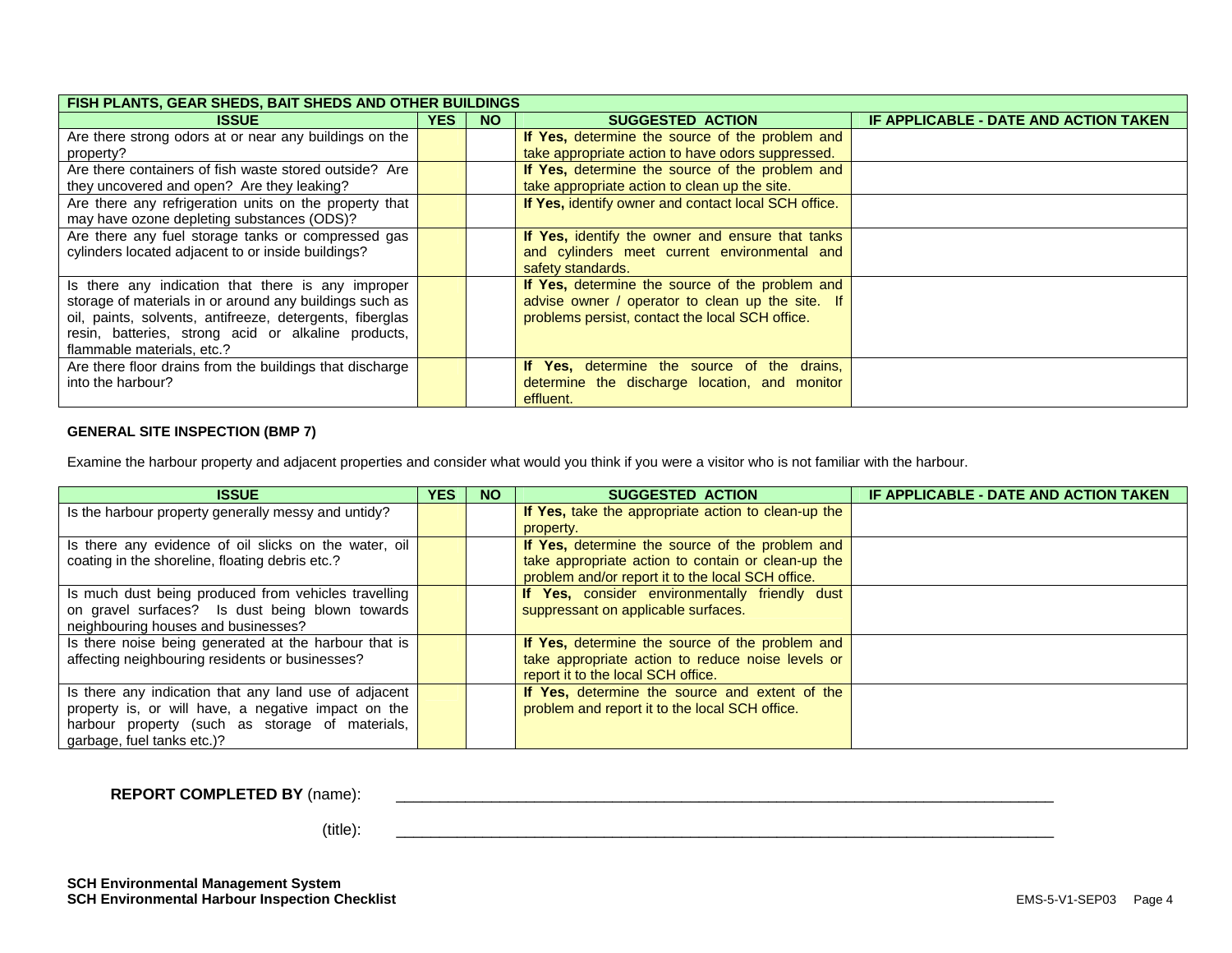### **SMALL CRAFT HARBOURS ANNUAL ENVIRONMENTAL AUDIT REPORT**

**Objective:** This report, once completed for each harbour managed by the Harbour Authority, will summarize the **environmental performance** at their harbour(s) over the current reporting year. This report will also assist the Harbour Authority and Small Craft Harbours in evaluating the existing Environmental Management Plan, and the state of environmental awareness at the Harbour Authority managed harbours.

### Instructions:

Each year, as part of the annual environmental audit, each Harbour Authority is required to submit an annual environmental report for each managed harbour, consisting of the following information:

- SECTION 1. An updated checklist of environmental materials, equipment, signage / posters and any other new installations on the harbour property.
- SECTION 2. A confirmation of fuel and waste oil tanks on the harbour property.
- SECTION 3. A list of any spills or releases or any other incidents during the reporting year that may have had a negative impact on the harbour property.
- SECTION 4. Use of the SCH Environmental Harbour Inspection Checklist.
- SECTION 5. A list of any new environmental policies, procedures, rules or guidelines that were adopted or amended during the year.
- SECTION 6. A list of any environmental accomplishments during the past year.
- SECTION 7. Details where solid waste was disposed for the past year.
- SECTION 8. An updated Environmental Impacts Table.
- SECTION 9. Additional miscellaneous information (if applicable).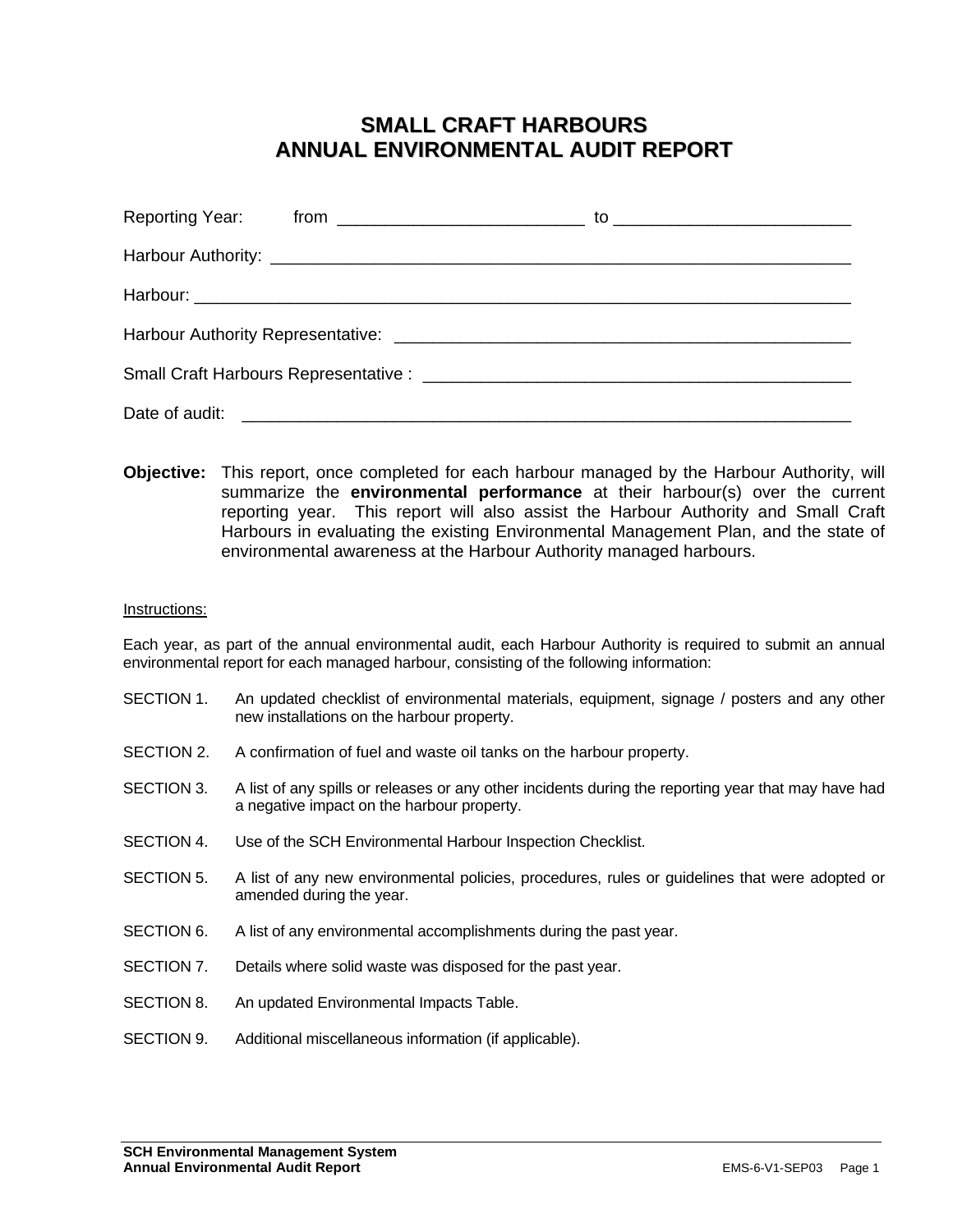**SECTION 1** The following is a list of **equipment and materials that is considered to be a benefit in protecting the coastal and marine environment** in and adjacent to harbours. Please indicate if environmental materials, equipment, signage and/or posters are available at the harbour:

| <b>Type of Environmental Protection</b><br><b>Equipment or Materials</b> | <b>Is Equipment or</b><br><b>Materials Available at</b><br>the harbour?<br>$(Y \text{ or } N)$ | Is the Type, Number,<br>Size and the way<br>they are operated<br>adequate?<br>$(Y \text{ or } N)$ |
|--------------------------------------------------------------------------|------------------------------------------------------------------------------------------------|---------------------------------------------------------------------------------------------------|
| <b>Garbage Barrels</b>                                                   |                                                                                                |                                                                                                   |
| <b>Garbage Dumpsters</b>                                                 |                                                                                                |                                                                                                   |
| No Littering Signs                                                       |                                                                                                |                                                                                                   |
| <b>Recycling Containers</b>                                              |                                                                                                |                                                                                                   |
| <b>Recycling Signs</b>                                                   |                                                                                                |                                                                                                   |
| <b>Waste Oil Tank</b>                                                    |                                                                                                |                                                                                                   |
| <b>Waste Oil Filter Barrels</b>                                          |                                                                                                |                                                                                                   |
| <b>Waste Oil Building</b>                                                |                                                                                                |                                                                                                   |
| Waste Oil Procedure Signs                                                |                                                                                                |                                                                                                   |
| <b>Oily Rag Barrels</b>                                                  |                                                                                                |                                                                                                   |
| <b>Oil Filter Crusher</b>                                                |                                                                                                |                                                                                                   |
| Spill Response Kit                                                       |                                                                                                |                                                                                                   |
| <b>Absorbent Materials</b>                                               |                                                                                                |                                                                                                   |
| <b>Floating Oil Booms</b>                                                |                                                                                                |                                                                                                   |
| <b>Bilge Swabs for Vessels</b>                                           |                                                                                                |                                                                                                   |
| <b>Emergency Spill Response Signs</b>                                    |                                                                                                |                                                                                                   |
| No Dumping in Harbour Signs                                              |                                                                                                |                                                                                                   |
| <b>Fueling Procedure Signs</b>                                           |                                                                                                |                                                                                                   |
| Other (Specify)                                                          |                                                                                                |                                                                                                   |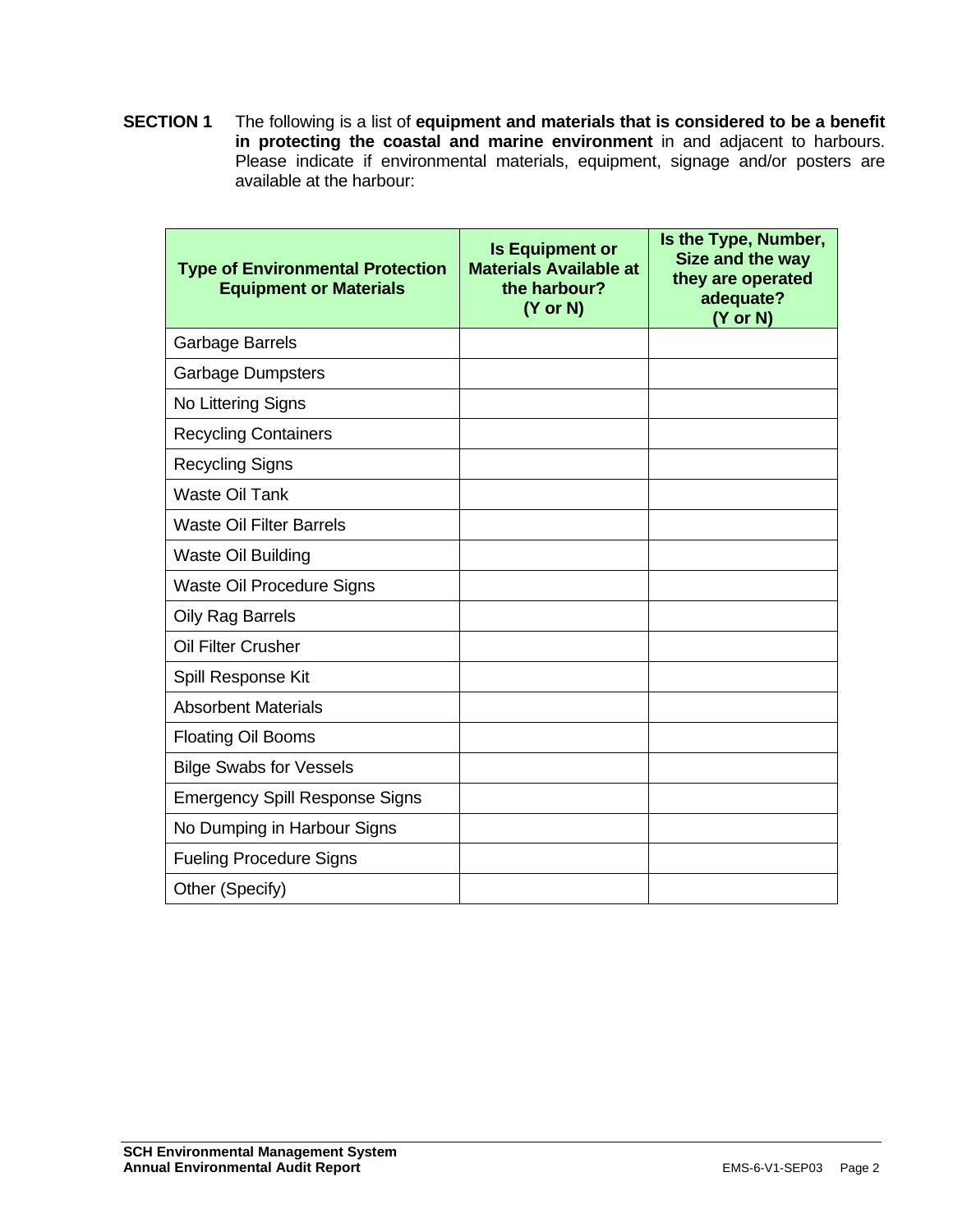**SECTION 2** Petroleum storage and waste oil storage tanks located on SCH / Harbour Authority property.

> **Are there fuel storage and dispensing units at the harbour?** If yes, please fill in the table below indicating the product (gas, diesel, kerosene, heating oil), the owner of the tank, and the capacity of the storage tank (in approximate litres or gallons).

| <b>PRODUCT</b> | <b>OWNER</b> | <b>CAPACITY</b><br>(indicate litres or gallons) |
|----------------|--------------|-------------------------------------------------|
|                |              |                                                 |
|                |              |                                                 |
|                |              |                                                 |
|                |              |                                                 |

Are all fuel storage and dispensing units listed above shown on the most recent site plan provided from Small Craft Harbours? Yes \_\_ No \_\_

If a waste oil tank is present on the property, complete the following:

How is the waste oil collected and disposed? \_\_\_\_\_\_\_\_\_\_\_\_\_\_\_\_\_\_\_\_\_\_\_\_\_\_\_\_\_\_\_\_\_\_\_

Approximately how many liters of waste oil were collected last year? \_\_\_\_\_\_\_\_

How are petroleum waste by-products (oil containers, filters, rags) disposed?

Are all waste oil tanks and/or waste oil buildings at the harbour shown on the most recent site plan provided from Small Craft Harbours? Yes \_\_\_\_\_ No \_\_\_\_

**SECTION 3** Were there any **oil spills / releases or incidents** on SCH/ Harbour Authority property in the past year?

Yes Note and Note and Note and Note and Note and Note and Note and Note and Note and Note and Note and Note and Note and Note and Note and Note and Note and Note and Note and Note and Note and Note and Note and Note and No

 $\overline{a}$ 

If Yes, complete the following table:

| DATE OF SPILL | <b>PRODUCT INVOLVED</b> | <b>APPROXIMATE</b><br><b>AMOUNT (litres)</b> | <b>ACTION TAKEN</b> |
|---------------|-------------------------|----------------------------------------------|---------------------|
|               |                         |                                              |                     |
|               |                         |                                              |                     |
|               |                         |                                              |                     |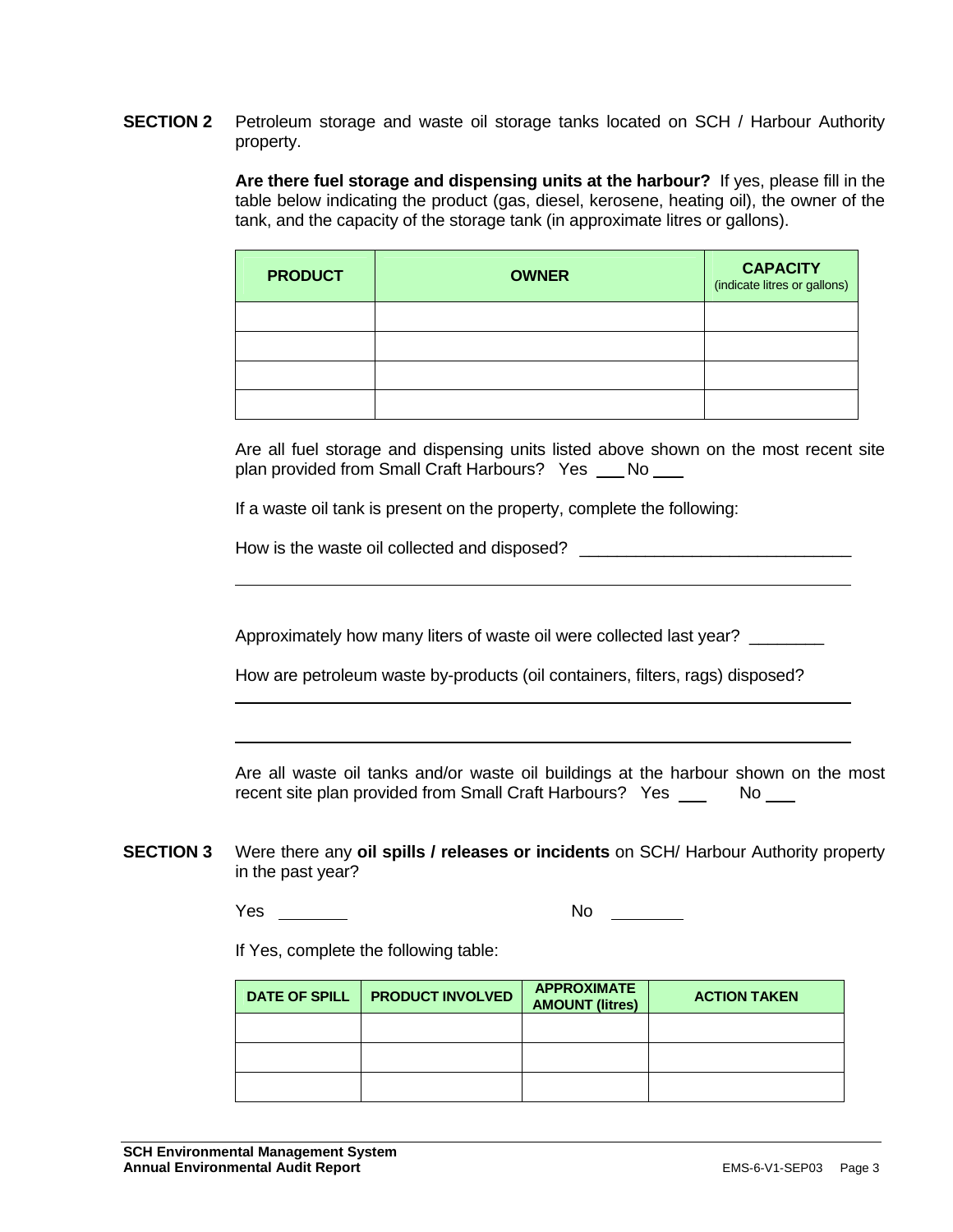|  |  |                                                          |  | <b>SECTION 4</b> Has the Harbour Authority used the <b>SCH Environmental Harbour Inspection</b> |  |
|--|--|----------------------------------------------------------|--|-------------------------------------------------------------------------------------------------|--|
|  |  | <b>Checklist</b> to help with implementation of the EMP? |  |                                                                                                 |  |

|                  |             | <b>No</b>                                                                                                                                                                                                                      |
|------------------|-------------|--------------------------------------------------------------------------------------------------------------------------------------------------------------------------------------------------------------------------------|
|                  | unresolved? | If yes, were there any issues identified in the checklist that required action and went                                                                                                                                        |
|                  |             | Explain explaint the contract of the contract of the contract of the contract of the contract of the contract of the contract of the contract of the contract of the contract of the contract of the contract of the contract  |
|                  |             |                                                                                                                                                                                                                                |
|                  |             |                                                                                                                                                                                                                                |
|                  |             |                                                                                                                                                                                                                                |
|                  |             | If yes, how often was the checklist filled out? (circle one)                                                                                                                                                                   |
|                  |             | monthly / every 3 months / every 6 months / only once                                                                                                                                                                          |
| <b>SECTION 5</b> |             | Has the Harbour Authority amended any environmental policies, procedures, rules, or<br>guidelines that are not included in the standard SCH EMP?                                                                               |
|                  | $Yes \_\_$  | No $\qquad \qquad$                                                                                                                                                                                                             |
|                  |             | If Yes, describe: experiment of the state of the state of the state of the state of the state of the state of the state of the state of the state of the state of the state of the state of the state of the state of the stat |
|                  |             |                                                                                                                                                                                                                                |
|                  |             |                                                                                                                                                                                                                                |
|                  |             |                                                                                                                                                                                                                                |
| <b>SECTION 6</b> |             | Has the Harbour Authority had any environmental accomplishments during the past<br>year (new equipment installed, harbour clean-up project, etc.)                                                                              |
|                  | Yes         | No                                                                                                                                                                                                                             |
|                  |             |                                                                                                                                                                                                                                |
|                  |             |                                                                                                                                                                                                                                |
|                  |             |                                                                                                                                                                                                                                |
|                  |             |                                                                                                                                                                                                                                |
|                  |             |                                                                                                                                                                                                                                |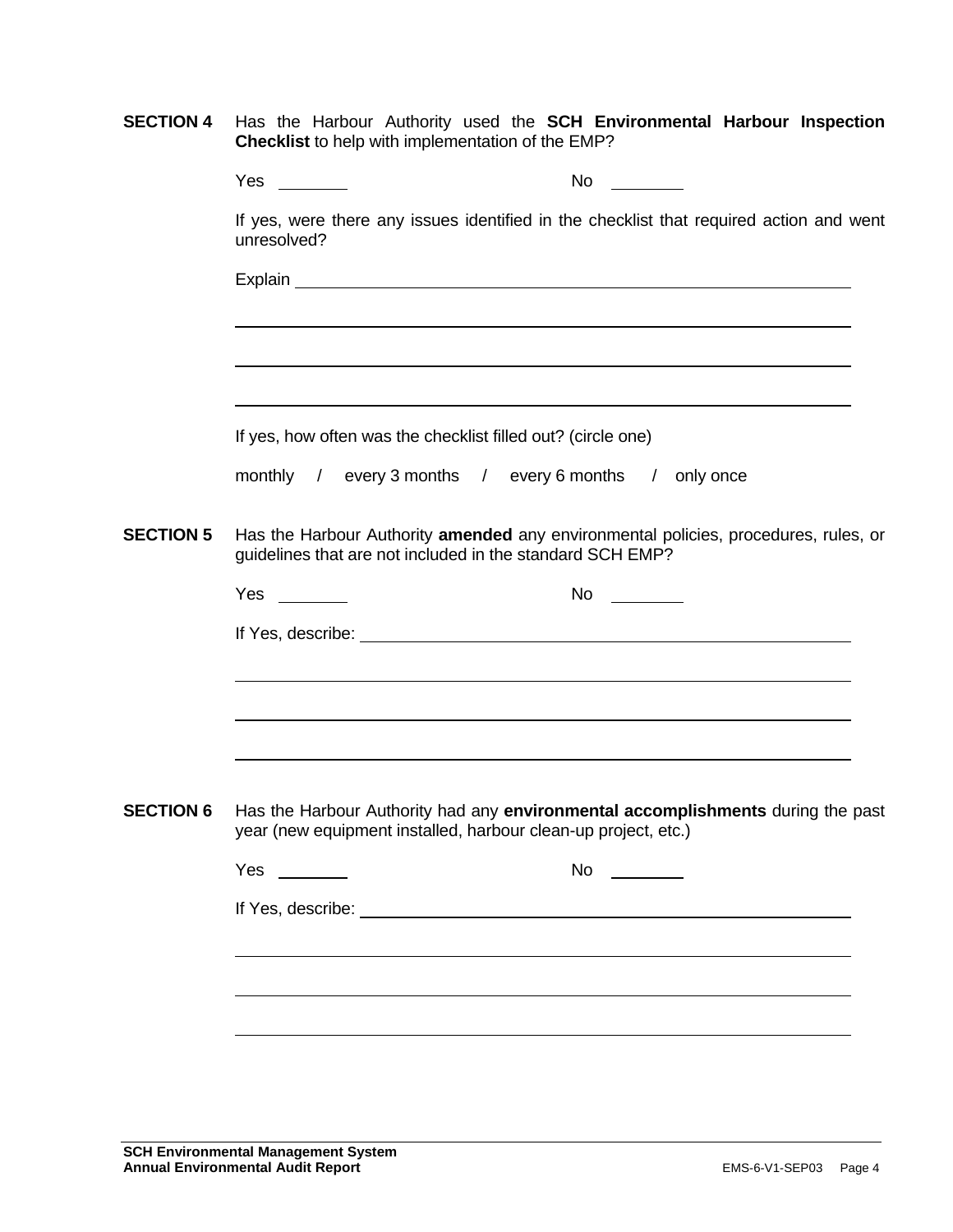**SECTION 7** Where does the Harbour Authority dispose of **non-hazardous solid waste?** 

Municipal Landfill

Municipal Incinerator

Other (specify) example of the state of the state of the state of the state of the state of the state of the state of the state of the state of the state of the state of the state of the state of the state of the state of

**SECTION 8** Assign a level to each of the individual harbour operational aspects indicated below, in terms of the **potential for having a negative impact on the environment** at the harbour. Consider how these aspects are presently handled at the harbour.

The scale to be used is described below:

Level  $1$  – for aspects having no or minor potential for impacts

Level 2 – for aspects having some or moderate potential for impacts

Level 3 – for aspects having major potential for impacts

| <b>ENVIRONMENTAL IMPACTS TABLE</b>               |                                         |
|--------------------------------------------------|-----------------------------------------|
| <b>ASPECTS</b>                                   | <b>POTENTIAL</b><br><b>IMPACT LEVEL</b> |
| <b>Fuel Storage and Dispensing</b>               |                                         |
| Waste Oil Storage and Collection                 |                                         |
| Solid Waste Generation (Non Hazardous Materials) |                                         |
| Storage and Handling Hazardous Materials *       |                                         |
| <b>Ozone Depleting Substances</b>                |                                         |
| <b>Construction Projects</b>                     |                                         |
| General Maintenance and Repair                   |                                         |
| <b>Vessel Maintenance and Repair</b>             |                                         |
| <b>Effluent and Sewage from Buildings</b>        |                                         |
| <b>Activities on Adjacent Properties</b>         |                                         |
| <b>Storm Water Runoff</b>                        |                                         |
| <b>Air Emissions</b>                             |                                         |
| Dust                                             |                                         |
| <b>Noise</b>                                     |                                         |
| Other (specify)                                  |                                         |

\* Hazardous materials includes oil, paints, solvents, antifreeze, detergents, Fiberglas resin, batteries, strong acid or alkaline products, flammable materials.

**SECTION 9** Please include any **additional information** on a separate page(s), and include it with this report.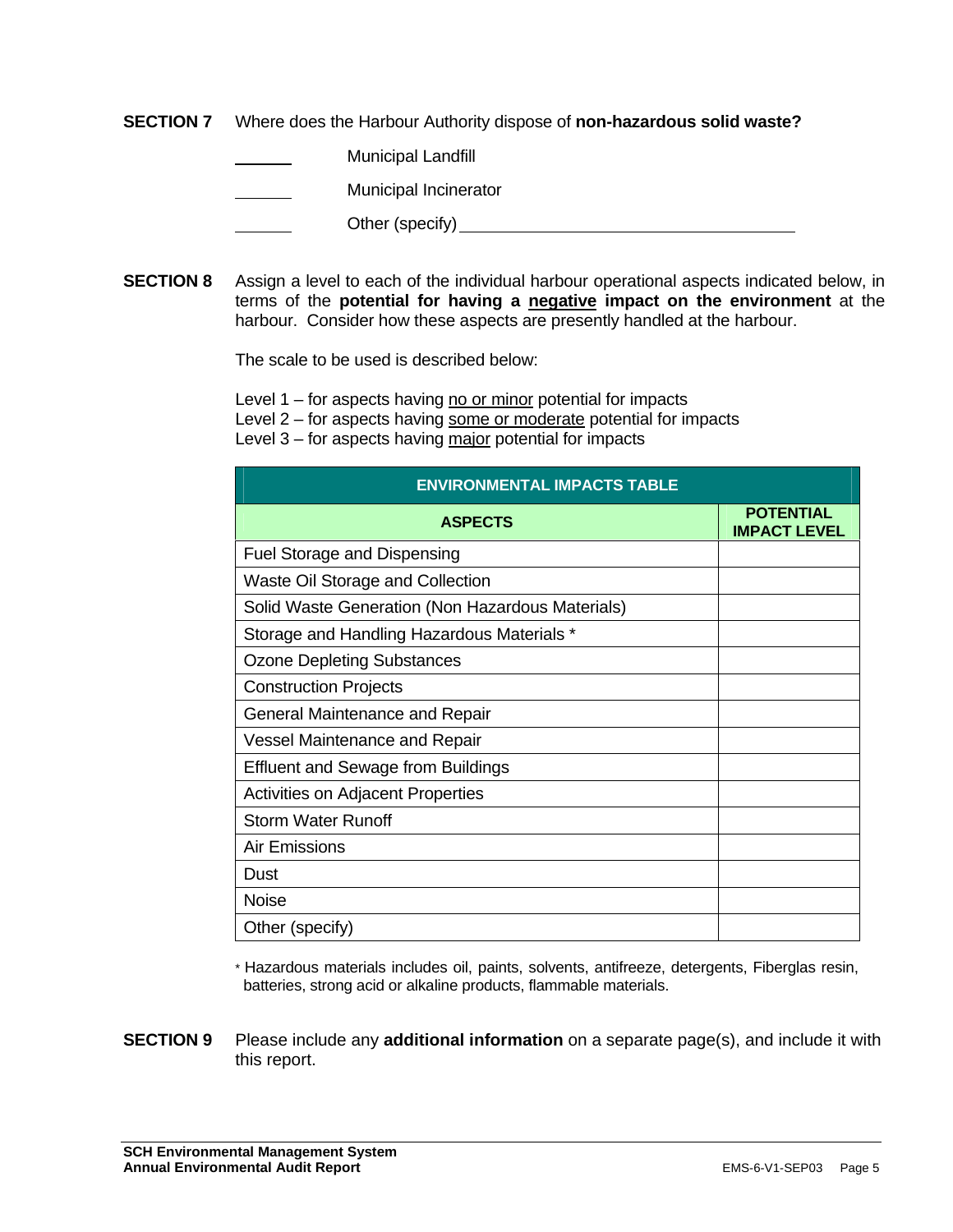# *OPERATIONAL AND CONSTRUCTION GUIDELINES FOR FUEL DELIVERY AND WASTE OIL STORAGE SYSTEMS LOCATED ON HARBOUR AUTHORITY CONTROLLED PROPERTIES\* IN THE MARITIME PROVINCES*

*\* Includes all Small Craft Harbours properties leased and / or managed by incorporated Harbour Authorities*

*REVISED - JANUARY 1997, OCTOBER 1997, SEPTEMBER 2003* 

*DEPARTMENT OF FISHERIES AND OCEANS* 

*SMALL CRAFT HARBOURS BRANCH* 

*MARITIMES AND GULF REGIONS* 

*EDITION: FUEL-V3-SEP03*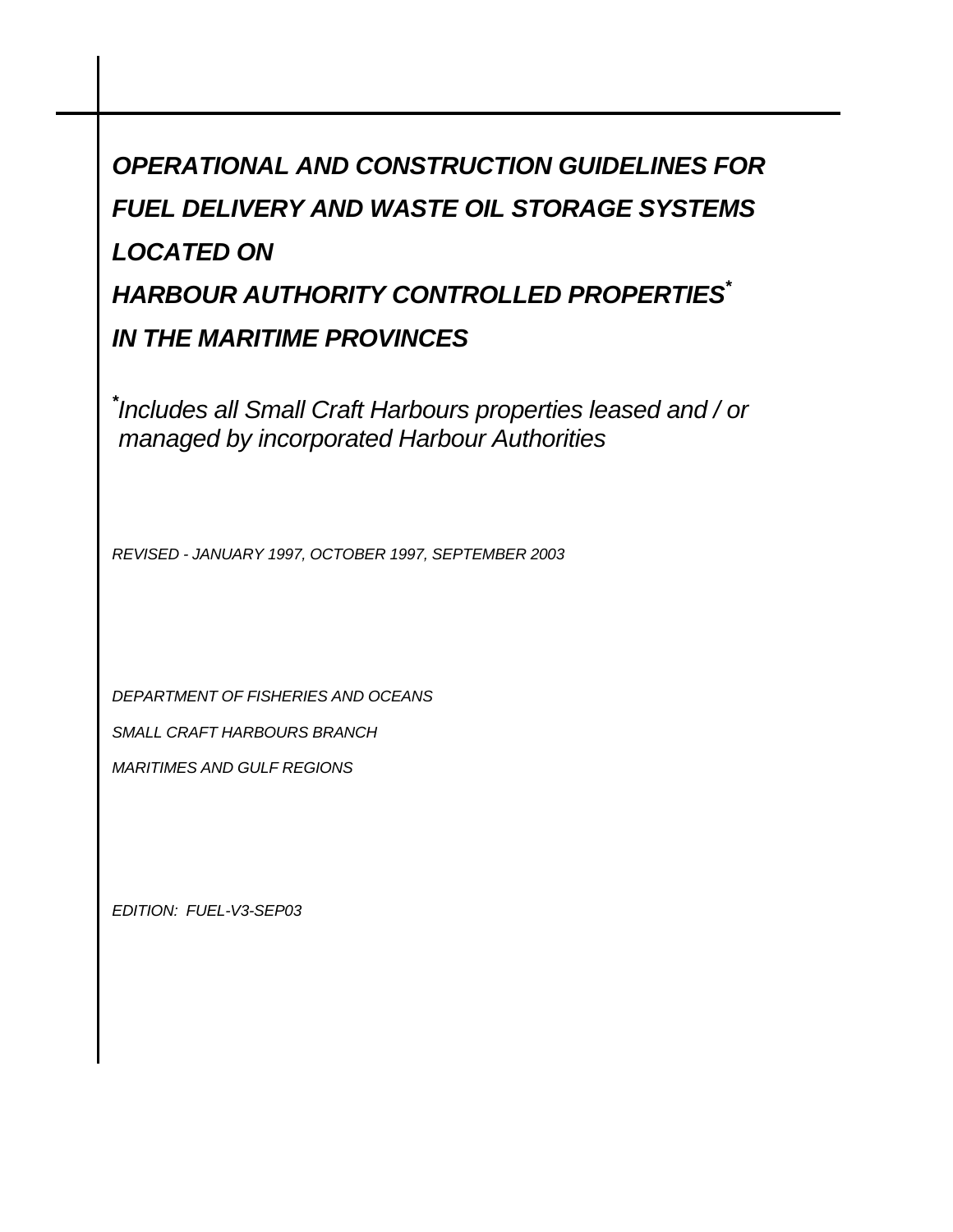|--|

### B. GENERAL REQUIREMENTS FOR ALL FUEL DELIVERY SYSTEMS

### C. SPECIFIC REQUIREMENTS FOR FIXED FUEL DELIVERY SYSTEMS

 $6$ 

 $12$ 

 $\overline{1}$ 

 $\overline{\mathbf{3}}$ 

| C.9.1 General                                | 9  |
|----------------------------------------------|----|
| C.9.2 Aboveground Storage Tank System Piping |    |
| C.9.3 Underground Storage Tank System Piping | 10 |
|                                              |    |
|                                              |    |
|                                              |    |

### D. REQUIREMENTS FOR PROPOSED FIXED FUEL DELIVERY SYSTEMS

| D.1 REQUIREMENTS TO OBTAIN PERMISSION TO CONSTRUCT A NEW FUELING FACILITY  12 |    |
|-------------------------------------------------------------------------------|----|
|                                                                               |    |
| D.2.1 Inspections                                                             | 12 |
| D.2.2 As-Built Construction Drawings                                          | 13 |
| D.2.3 Provincial Tank Registration Number                                     | 13 |
|                                                                               |    |
|                                                                               |    |
|                                                                               |    |
|                                                                               |    |
|                                                                               |    |

### E. REQUIREMENTS FOR FUEL DELIVERY TRUCKS

### F. REQUIREMENTS FOR USED OIL STORAGE SYSTEMS

 $16$ 

 $15$ 

| F.1.1 Underground Tanks | 16 |
|-------------------------|----|
| F.1.2 Aboveground Tanks | 16 |
|                         |    |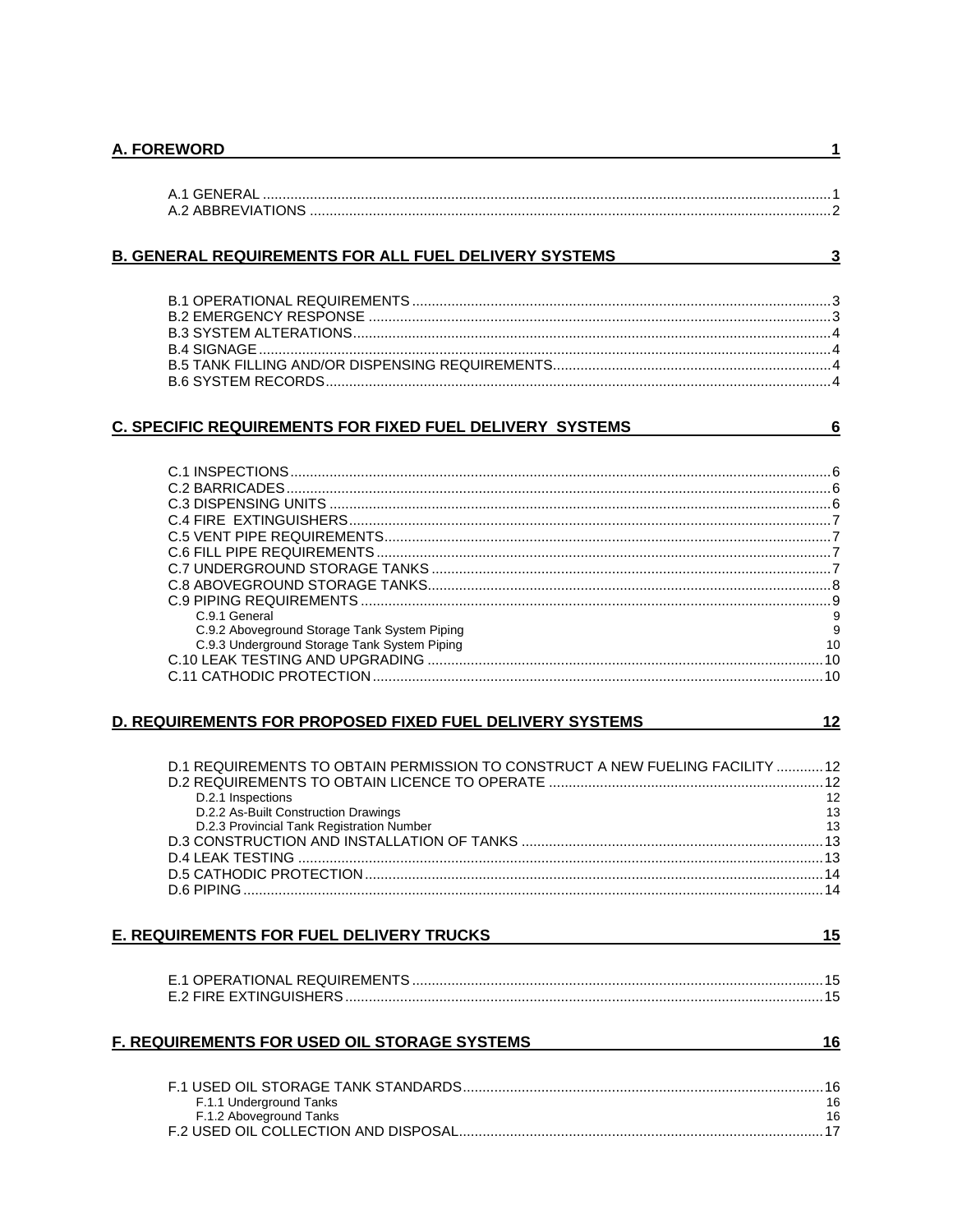### **A. FOREWORD**

### **A.1 GENERAL**

All former Small Craft Harbours (SCH) harbour locations in the Maritime Provinces now leased to incorporated Harbour Authorities (HA's) are considered to be environmentally sensitive sites due to the proximity of surface water bodies and the handling and storage of fish products which normally occur at these sites. The following document is prepared in an effort to minimize any negative impacts on that environment due to the storage or dispensing of fuel products essential to the day to day operations of all fishing vessels.

It is the practice of SCH in the Maritime Provinces, and is now recommended to all HA's, to allow for the provision of petroleum services on an equitable basis to all harbour clients. Fixed systems (either above or below ground) are normally preferred over fuel delivery trucks from a safety and operational perspective. In a harbour where there is a demonstrated need for a fuel delivery system, but there are no fuel companies willing to install a fixed system, or where the HA feels a fixed system is not feasible, SCH suggests that the HA consider a fuel truck delivery system. Other options for meeting fueling requirements should always be considered if in the best interest of the harbour clients.

Every effort should be made to control the dispensing of fuels on HA administered property and it is recommended that there normally be one general fueling location per harbour unless otherwise directed or allowed by the HA. SCH would like to be involved in any discussions which might result in more than one fueling location at any harbour.

The requirements outlined in this document in no way releases a fuel system owner, operator or licensee from being knowledgeable of and conforming to all relevant standards, regulations and codes of practice.

All new systems proposed for installation on HA leased property must meet all applicable codes and regulations at the time of installation. All existing systems where possible should be upgraded to these new standards and SCH is committed to work with each HA to meet these requirements.

Each fuel system owner is strongly encouraged to discuss the operations of their system with local HA officials to ensure both parties are aware of each others position on all aspects of the delivery of fuel products on HA administered property.

Over the next year or so, SCH will be working closely with all HA's in reviewing all proposed works to fuel delivery systems and will provide each HA with the required technical expertise and recommendations on all aspects of new and existing systems. In the following document this relationship is demonstrated by the incidents where a joint review or approval by the HA and SCH is recommended. In future years it is anticipated that individual HA's will be more than capable to accept a greater responsibility in this environmentally sensitive field.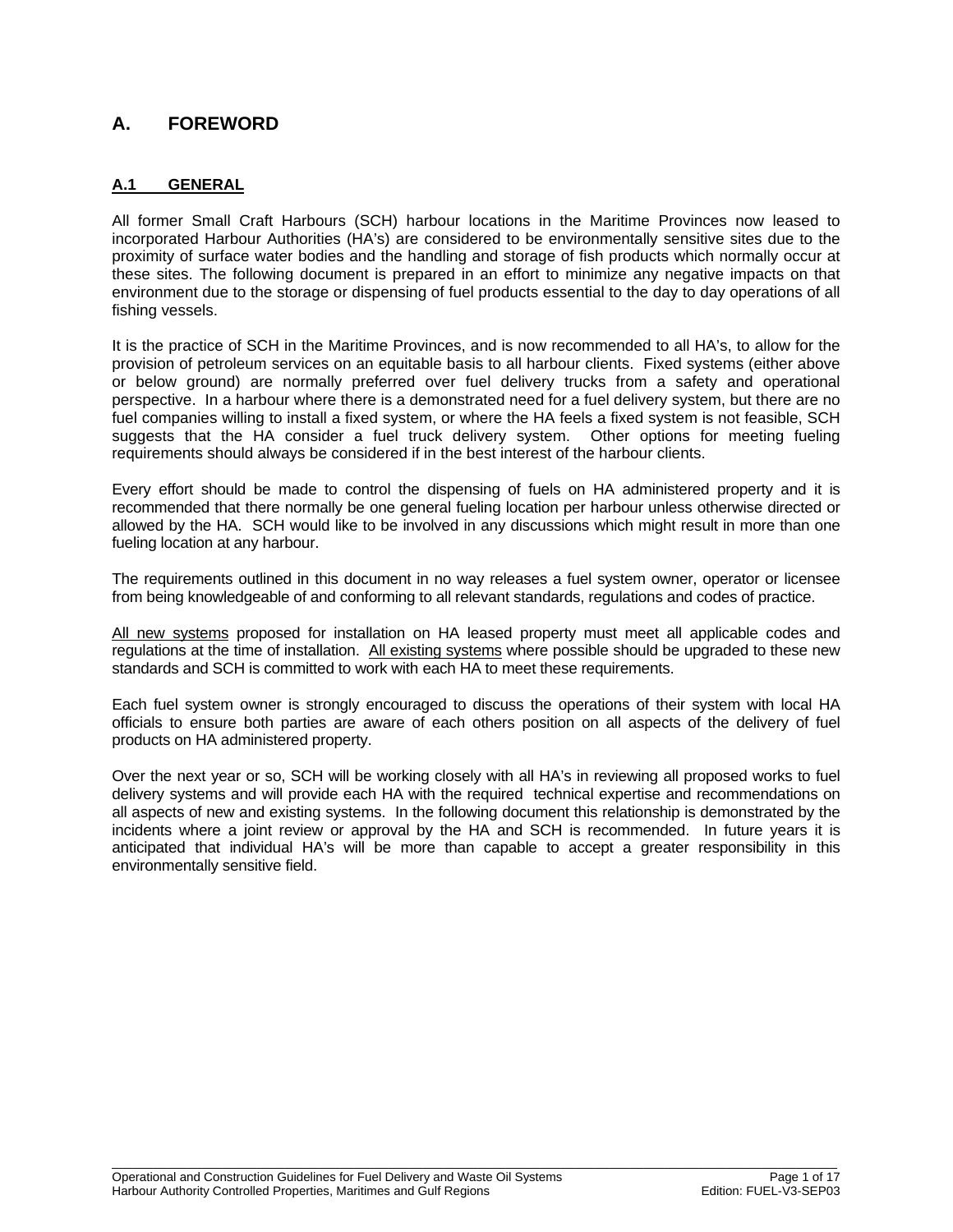### **A.2 ABBREVIATIONS**

 **NFC** - refers to the National Fire Code of Canada, 1995 and all revisions and errata thereafter.

 **ECP/AG** - refers to the Environmental Code of Practice for Aboveground Petroleum Storage Tanks Containing Petroleum Products, latest edition/ draft, as published by the National Task Force on Leaking Storage Tanks for the Canadian Council of Ministers for the Environment.

 **ECP/UG** - refers to the Environmental Code of Practice for Underground Petroleum Storage Tanks Containing Petroleum Products, latest edition/ draft, as published by the National Task Force on Leaking Storage Tanks for the Canadian Council of Ministers for the Environment.

 **ULC** - refers to Underwriters' Laboratories of Canada.

Units of measure shall be abbreviated as follows:

- **mm** millimetres
	- **m** metres
	- **ft** feet
- **kg** kilogram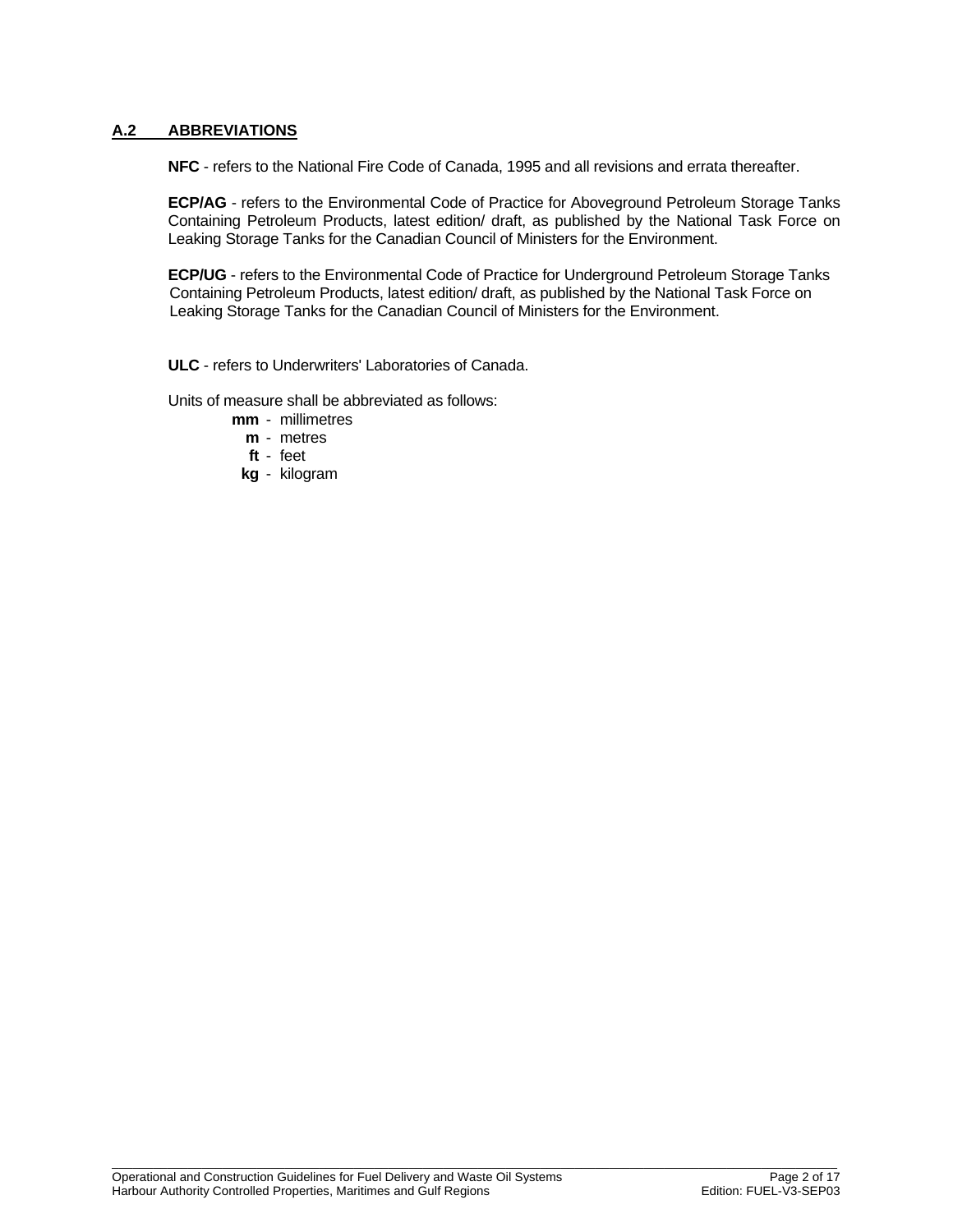### **B. GENERAL REQUIREMENTS FOR ALL FUEL DELIVERY SYSTEMS**

This section refers to all fuel delivery systems (fixed or moveable, aboveground or underground) for the purpose of storing and/or dispensing petroleum products, on property leased by the Small Craft Harbours Branch to an incorporated Harbour Authority. Additional requirements for each type of system are in the following sections.

### **B.1 OPERATIONAL REQUIREMENTS**

It is recommended by SCH that all fuel delivery systems should have a valid operating licence issued by the HA. Before such a license is issued, an inspection of the site should be conducted by SCH and the HA to ensure that all standards and requirements are met as outlined in this document. At the discretion of SCH and the HA, supplementary conditions may be added to the licence on a site specific basis.

The owner of a fuel delivery system is solely responsible to ensure that the tank and/or dispensing unit is installed where approved by SCH/HA and maintained (including but not limited to sandblasting, sludge removal, painting, pressure testing, upgrading, inspecting and record keeping). Any costs incurred to maintain the system shall be borne by the facility owner.

The owner of a fuel delivery system is solely responsible to ensure that the system is operated in a safe manner, according to all applicable standards, codes and regulations.

The owner of a fuel delivery truck is solely responsible for the fuel delivery truck and is to ensure that the truck proceeds **only** to the approved dispensing area (along a pre-approved route); and is operated in a safe manner to all applicable standards, codes and regulations.

No person shall alter or cause to alter a *fixed system* on HA leased property without prior written approval from the HA, which will be granted after a combined HA/SCH review of both technical and operational aspects of each proposal.

Fuel storage and dispensing areas shall be kept clear of all debris and all structures, equipment, materials and vehicles. These areas shall not be used by any persons for any purpose other than storage and/or dispensing of petroleum products, unless prior written consent HA's been obtained from the HA.

Should any unsafe conditions exist for a fuel delivery system, the operator of the system, shall stop all dispensing and attempt to remedy the situation. Where this is impossible, the operator shall report the situation as soon as possible to the HA and discontinue operation of the system until HA approval is given to begin operation again. The HA should report all such incidents to the appropriate SCH Area office.

### **B.2 EMERGENCY RESPONSE**

The owner of a fuel delivery system is responsible for having a SCH/HA approved emergency response contingency plan prepared and maintained. The owner must ensure that the operator of the system has knowledge of the contingency plan.

Every effort shall be made by the operator of a petroleum dispensing system to contain any leaks or spills as much as possible (refer to ECP/AG and ECP/UG).

\_\_\_\_\_\_\_\_\_\_\_\_\_\_\_\_\_\_\_\_\_\_\_\_\_\_\_\_\_\_\_\_\_\_\_\_\_\_\_\_\_\_\_\_\_\_\_\_\_\_\_\_\_\_\_\_\_\_\_\_\_\_\_\_\_\_\_\_\_\_\_\_\_\_\_\_\_\_\_\_\_\_\_\_\_\_\_\_\_\_\_\_\_\_\_\_\_\_\_\_\_\_\_\_\_

In the event of a suspected or known leak, spill or fire the operator of the storage system must:

- (1) call the Environmental Emergency Response number (**1-800-565-1633** in New Brunswick, Nova Scotia and Prince Edward Island); and
- (2) follow the steps as outlined in both the ECP/AG and ECP/UG; and
- (3) call the HA Office that issued the operating licence.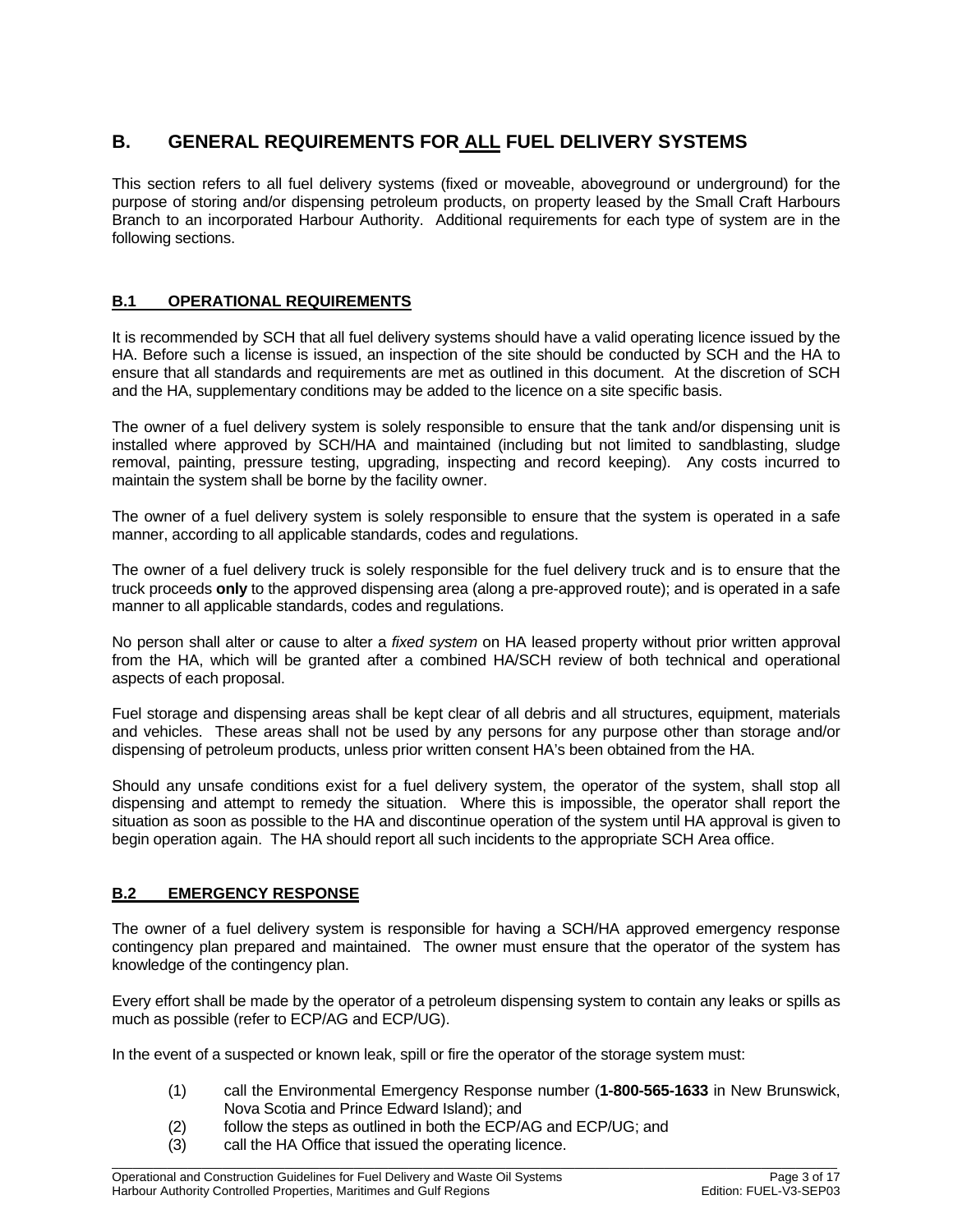### **B.3 SYSTEM ALTERATIONS**

All *fixed system* alterations (installations, repairs, upgrades and removals) shall **only** be done by installers who are licensed or certified with the applicable provincial regulatory agency in that province. In addition all proposed alterations must be submitted in writing to the HA for review and approval prior to any work commencing. SCH will work with the HA in reviewing all technical aspects of all proposals.

### **B.4 SIGNAGE**

The owner or licensee of a fuel delivery system shall be responsible to have on site all signs required by the HA to be manufactured and installed. All signs shall be on the licensed site and be maintained in good condition for as long as the system is operational. All signs manufactured and installed are at the owner's or licensee's expense.

Signs at dispensing sites shall be posted so that they are visible to approaching vessels (harbour side) and to approaching vehicles/pedestrians (land side). A sign meeting or exceeding HA requirements shall be posted at the dispensing site. An "Ignition Off During Fueling" sign or the international glyph shall also be installed where it will be clearly visible to the vessels using the fuel dispensing site. Clearly legible operating instructions in both official languages where deemed appropriate, shall also be posted at every dispensing area.

Signs at dispensing sites for fuel delivery trucks shall also include the owner's name and telephone number, operator's name and telephone number, HA office telephone number, type of fuel dispensed, and hours of operation.

Signs at storage tank sites shall be posted so that they are visible to vehicles and pedestrians. A sign meeting or exceeding the requirements of the HA shall be posted at the storage tank site.

### **B.5 TANK FILLING AND/OR DISPENSING REQUIREMENTS**

Petroleum storage tanks shall only be filled by persons trained in tank filling procedures.

Hose nozzles conforming to ULC-S620M, "Standard for Valves for Flammable and Combustible Liquids" must be used for filling and/or dispensing.

Dispensing nozzles shall not be of the automatic closing type and must not use a hold-open device.

### **B.6 SYSTEM RECORDS**

The owner of a fixed fuel delivery system is responsible for establishing and maintaining records as per both the ECP/AG and the ECP/UG.

Records shall be maintained (and retained for a period of at least five years) for:

- (1) Annual cathodic protection voltage measurements (sacrificial anode and/or impressed current systems) as per section C.11.
- (2) Annual mechanical line leak detection device checks (on existing submersible pump systems) as per section C.10.
- (3) Periodic checks on continuous electronic monitoring systems for double wall tanks and piping leakage. Periodic checks on other non-electronic system monitoring devices.

- (4) Leak test results.
- (5) System inspections, tests, or maintenance checks.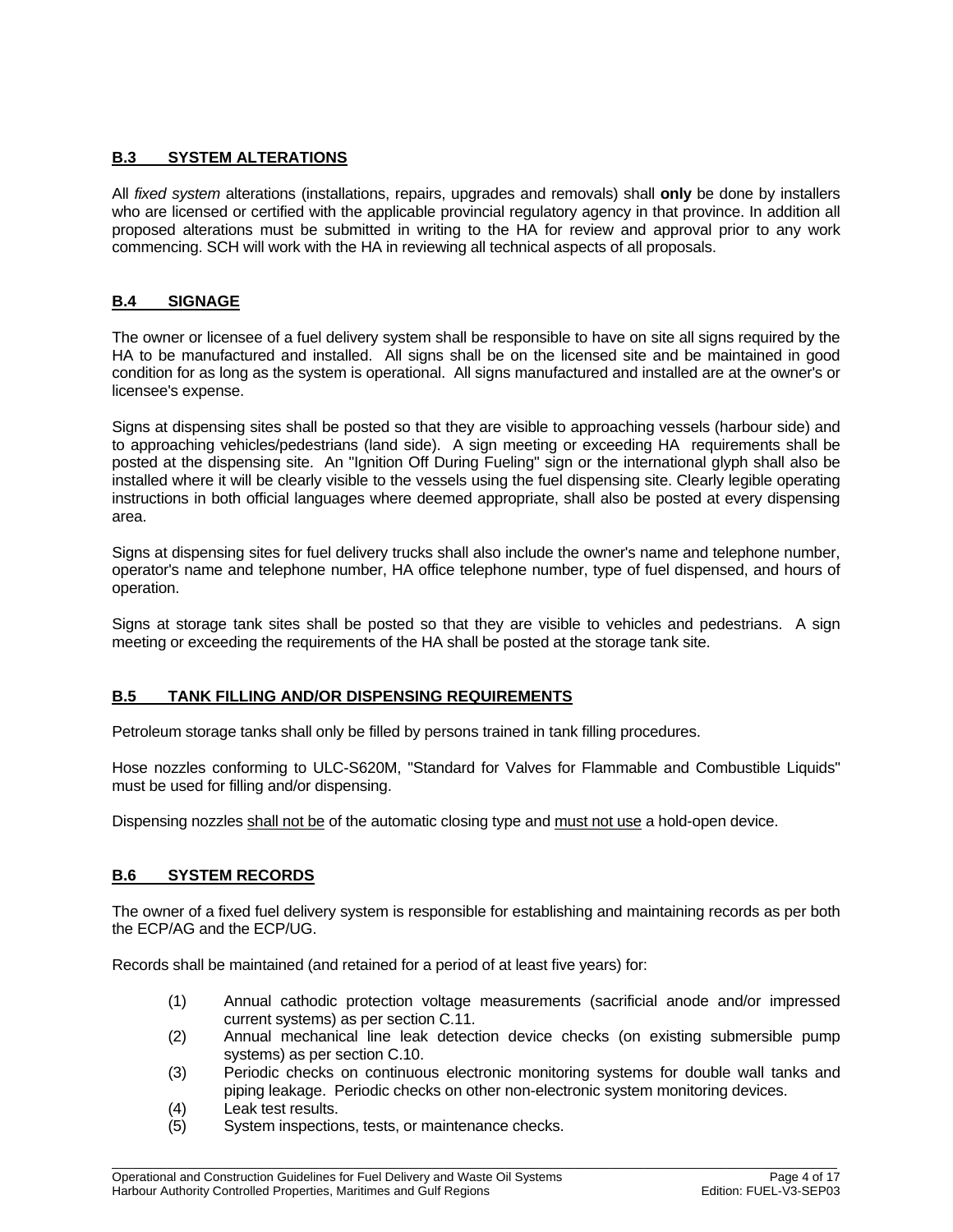The owner of a fixed fuel delivery system shall maintain a record for **the life of the system** for:

- (1) All alterations and upgrading done on the system;
- (2) All excavations or nearby construction that could affect the integrity of the system.

Where there is a change in the fuel delivery system owner, all above mentioned records shall be transferred to the new owner.

Except where stated above, all other records required by the NFC shall be maintained for a period of at least two years by the owner or a designated representative. This will include inventory control records and reconciliation data. If there is a change in the owner or designated representative of the system, all other records required by the NFC shall be transferred to the incoming owner.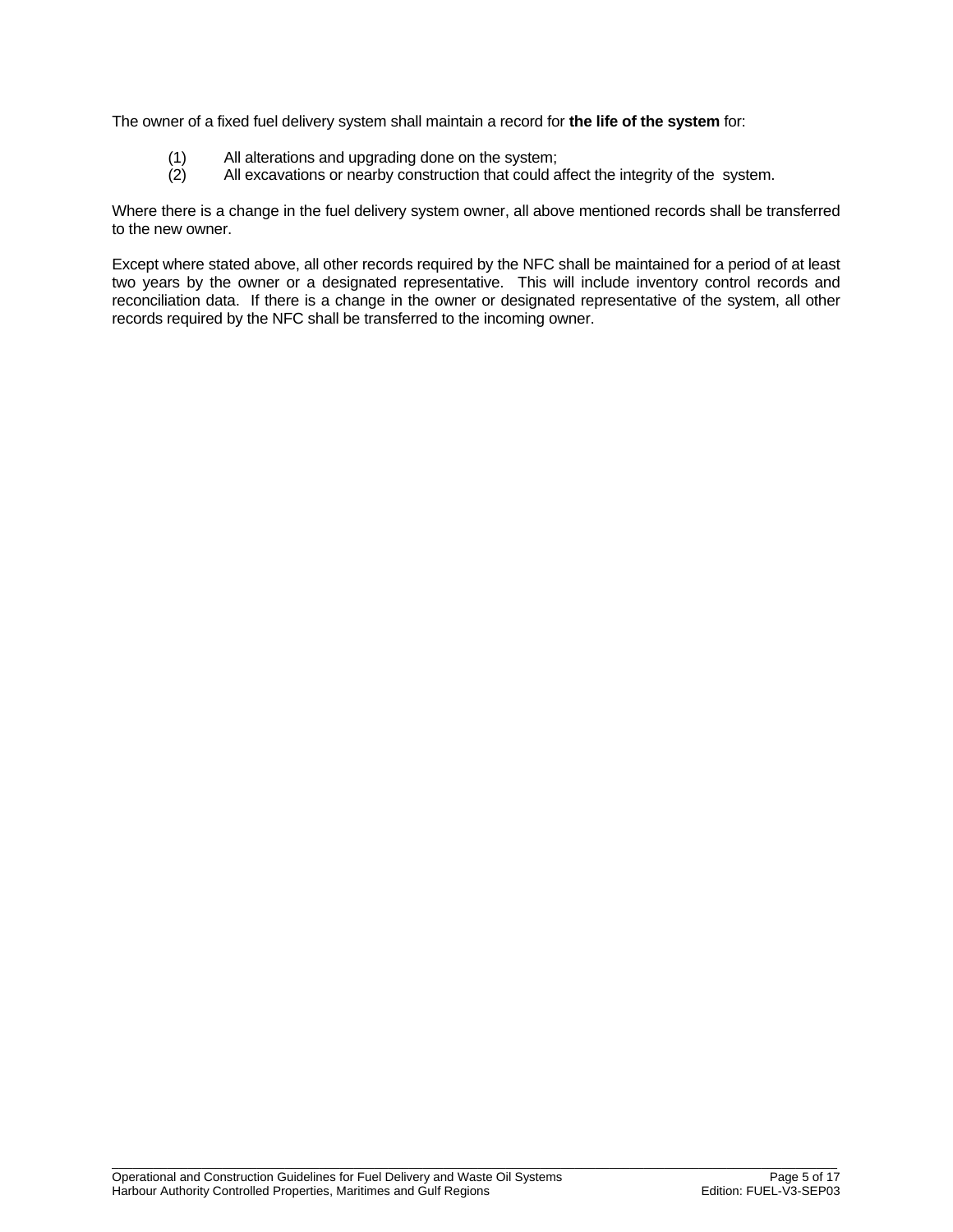### **C. SPECIFIC REQUIREMENTS FOR FIXED FUEL DELIVERY SYSTEMS**

This section refers to all fixed systems installed for the purpose of storing and dispensing fuels, on property administered by an HA. The preceding Section B requirements are also applicable. Systems being upgraded or replaced shall meet the requirements of a new system (Section D).

### **C.1 INSPECTIONS**

Fuel delivery systems will be inspected by SCH/HA on a regular basis (usually annually, May to August). These inspections are undertaken to ensure that the systems are being operated and maintained in an acceptable manner. If the system does not meet the required standards, a time schedule (mutually agreed upon between SCH/HA and the system owner) shall be developed to remedy the facility discrepancies.

At the discretion of the HA(taking into account advise given by SCH), partial or complete repair or replacement of the system may be required immediately. All required upgrading (or facility removal if discrepancies are not remedied as agreed upon) shall be at the owner's expense and shall proceed according to applicable codes and regulations.

### **C.2 BARRICADES**

Dispensing sites and storage tanks that are exposed to any type of vehicular traffic or any other sources of impact must be barricaded as deemed acceptable by the HA/SCH.

### **C.3 DISPENSING UNITS**

Dispensing units shall be equipped with dispenser sumps and approved traffic protection. Dispenser sumps that are constructed of combustible material (NFC 4.5.3.3) shall be encased in concrete. If a concrete island is used as traffic protection, it shall be a minimum of 100 mm high and have a minimum clearance of 300 mm from each side of the dispenser to the face of the island.

An emergency device to shut off electrical power to the dispensing unit shall be provided at a location remote from the dispensing unit and acceptable to the HA. The device shall be clearly identified.

The dispensing unit shall be located not less than 7.5 m (25 ft) from the vent pipe of any storage tank containing flammable liquids.

The flexible hose used for the dispensing process, when over 4.5m in length, shall have a retraction device such as a hose reel or retraction pole which will contain either the entire length of hose or will keep it clear of the wharf surface in a manner acceptable to the HA/SCH.

The flexible hose used to transfer product from the dispensing unit to the vessel shall be connected to the unit with an emergency break-away connection that will automatically stop the flow of fuel from the dispensing unit and prevent any product remaining in the severed hose from spilling into the environment in the event of accidental separation. This connection shall be located in such a way as to not be compromised by any hose retraction systems.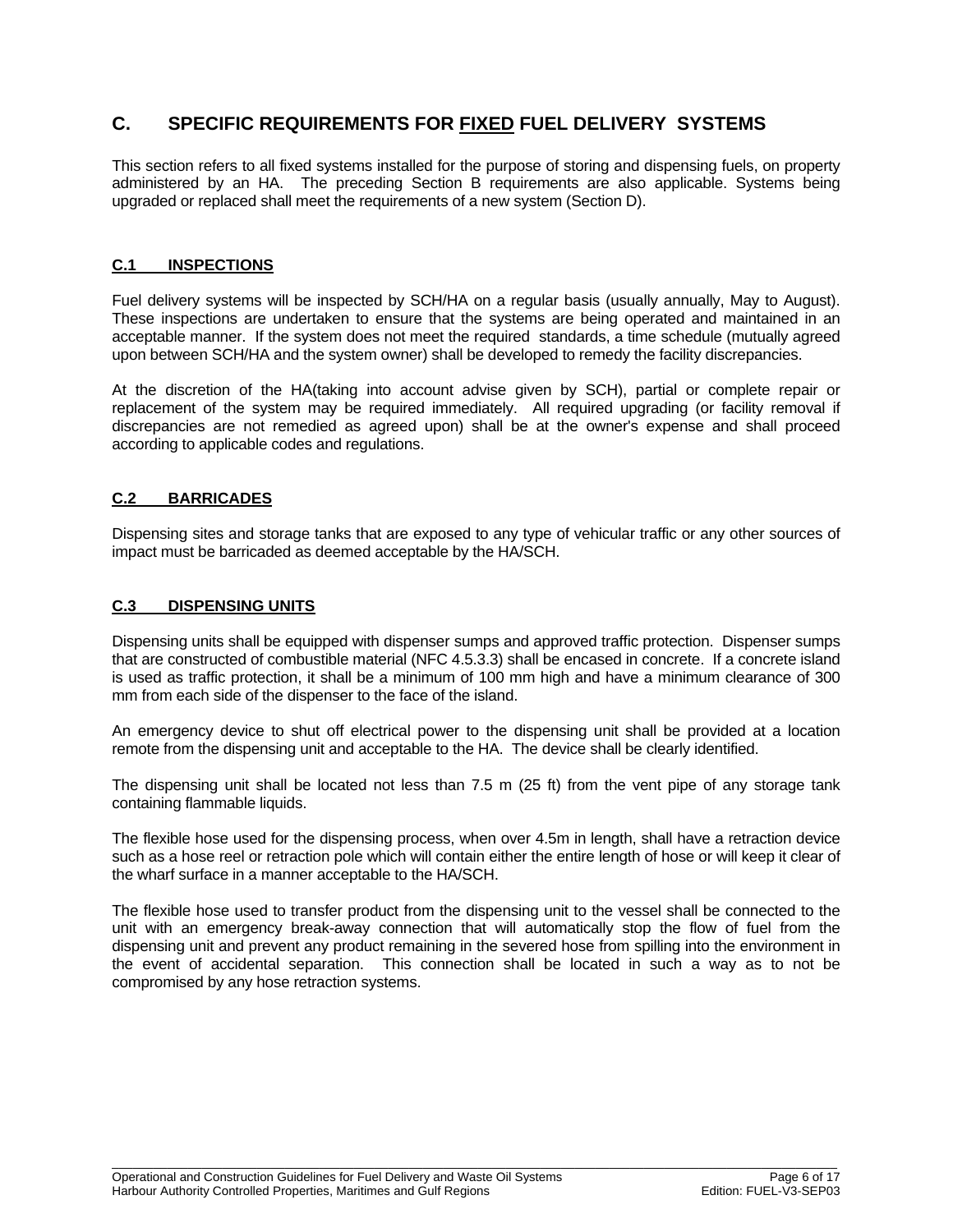### **C.4 FIRE EXTINGUISHERS**

At least two (2) portable extinguishers, each having a rating of not less than 10 kilograms BC-rated, shall be installed at the licensed fuel dispensing site. The extinguishers shall be maintained in good working condition as per the NFC and shall be installed in an area determined between the HA and the owner. The fire extinguishers shall be at the licensed site, in good working order, at all times that the dispensing system is capable of being operated.

The fire extinguishers shall be located at least 5m from the dispensing unit. The extinguishers shall be kept in a high impact, flame retardant cabinet which will not rust or dent. The front panel of the cabinet shall be clear and breakable but should not shatter on impact. Alternatives may be considered by the HA where it can be demonstrated that safety will not be compromised.

Note: When two pumps (normally one gas and one diesel) are located on the same dispensing island, this shall be considered as one dispensing site as far as fire extinguishers are concerned, thus needing only two extinguishers as a minimum.

### **C.5 VENT PIPE REQUIREMENTS**

All tanks at SCH harbours leased to a Harbour Authority shall have normal and emergency venting conforming to NFC Part 4.

Vent pipes shall be labeled as to the type of petroleum product being stored. The top of the label shall be 1.5m above the point of intersection between the tank's outermost shell and the vent pipe in the case of an aboveground tank or 1.5 m above adjacent ground level in the case of an underground tank.

Vent pipes for gasoline shall be a minimum of 3.5m above adjacent ground level and shall vent a minimum of 7.5m away from any fuel dispensing units and 1.5m away from any building openings.

Vent pipes for diesel fuel shall be a minimum of 2m above adjacent ground level.

### **C.6 FILL PIPE REQUIREMENTS**

These requirements are in addition to those found in sections C.7 and C.8 of this document.

Fill pipes shall be covered and locked when not in use for filling, inventory or testing purposes by persons authorized to have access to the system.

A permanent tag labeling the type of product shall be attached to the fill pipe.

All systems shall be fitted with an acceptable overfill prevention device. Existing systems shall be upgraded with overfill prevention by April 1, 1996.

A spill containment device shall be fitted around the fill pipe. Existing systems shall be retrofitted with spill containment by April 1, 1996.

### **C.7 UNDERGROUND STORAGE TANKS**

Underground fuel storage tanks shall be anchored by a reinforced concrete slab of sufficient size and weight to resist the total uplift force of the tank when it is empty and completely submerged in water. The tank shall not be in direct contact with the reinforced concrete slab but shall be separated by not less than 150 mm of sand or other suitable material to evenly distribute the weight of the tank on the supporting base. When a storage tank manufacturer specifies a greater separation between the tank and the slab, the greater distance of separation shall be required.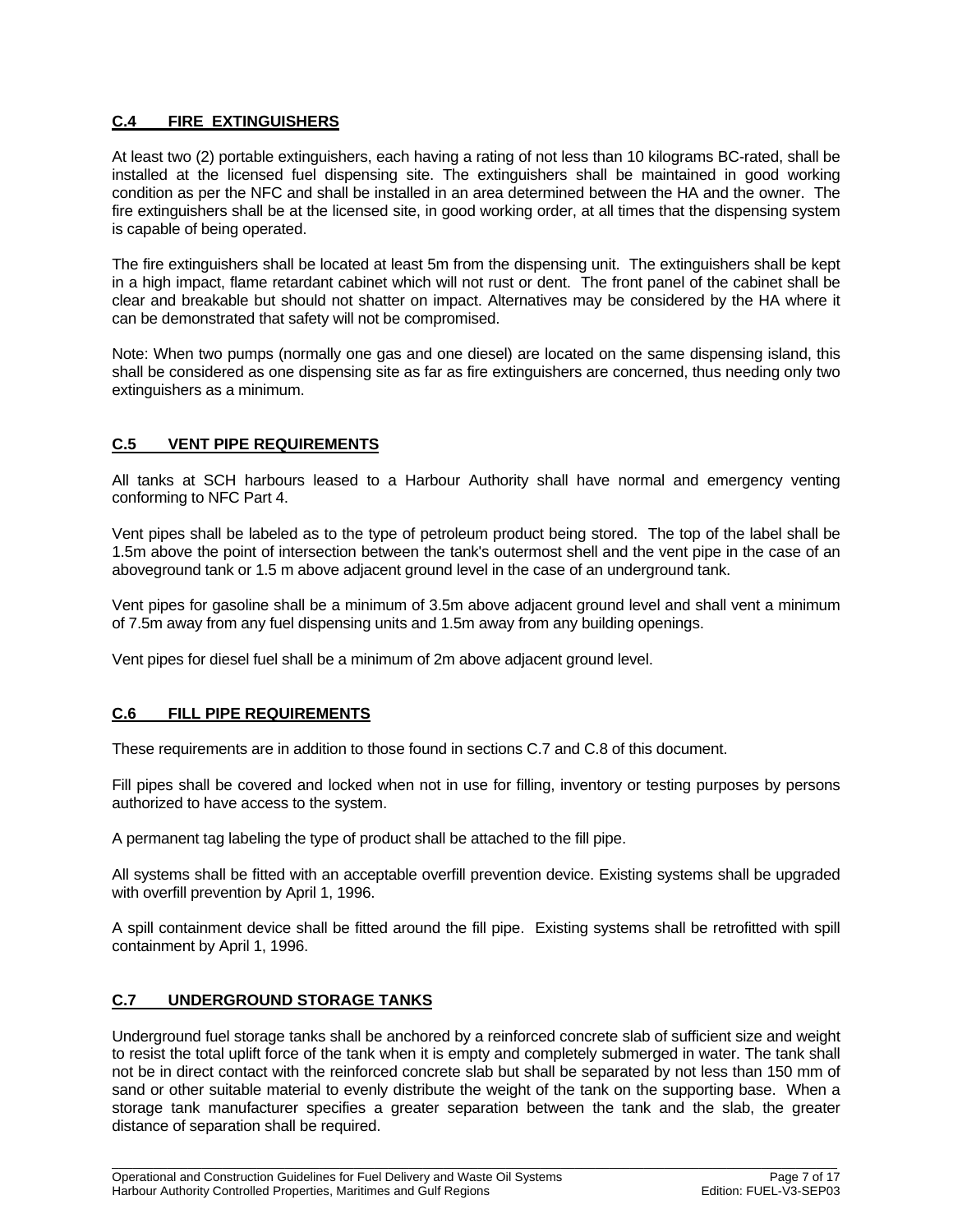The lowest point of any underground petroleum storage tank shall be located at a distance of at least 4.5m, measured horizontally, above the high water ordinary spring tide.

Every new or proposed underground storage tank at all HA leased locations shall be designed and installed with the following ULC approved devices:

- (a) secondary containment of tanks and all product pipelines;
- (b) an overfill-prevention device;
- (c) a spill-containment device around the fill pipe;
- (d) a dispenser sump;
- (e) continuous electronic leak monitoring of tank and pipeline interstitial spaces, complete with alarm and power interruption capabilities in conformance to Section 4.11 of ECP/UG.

### **C.8 ABOVEGROUND STORAGE TANKS**

### **FEDERAL REGULATIONS require, as a minimum, ULC listing on the entire aboveground storage tank system including the containment dyke as an integral part of the storage tank system. This type of system is referred to as a "contained steel aboveground tank assembly".**

All shop fabricated aboveground storage tanks shall have an acceptable secondary containment system. The secondary containment area shall be monitored in a manner acceptable to the HA /SCH(refer to the ECP/AG). All dyke drains must be of the indicating valve type and locked when not in use and drained only in a manner approved by the HA/SCH.

The following standards shall apply for storage tank assemblies having secondary containment:

- (1) ULC-S653 "Standard for Contained Steel Aboveground Tank Assemblies for Flammable and Combustible Liquids";
- (2) ULC/ORD-C142.5 "Encased Steel Aboveground Tank Assemblies for Flammable Liquids";
- (3) CAN/ULC-S601 Part B "Double Wall Aboveground Storage Tanks"; and
- (4) ULC-S652 "Standard for Tank Assemblies for Collection of Used Oil"

All other secondary containment shall meet the requirements of the NFC, Section 4.3 and to the ECP/AG Section 3.8.

Where the secondary containment is such that liquids could potentially accumulate within the secondary containment area, a permanent oil/water separator shall be installed and be operational with the system unless other alternatives of draining liquids are approved by the HA/SCH. Every aboveground petroleum storage tank shall be marked to identify clearly its contents on at least two (2) sides in lettering of a size sufficient to ensure legibility from at least 4.5 metres or from outside a dyked area, whichever is greater (NFC subsection 4.3.15).

Permanent aboveground tanks shall be located above the highest high water mark on record for the area. The tank system shall be located and protected from damage due to ice and debris.

When aboveground tanks are located in an area that may be subjected to flooding, the tanks shall be securely anchored to prevent floating.

The distance between any two aboveground storage tanks shall be one (1) metre. They shall be spaced so that each tank is accessible for fire fighting purposes.

Dyke floors shall be constructed and sloped to allow for the drainage of liquids away from the storage tank and its supports.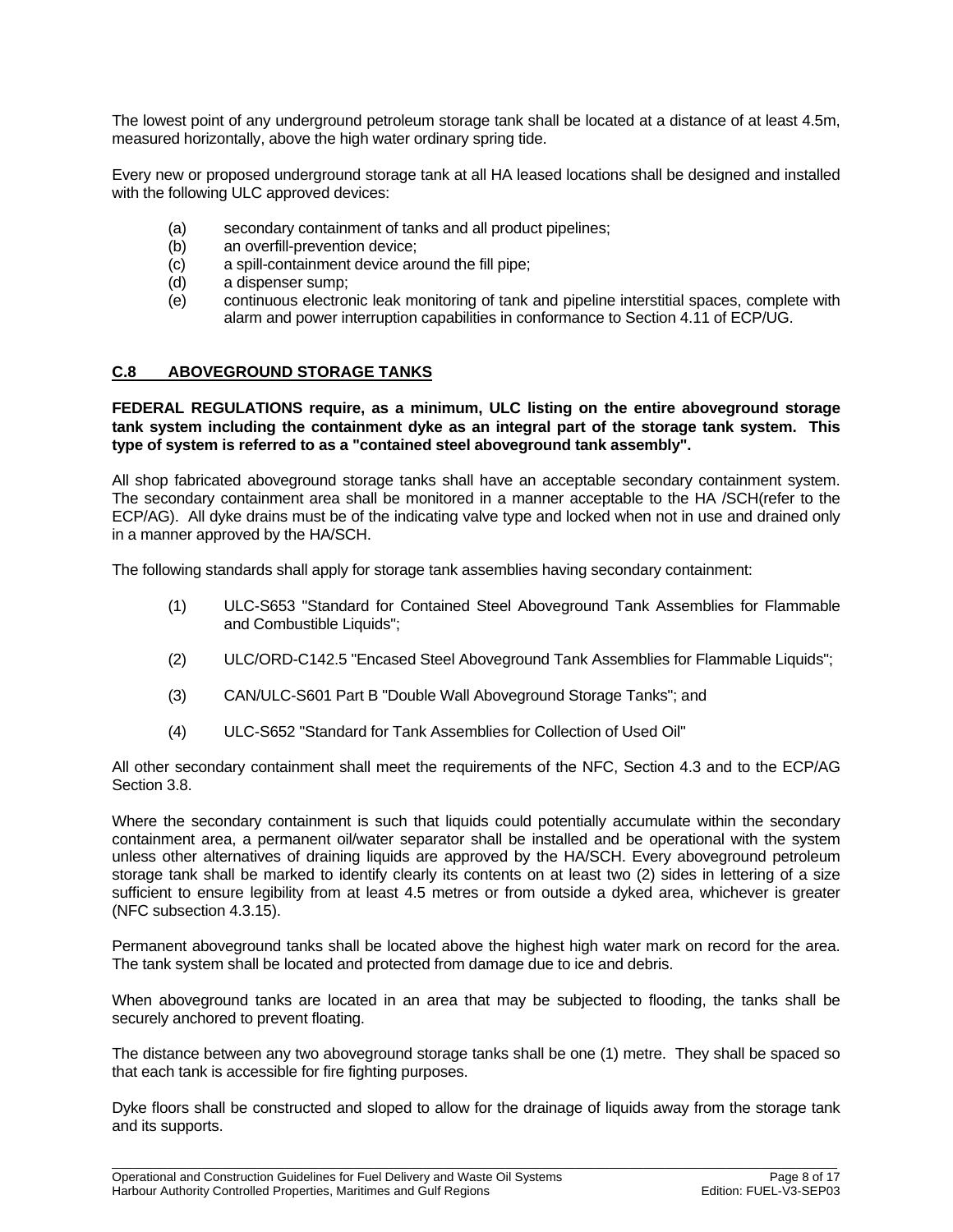Aboveground tanks shall normally be contained within a secure fenced area with vehicular barricades if deemed necessary by the HA.

### **C.9 PIPING REQUIREMENTS**

### C.9.1 General

These requirements are in addition to any related requirements in section C.7 and C.8 of this document.

All piping and related systems for petroleum storage tanks shall be constructed, tested and installed in conformance to NFC Sections 4.5 and 4.7 and to the ECP/UG and ECP/AG. This implies that all underground piping must be double walled.

Where storage tanks are at an elevation above the dispensing unit, an electrically operated solenoid valve, designed to open only when the dispensing apparatus is being operated, and to prevent gravity draining of the tank in the event of a rupture of the supply line to the dispensing unit, shall be provided at the storage tank outlet, as close as practical to the tank shell.

Piping for flammable and combustible liquids shall not be painted red (NFC 4.4.4.1.(2)).

Plans of the piping layout, including tank and pumping arrangements, shall be available from the owner/operator to the local fire department on request (NFC 4.4.4.2.(1)).

Where piping is located on or above the wharf surface, it shall be protected from impact, excessive vibration or other damage in a manner acceptable to the HA/SCH. Piping shall be properly supported and arranged to prevent excessive vibration or strain on equipment connected to it.

Piping supports shall consist of wood having no dimension less than 150 mm or shall consist of steel or concrete.

Where piping changes from underground to aboveground or vice versa, the transition shall be through a suitable flexible joint system to allow for any differential movement between the two segments of piping.

### C.9.2 Aboveground Storage Tank System Piping

Buried primary piping 75 mm nominal pipe size or smaller shall have secondary containment with interstitial leak detection.

\_\_\_\_\_\_\_\_\_\_\_\_\_\_\_\_\_\_\_\_\_\_\_\_\_\_\_\_\_\_\_\_\_\_\_\_\_\_\_\_\_\_\_\_\_\_\_\_\_\_\_\_\_\_\_\_\_\_\_\_\_\_\_\_\_\_\_\_\_\_\_\_\_\_\_\_\_\_\_\_\_\_\_\_\_\_\_\_\_\_\_\_\_\_\_\_\_\_\_\_\_\_\_\_\_

Buried primary piping larger than 75 mm nominal pipe size shall have either:

- (1) secondary containment with interstitial leak detection; or
- (2) a cathodic protection system, with the piping being pressure tested for integrity every year beginning in the fifth year of operation.

Thermal relief valves shall discharge back into the low pressure side of the piping.

Piping shall be upgraded whenever the associated tanks are upgraded.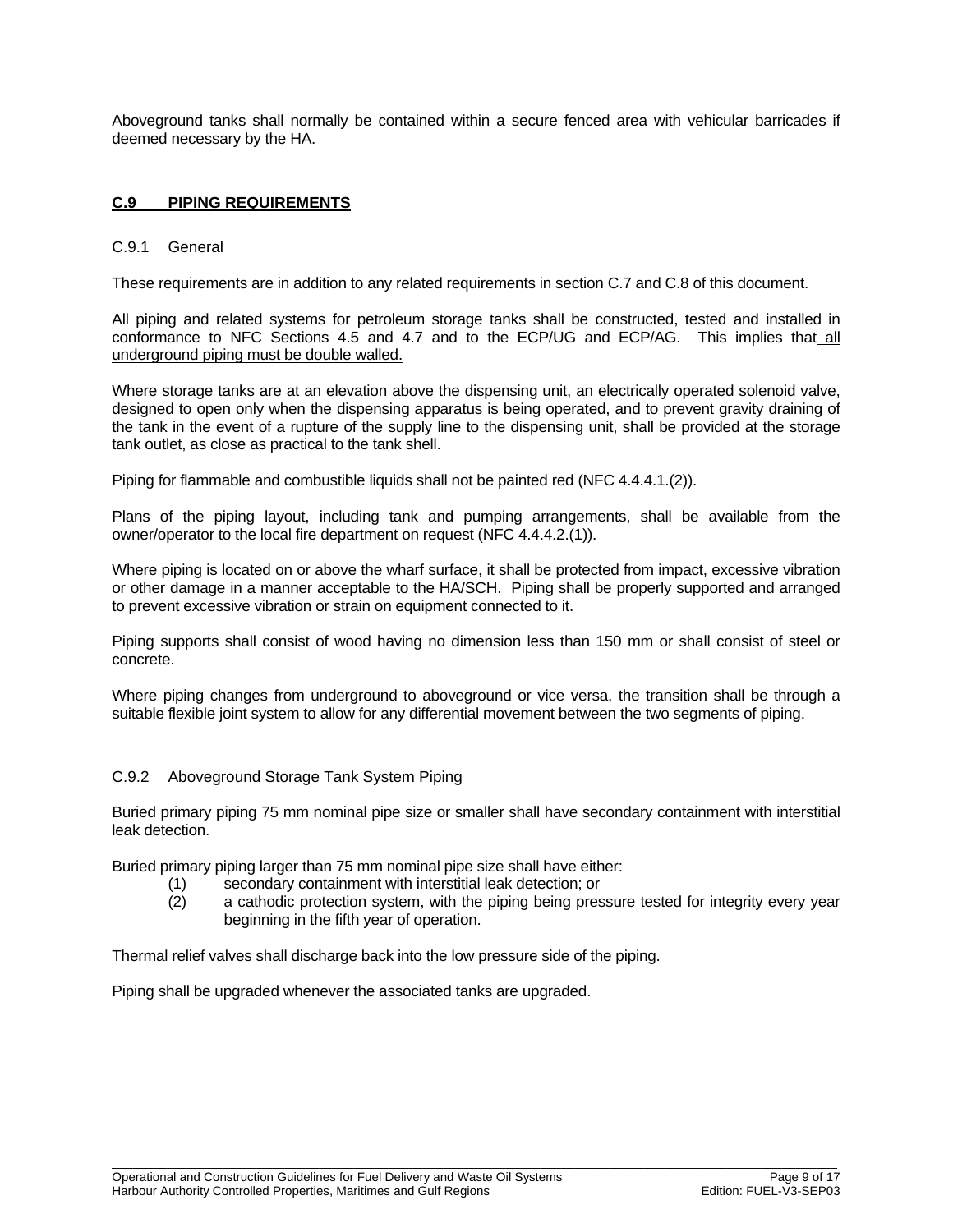### C.9.3 Underground Storage Tank System Piping

At all harbour sites piping shall be installed with:

- (1) secondary containment with interstitial leak detection for any underground product piping and transfer lines between connected storage tanks;
- (2) line leak detection on pressure piping;
- (3) leak detection systems shall be alarmed and interlocked to stop product flow and sound an audible alarm. The leak detection system shall be interlocked to shut off power to the pump(s) if it is turned off or bypassed for more than one minute.

### **C.10 LEAK TESTING AND UPGRADING**

These requirements are in addition to any other leak tests or upgrading required by any applicable codes, regulations and governing bodies.

Upon installation, all buried components of an aboveground or underground system shall be precision leak tested by a person qualified to conduct these tests in the province in which the test is conducted. Results of these tests shall be sent to the HA within ten (10) days of the test by the person/company completing the test.

The testing shall include precision leak testing prior to backfilling (while the piping and piping -to-tank connections are exposed) and after backfilling and surface preparations have been completed.

Leak testing for new shop fabricated aboveground storage tanks is not required.

Whenever the inventory reconciliation conducted on the storage tank system indicates a leak according to ECP/AG and ECP/UG standards, a precision leak test shall be conducted and the necessary action taken.

A schedule for leak testing and upgrading of existing underground storage tanks systems shall be arrived at in consultation between the HA/SCH and the system owners.

All S603 tanks (unprotected) must have been removed by March 1994. All existing S603.1 tanks (protected) are allowed to remain in use provided they exhibit acceptable cathodic protection values each year. Tanks with low CP readings will require protection upgrade or removal. This will be determined on a "tank by tank" basis.

Associated piping shall be precision leak tested in a time frame agreed upon by the HA/SCH and the system owners. Copies of precision leak tests shall be sent to the HA within ten (10) days of the test by the company completing the test. Where tests show a system to be leaking, immediate remedial action shall take place. This may include further site testing or removal of the piping.

Refer to NFC 4.3.16 and the ECP/AG and ECP/UG for various approved methods of leak testing.

### **C.11 CATHODIC PROTECTION**

Refer to the NFC and ECP/AG and ECP/UG for additional requirements concerning cathodic protection.

Cathodic protection systems shall be tested annually at the owner/operator's expense and the test results kept in accordance with Section B.6. Where the protection systems are not tested this shall be considered to be inactive and providing no protection to the buried component.

Where not otherwise regulated, any buried steel component of a *fixed system* in contact with soil shall be cathodically protected. Cathodic protection for buried steel tanks or lines shall conform to CAN/ULC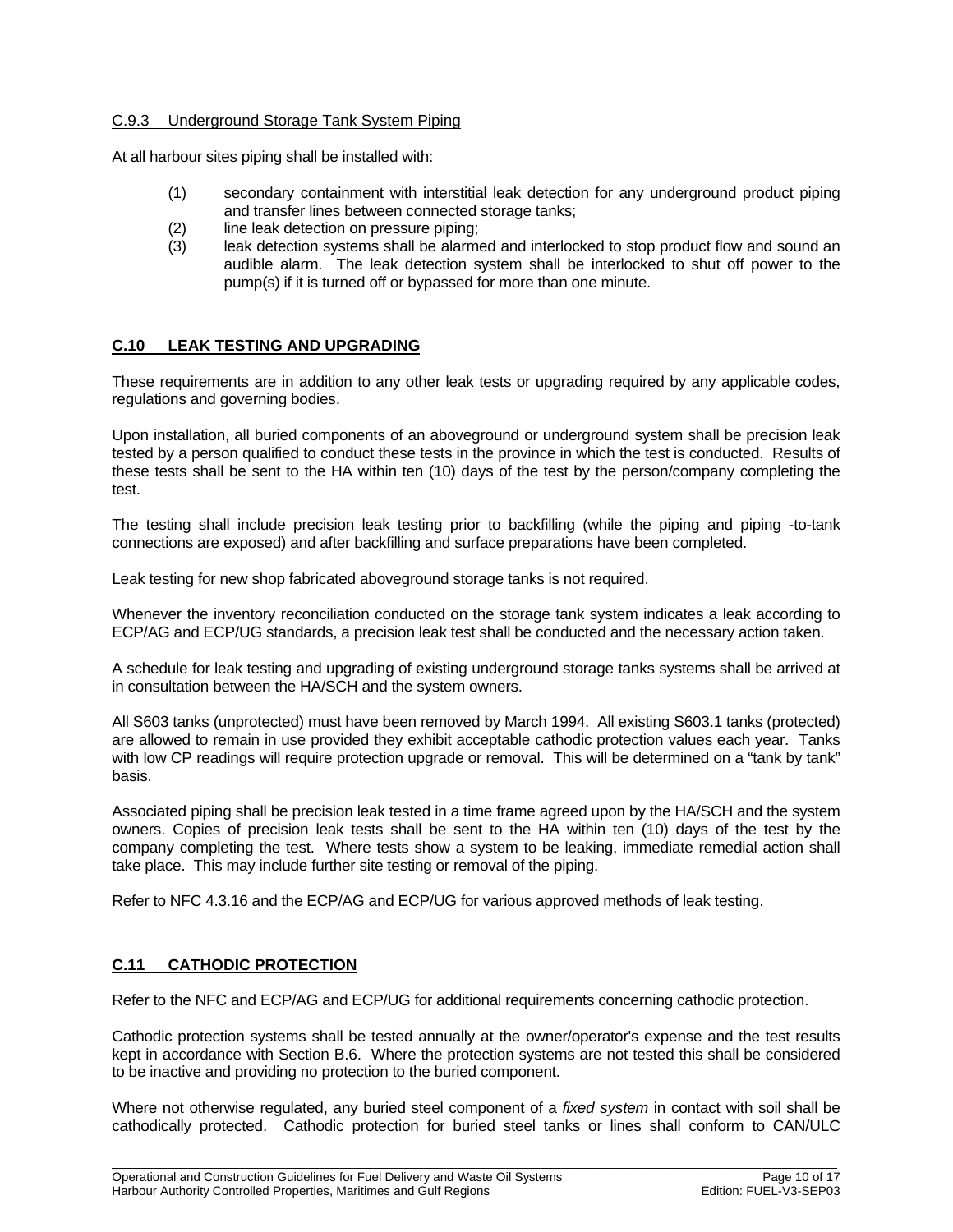S603.1M or good engineering practice, based upon tests and the corrosion history of the area and acceptance by the HA and SCH.

Any buried components of a *fixed system* that are cathodically protected shall be isolated from each other and any other existing facilities that could interfere with the cathodic protection of the tank.

Components cathodically protected by sacrificial anode, shall be installed with test wires brought to the surface and fastened at an acceptable location, or a zinc reference electrode and monitoring station such that the system may be easily tested.

Components cathodically protected by impressed current, shall be continuously protected (i.e. continuous power supply) all year round regardless of the operating season of the system.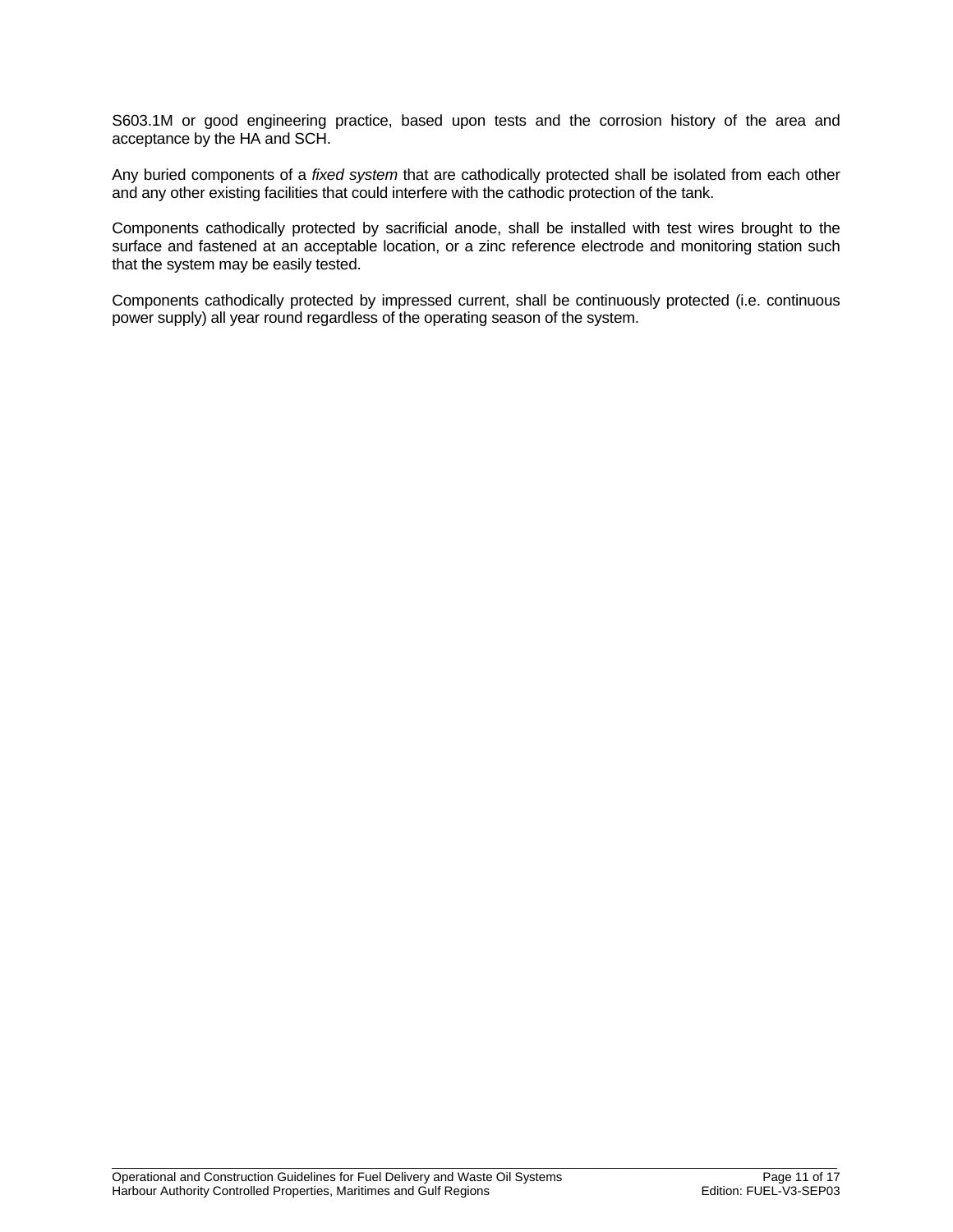### **D. REQUIREMENTS FOR PROPOSED FIXED FUEL DELIVERY SYSTEMS**

This section refers to all proposed fixed systems (aboveground or underground) for the purpose of storing and dispensing gasoline or diesel fuel, on property administered by a Harbour Authority.

These requirements are in addition to those in Section B and Section C.

### **D.1 REQUIREMENTS TO OBTAIN PERMISSION TO CONSTRUCT A NEW FUELING FACILITY**

The initial process for any proposed new system is to request, fill out and return the required application form *Application to Install a Fuel Delivery System on Property Administered by a Harbour Authority* to the applicable HA office.

If a decision is made to allow for the new system, the proponent must then prepare engineering drawings by an engineer licensed to practice in that province, and return the drawings to the HA which will work with SCH in reviewing and recommending possible changes. No work is to be started until final approval is received from the HA in writing on the proposed system.

NOTE: This initial approval is based on the proposal only and is not to be considered the final necessary system approval to commence operations of the system.

### **D.2 REQUIREMENTS TO OBTAIN LICENCE TO OPERATE**

Before a licence to operate a newly installed fuel delivery system will be issued by a Harbour Authority, the owner must provide the HA/SCH with the following:

- (1) a copy of all inspections undertaken during system installation
- (2) as-built construction drawings of the system
- (3) for systems installed in Prince Edward Island, a copy of the completed provincial registration form, indicating the tank registration number.

### D.2.1 Inspections

When a proposed system HA's been reviewed by the HA/SCH and approved the HA for a specific site, the system owner shall arrange, in conjunction with the HA/SCH, for the system to be inspected throughout the installation project. This may be done by the Provincial Department of Environment or by an engineering consulting firm hired for the project. Any costs incurred shall be borne by the proponent and may be included in the general terms of the operational licence.

One copy of the inspection report is to be forwarded by the inspector to HA/SCH. The inspection report must contain the following:

- (1) Certification that the system meets all applicable codes, regulations and standards for petroleum storage tank systems in the applicable province and that the system is up to standard for the specific site sensitivity assessment.
- (2) Certification that acceptable corrosion protection HA's been achieved.<br>(3) Certification that leak testing was performed before *and* after backfilling
- (3) Certification that leak testing was performed before *and* after backfilling.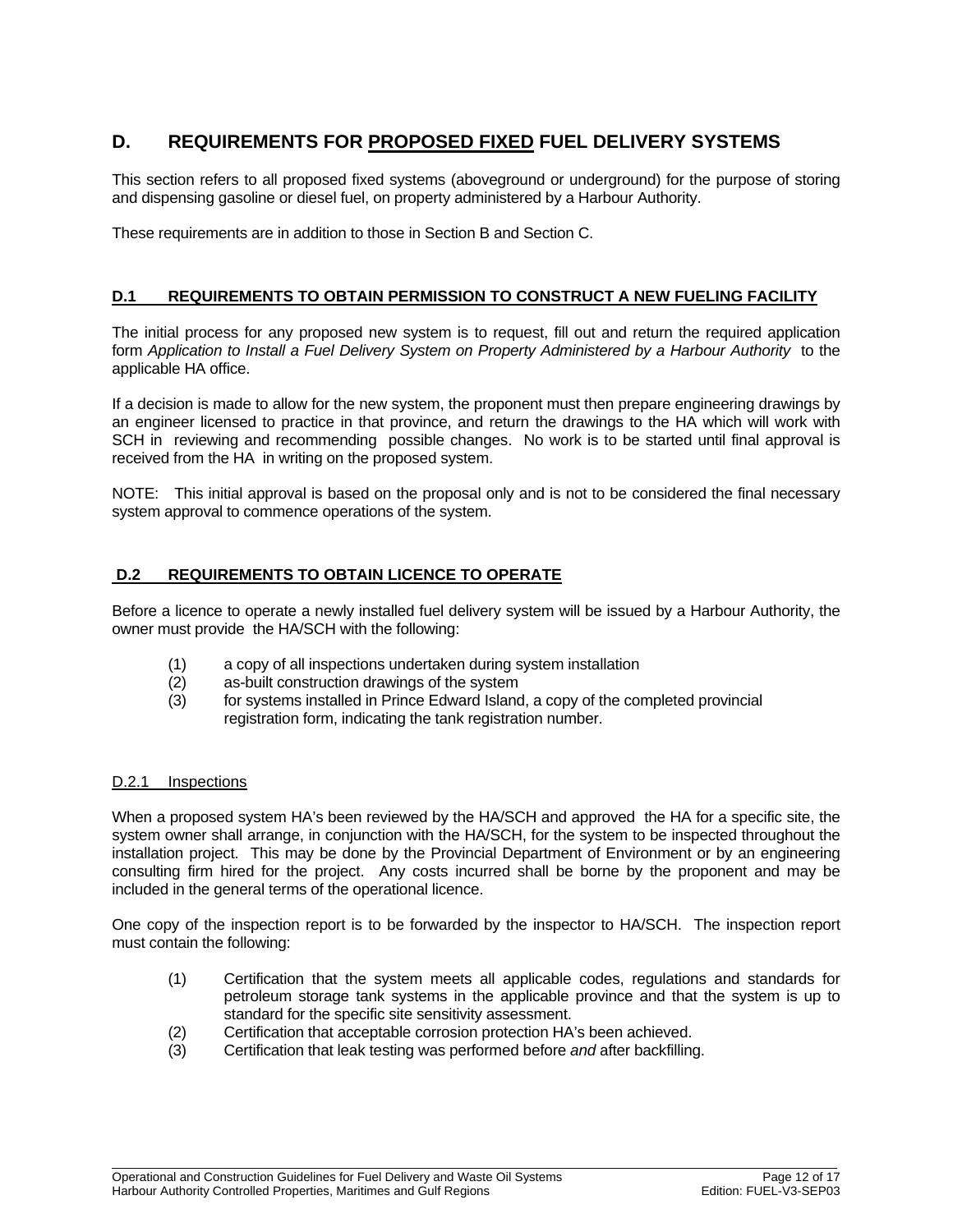### D.2.2 As-Built Construction Drawings

The as-built construction drawings must include a scaled site drawing indicating locations of storage tank, dispensing area, system pipelines, barricades, wharves, breakwaters, shoreline, buildings, etc. Underground elements of the system must be included on the drawing, as well as overfill protection devices, spill prevention devices, methods of protecting pipes, leak detection methods used on or in the tank and pipes, hose retraction devices, and type of cathodic protection used.

### D.2.3 Provincial Tank Registration Number

On Prince Edward Island, the Provincial Department of Environment (DOE) requires all underground petroleum storage tanks and aboveground storage tanks 4000 litres or greater, to be registered with their agency. The owner of the storage tank must forward a completed provincial registration application form to DOE. Once the tank is registered, a copy of the provincial registration complete with the provincial tank registration number must be provided to the HA.

### **D.3 CONSTRUCTION AND INSTALLATION OF TANKS**

Petroleum storage tanks shall be a minimum of 15 metres from the wharf face except where the following conditions are met:

- (1) the storage tank does not exceed 2500 litres aggregate capacity;
- (2) the product stored is not flammable;
- (3) the wharf is of the solid-fill type or is of non-combustible construction;
- (4) the wharf's structural integrity will not be compromised; and
- (5) the location is acceptable to the HA.

Underground steel storage tanks shall be installed in conformance with Appendix B of CAN/ULC-S603.1, "Galvanic Corrosion Protection Systems for Steel Underground Tanks for Flammable and Combustible Liquids."

Fiberglass Reinforced Plastic underground petroleum storage tanks and piping shall be constructed and shop tested in conformance with CAN/ULC-615, "Standard for Reinforced Plastic Underground Tanks for Petroleum Products." All Fiberglass Reinforced Plastic storage tanks shall be installed in conformance with Appendix A, of this same standard.

If an aboveground petroleum storage tank is to be placed on a marine structure, the HA/SCH will investigate the structural integrity and the load bearing capacity of the structure. This must be completed before any system installation or placement of equipment may occur on the marine structure.

\_\_\_\_\_\_\_\_\_\_\_\_\_\_\_\_\_\_\_\_\_\_\_\_\_\_\_\_\_\_\_\_\_\_\_\_\_\_\_\_\_\_\_\_\_\_\_\_\_\_\_\_\_\_\_\_\_\_\_\_\_\_\_\_\_\_\_\_\_\_\_\_\_\_\_\_\_\_\_\_\_\_\_\_\_\_\_\_\_\_\_\_\_\_\_\_\_\_\_\_\_\_\_\_\_

### **D.4 LEAK TESTING**

Refer to Section C.10, the NFC and the ECP/UG or ECP/AG (whichever is relevant).

Leak testing for new shop fabricated aboveground tanks is not required.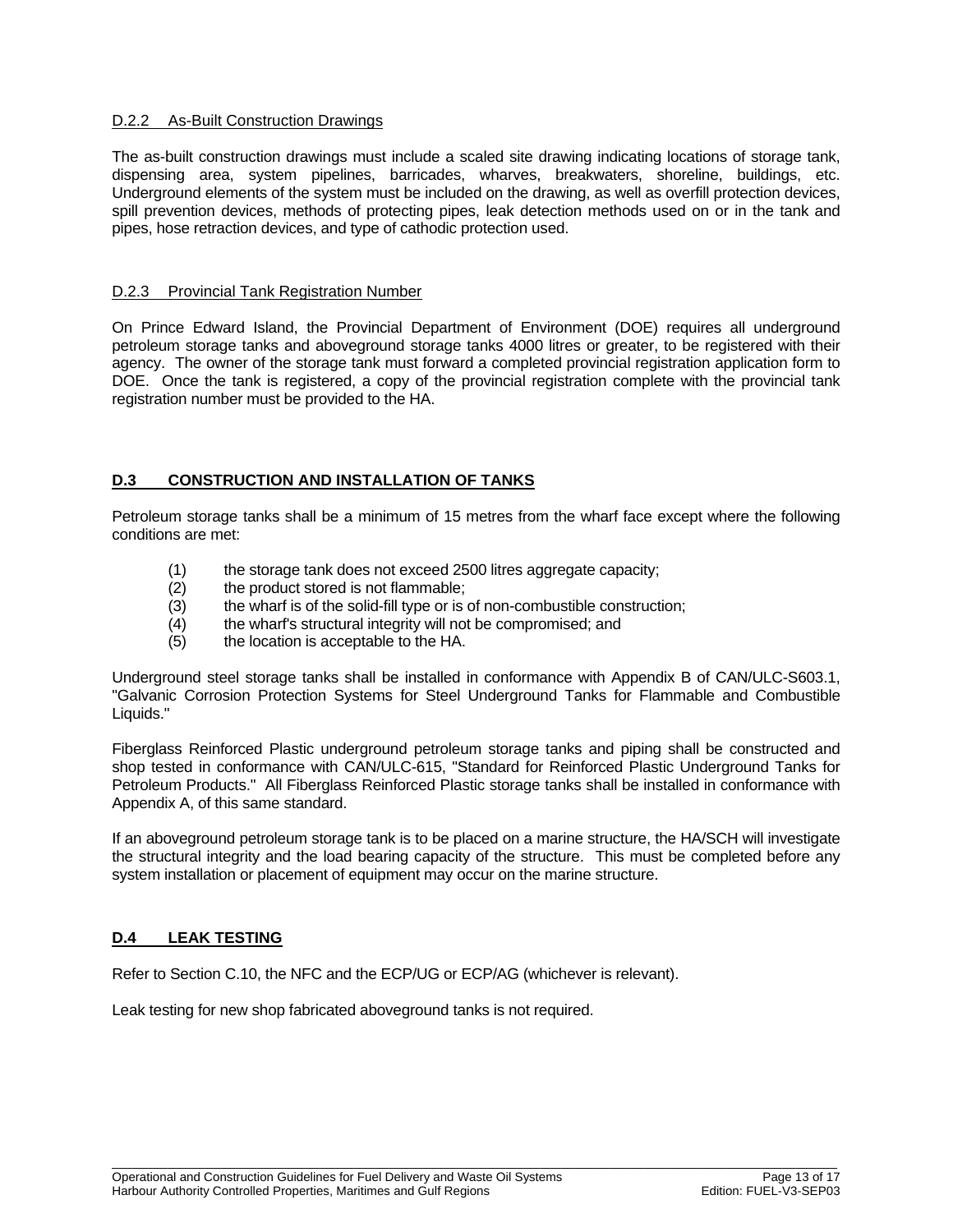### **D.5 CATHODIC PROTECTION**

Refer to Section C.11.

### **D.6 PIPING**

Refer to Section C.9.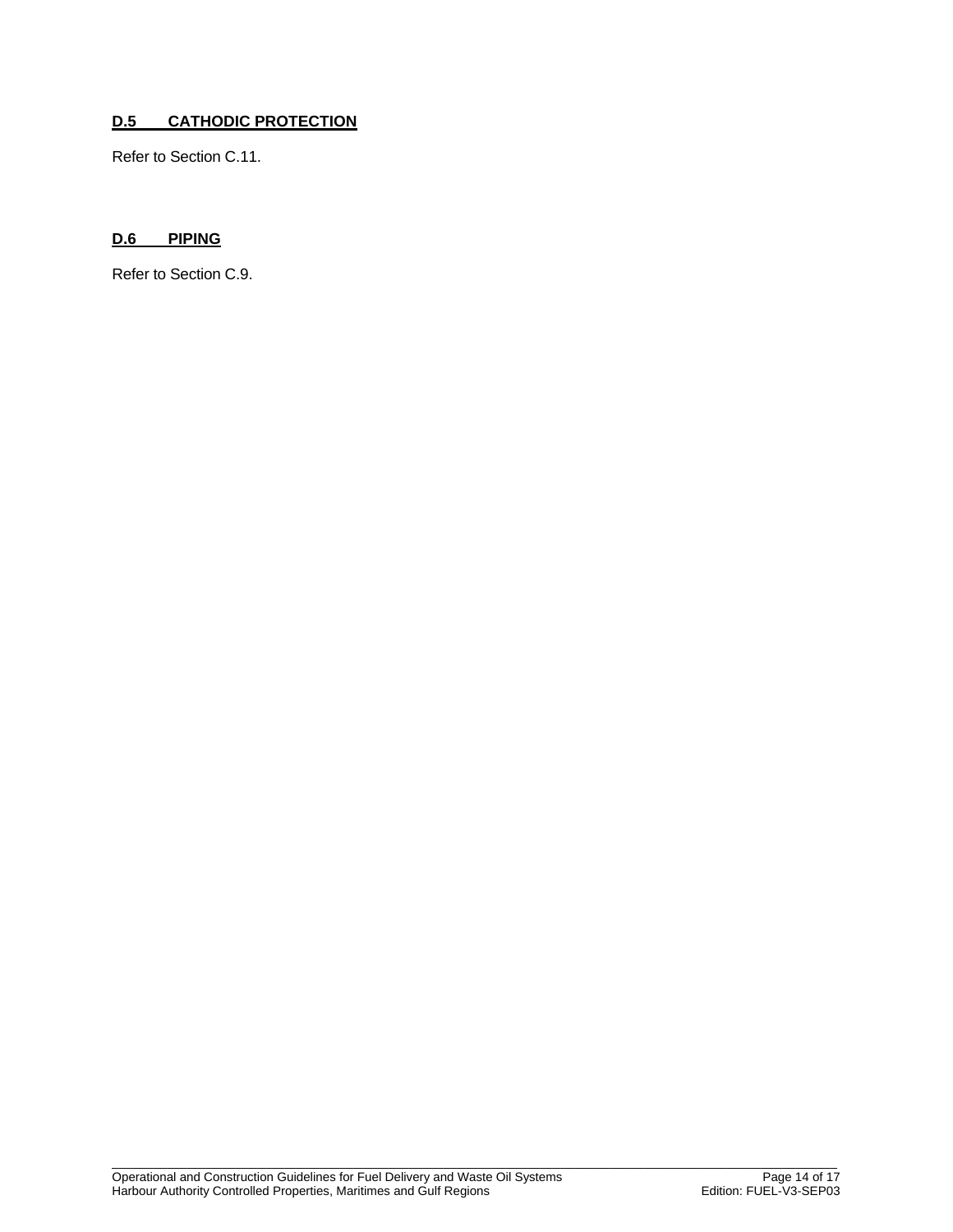### **E. REQUIREMENTS FOR FUEL DELIVERY TRUCKS**

This section refers to all fuel delivery trucks used for the purpose of dispensing fuel products on property administered by a Harbour Authority.

These requirements are in addition to those in Section B.

### **E.1 OPERATIONAL REQUIREMENTS**

All fuel dispensing vehicles entering on property administered by a Harbour Authority must meet Section 4.11 of the NFC and must conform to the Shipping Container Specifications 5, 5A, 5B, 5C, 5L or 5M of the Canadian Transport Commission.

A fuel dispensing vehicle shall proceed **only** to the approved dispensing area along a pre-approved route as outlined as part of the operating licence. The operator of the fuel dispensing vehicle shall not, in any circumstance, dispense fuel at any other location other than is designated on the operational licence.

Before a dispensing area is designated, the Harbour Authority and SCH shall investigate the structural integrity and the load bearing capacity of the structure. The fuel delivery truck may proceed only after this HA's been completed to the satisfaction of the HA/SCH.

Where a fuel delivery truck is in operation, the operator shall remain in close proximity to the discharge control valve to shut off the flow of liquid in an emergency.

Absorbent material to soak up liquid spillage shall be provided by the owner for use by the operator in case of a leak or spill. It shall be available at the dispensing site whenever fuel is being dispensed by the owner/operator.

### **E.2 FIRE EXTINGUISHERS**

Fuel delivery trucks shall be provided with at least one portable extinguisher having not less than a 20-BC rating and when more than one is provided, each extinguisher shall have not less than a 10-BC rating (NFC 4.11.9.).

The extinguisher(s) must be within easy reach by the operator, at all times that the fueling operation is in progress.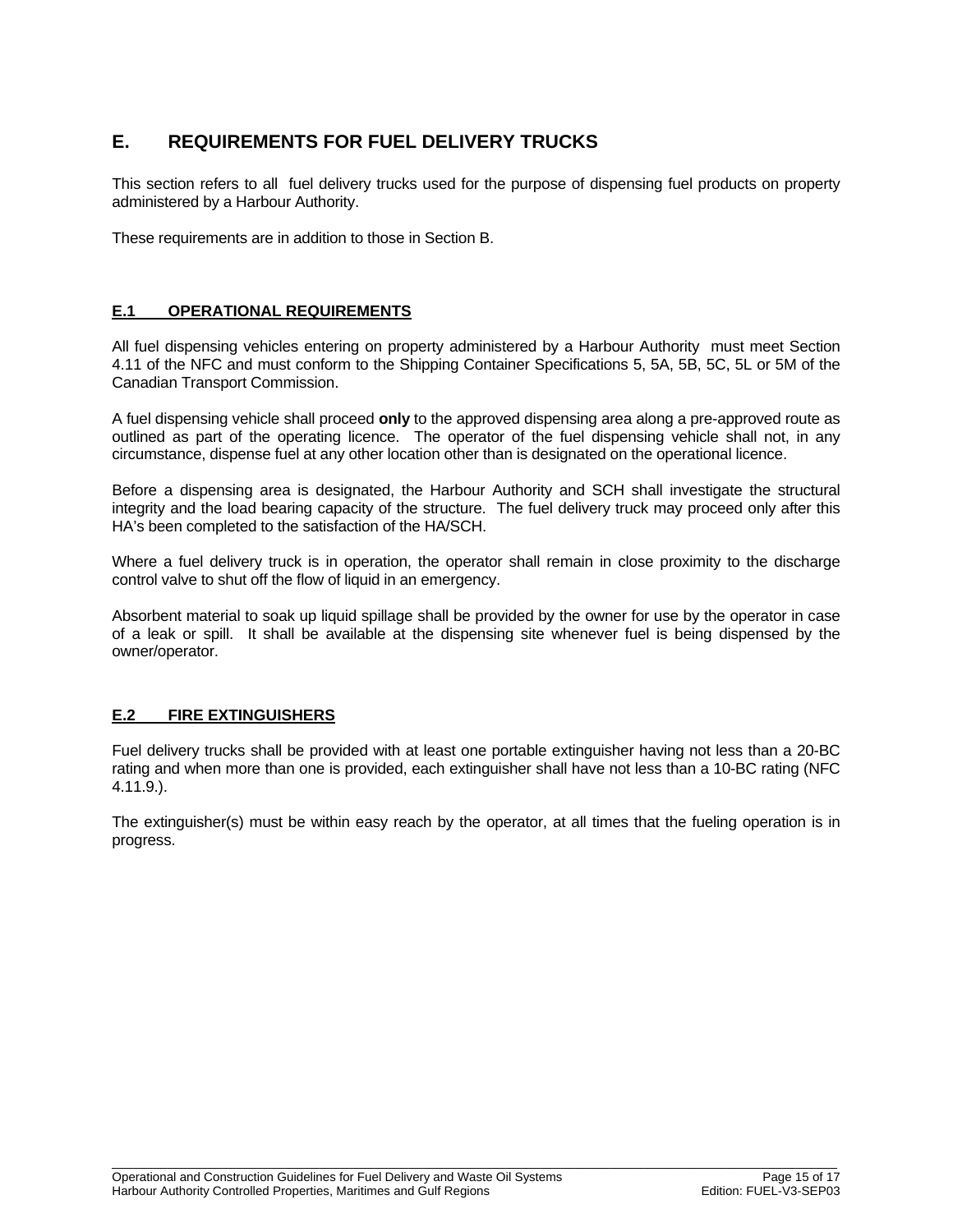### **F. REQUIREMENTS FOR USED OIL STORAGE SYSTEMS**

Refer to Section B and Section C for additional requirements.

Used oils often contain both oil and more volatile flammable liquids, such as gasoline and solvents. The hazard presented by such a mixture is governed by the more volatile component. Since there is no way to ensure that the more volatile liquids are not mixed with the oil, waste oils should be treated as flammable liquids.

### **F.1 USED OIL STORAGE TANK STANDARDS**

### F.1.1 Underground Tanks

Underground used oil tanks shall meet the most stringent of requirements for underground tanks. This shall include double wall storage tanks.

Refer to the ECP/UG for a complete description of additional requirements.

### F.1.2 Aboveground Tanks

Refer to the ECP/AG for a complete description of additional requirements.

Aboveground tanks shall meet ULC-S652 "Standard for Tank Assemblies for Collection of Used Oil", as well as the following:

- (a) All used oil storage tanks shall be provided with secondary containment.
- (b) Tank interior's shall be protected with a material resistant to the corrosive effects of salt water.
- (c) The system's overall design shall be user friendly and environmentally conscious.
- (d) The finish to all surfaces exposed to external conditions, shall be a high build epoxy paint applied as per manufacturer's specifications over a sandblasted surface and capable of withstanding constant exposure to harsh marine conditions or an approved equivalent.
- (e) The fill funnel shall have a means to facilitate the use of a locking device to secure the system from being used without undermining the emergency venting capabilities of the fill funnel system.
- (f) The system, when sitting on a level surface, shall have a 2° (two degree) slope toward the area where the tank is emptied to facilitate maximum emptying of the system.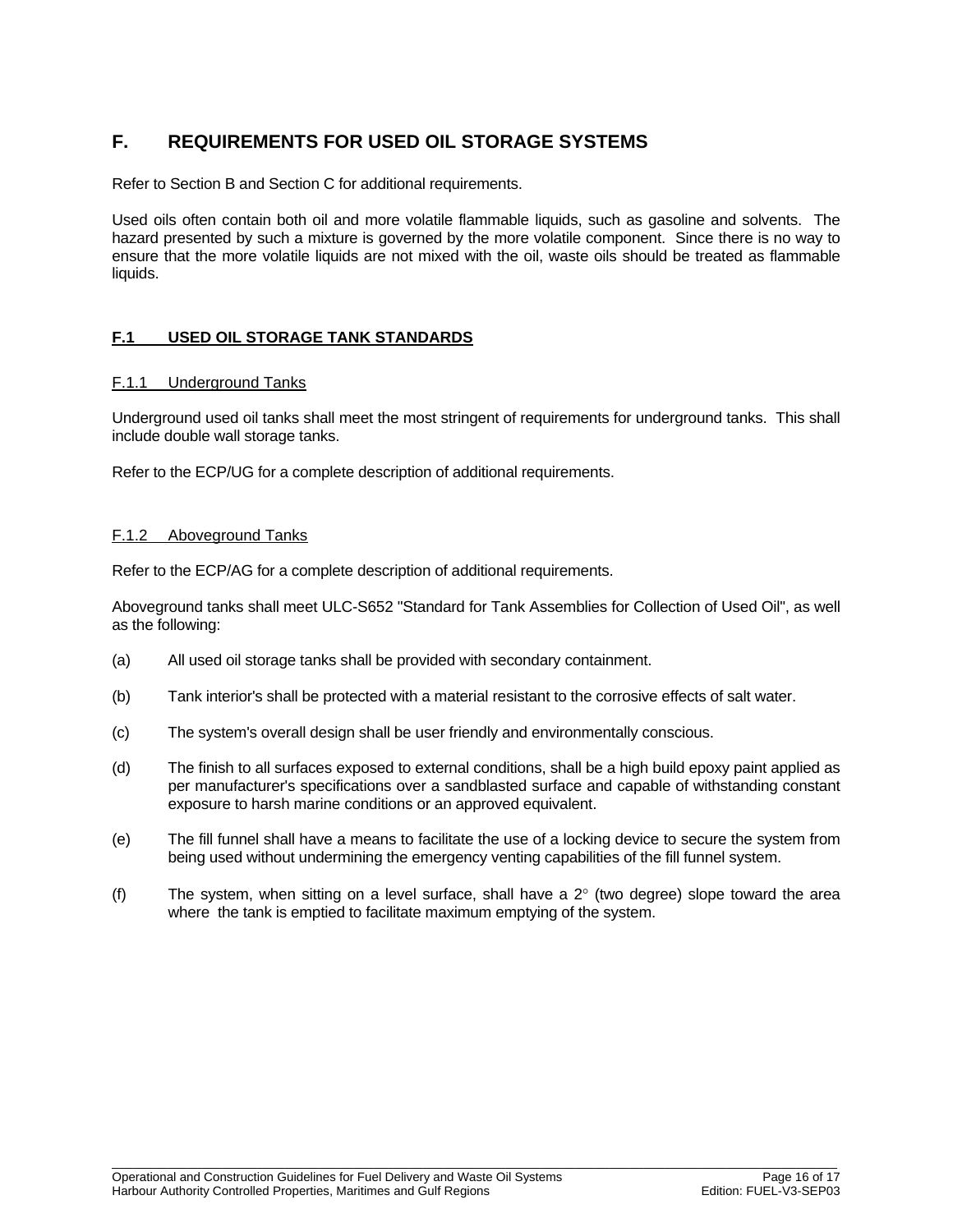The following labeling is required in addition to those required by ULC:

- (1) Set-up and operating instructions label in both official languages;
- Area under the funnel cover shall have an area to affix the appropriate Environmental Emergency response telephone number;
- (3) The aforementioned emergency response number shall be shown at another area designated on the tank separate from the funnel area and in a location that is easily visible by persons using the system;
- (4) A WHMIS warning and product identification label printed in both official languages shall be affixed on the top side of the funnel cover (minimum 30mm letters);
- (5) WHMIS warning, product identification, and fire ignition warning labels in both official languages and meeting NFC standards shall be affixed on the outside of the tank system and be located 90°(ninety degrees) apart such as to be easily visible by users of the system. Letters shall be a minimum of 75 mm high.

### **F.2 USED OIL COLLECTION AND DISPOSAL**

Used oil shall be collected and disposed of in a manner acceptable to the applicable provincial environmental agency or department responsible for regulating this action on a provincial level.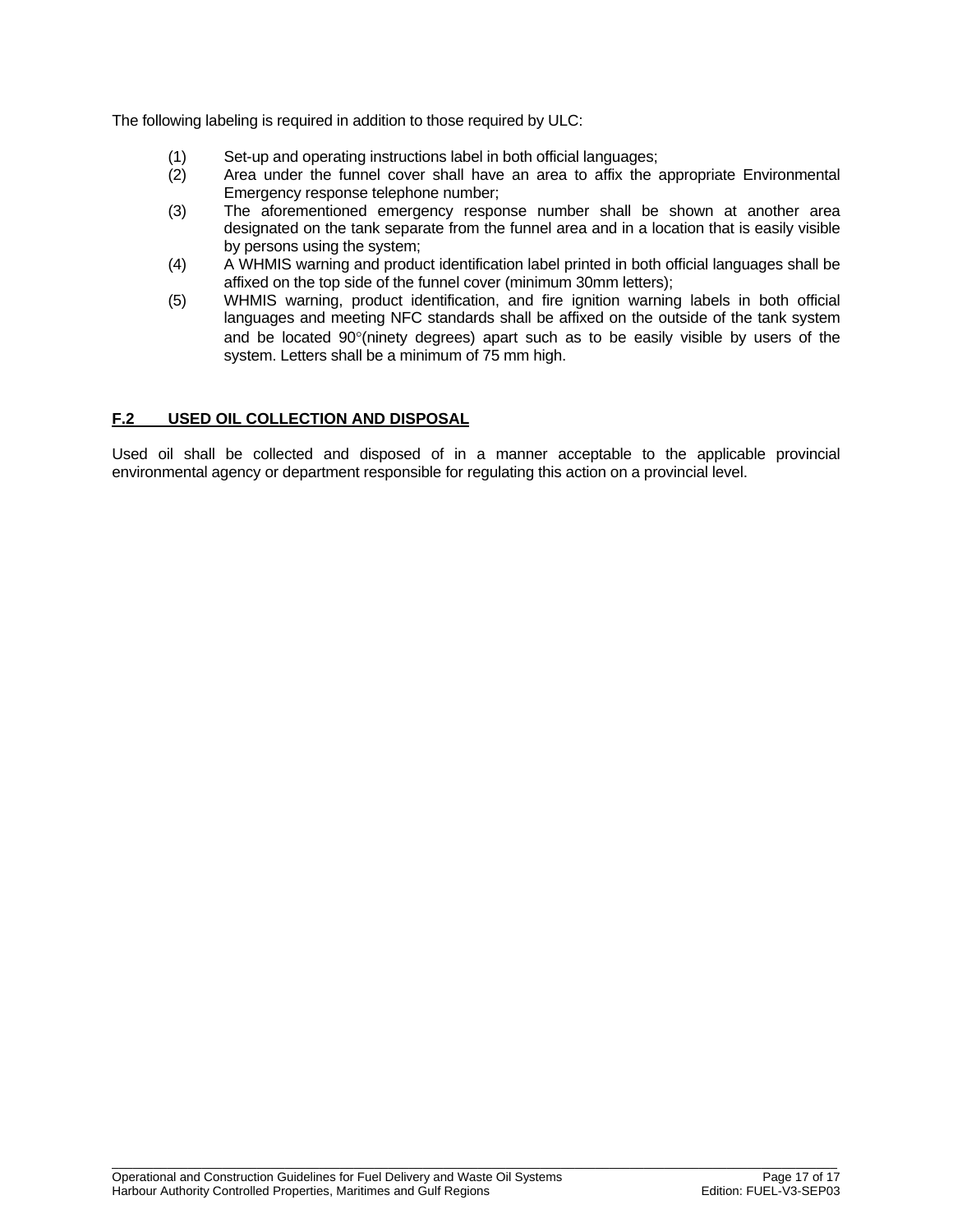### **FUEL STORAGE AND DISPENSING LICENSE**

**LICENSE No: \_\_\_\_\_\_\_\_\_\_\_\_\_\_\_\_\_\_**

|                                               | LILENJE NO.                                  |
|-----------------------------------------------|----------------------------------------------|
|                                               |                                              |
| This license is hereby granted this<br>day of | 20<br>. to                                   |
|                                               | (the "Licensee") by the Harbour Authority of |
|                                               | (the "Licensor").                            |

WHEREAS the Licensee has made application to operate a fuel storage and dispensing system on properties administered by the Licensor and owned by Her Majesty the Queen in right of Canada.

WHEREAS the Licensor has agreed to provide an area on their administered lands, such area shown outlined in red on the attached schedule "A" (the "Site"), for the operation of a fuel storage and dispensing system.

IN CONSIDERATION of the receipt of this License and other good and valuable consideration, the parties covenant and agree as follows:

1. In this License,

 "Certified Firm" means a corporation with specialization in petroleum engineering that is certified by the Province (as defined herein) or the Government of Canada to inspect a Fuel System (as defined herein);

 "Fuel" means any product of petroleum, gas fuel, liquid fuel, crude oil, propane, diesel, coal or natural gas, by whatever name known or sold, containing any derivative of petroleum, gas fuel, liquid fuel, crude oil, propane, diesel, coal or natural gas, and includes benzol and any benzol mixture;

 "Fuel System" means any tanks, fuelling pumps or any other equipment whatsoever associated in any manner with the storage and dispensing of Fuel (as defined herein) or in any other manner in relation to this License;

 "License to Operate" means a license obtained from the appropriate governmental authority within the Province (as defined herein) in order to comply with any and all provincial laws, regulations or rules applicable to the ownership, operation or usage of a Fuel System (as defined herein);

"Province" means the Province in which the Harbour Authority, the Licensor, is located.

- 2. This License is granted for the term from the \_\_\_\_\_\_\_ day of \_\_\_\_\_\_\_\_\_\_\_\_\_\_\_\_, 20\_\_\_\_ up to and including the \_\_\_\_\_\_\_\_\_ day of \_\_\_\_\_\_\_\_\_\_\_\_\_\_\_\_\_\_\_\_\_, 20\_\_\_\_ (the "Term").
- 3. The present License is granted in consideration of the sum of \$ per annum (the "Annual Fee"), which the Licensee promises and obliges to pay yearly in advance of the commencement of the Term. The Licensor reserves the right to change the Annual Fee on 15 days written notice.
- 4. If the Licensee defaults in the payment of the Annual Fee, such Annual Fee shall bear interest equal to the Prime Lending Rate of the Bank of Canada to Chartered Banks at the date of the default plus 5% (simple interest) calculated from the date of the default to the date of the final payment.
- 5. The Licensee must comply with all applicable federal and provincial laws, regulations and rules as well as all municipal by-laws associated with the storage and dispensing of Fuel as amended from time to time, and this includes but is not limited to the most recent version of the "National Fire Code of Canada", the "Environmental Code of Practice for Fuel Storage and Dispensing on Federal Properties" and the latest version of the Small Craft Harbours branch of the Department of Fisheries and Oceans Canada "Operational and Construction Guidelines for Fuel Delivery and Waste Oil Systems".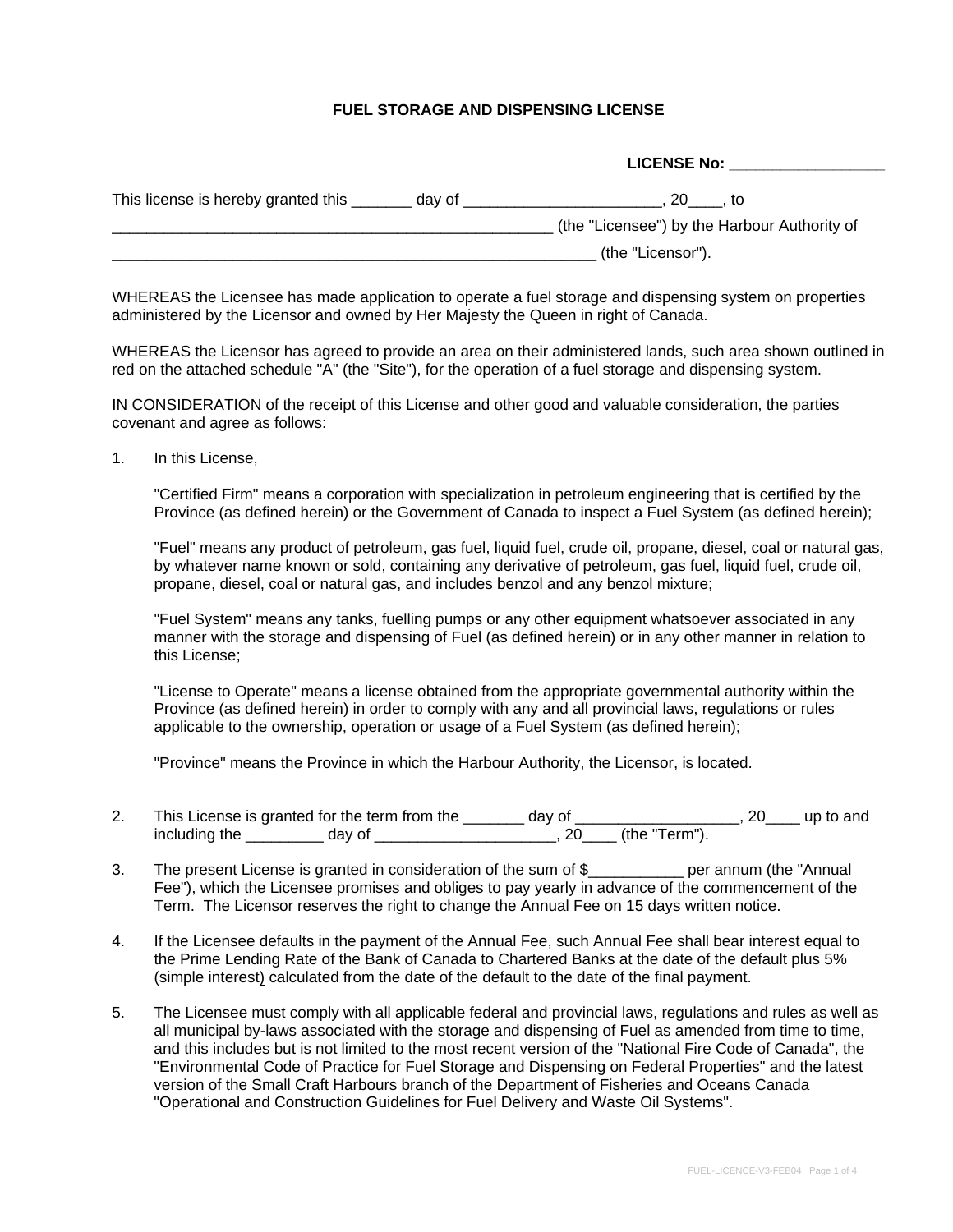- 6. On an annual basis for an underground tank system, or every three years for an aboveground tank system, the Licensee must provide to the Licensor written documentation from a Certified Firm that an inspection has been undertaken and that the Fuel System is in compliance with all applicable federal and provincial laws, regulations and rules as well as all municipal by-laws associated with the storage and dispensing of fuel as amended from time to time, and this includes but is not limited to the most recent version of the "National Fire Code of Canada", the "Environmental Code of Practice for Fuel Storage and Dispensing on Federal Properties" and the latest version of the Small Craft Harbours branch of the Department of Fisheries and Oceans Canada "Operational and Construction Guidelines for Fuel Delivery and Waste Oil Systems".
- 7. The Licensee must obtain a License to Operate from the Province and provide a copy prior to the commencement of the Term to the Licensor.
- 8. The Licensee is not permitted to make any changes to the Fuel System, or the operation or usage thereof, without having obtained the prior written consent of the Licensor and the Small Craft Harbours branch of the Department of Fisheries and Oceans Canada. .
- 9. The Licensee shall obtain at its expense a comprehensive general liability insurance policy that is satisfactory to the Licensor covering all damages and loss resulting from the Licensee's use and occupation of the Site. The policy is to be effective during the term of this License, and any renewal thereof. The insurance policy must include the licensor as an additional insured and must be for at least two million dollars (\$2,000,000.00) for personal and bodily injury, property damage and environmental contamination, including but not limited to the loss of use of property for any one occurrence or series of occurrences arising out of any cause of action.
- 10. The Licensee shall provide to the Licensor, who will in turn forward a copy to the Small Craft Harbours branch of the Department of Fisheries and Oceans Canada, a certified copy of the insurance policy with proof of payment thereof. The Licensee shall immediately notify the Licensor of any cancellation or intended cancellation of the policy or any changes to the policy.
- 11. The Licensee shall at all times indemnify and save the Licensor and Her Majesty the Queen in right of Canada harmless from and against any and all claims, demands, losses, costs, charges, expenses, actions and other proceedings, including but not limited to those in connection with workplace safety and insurance compensation or any similar or successor arrangement, made, brought against, suffered by or imposed on the Licensor or in relation to the properties administered by the Licensor in respect of any failure by the Licensee to fulfill any of its obligations under this License or caused by any type of environmental contaminants found on the Site or properties administered by the Licensor which have escaped or been discharged as a result of the Licensee's operations or in respect of any loss, damage or injury, including injury resulting in death:
	- (a) to any person or property, directly arising out of, resulting from or sustained by reason of the Licensee's occupation, use or remediation of the Site, or any operation in connection therewith or any fixtures or chattels thereon, or,
	- (b) to any person in the course of that person's entry onto or exit from the Site.
- 12. In the event of a leak or spill of the Fuel or any other event which can or could cause damage to the environment or pose a risk to the health or safety of any individual, the Licensee shall report the incident immediately to the Licensor, who in turn will report the incident to the Small Craft Harbours branch of the Department of Fisheries and Oceans Canada for determination of an appropriate response. The Licensor will be required to report any leak or spill of the fuel or any other event that can or could cause damage to the environment or pose a risk to the health or safety of any individual by immediately calling**: Canadian Coast Guard – Regional Operations Centre (Maritimes) at 1-800-565-1633.**
- 13. Nothing shall be done or permitted to be done by the Licensee which may damage or injure the Site or any access or exit area from the Site, and the Licensee shall, at the Licensee's own expense, maintain and repair all or any part of the Site or any access or exit area from the Site, which may at any time during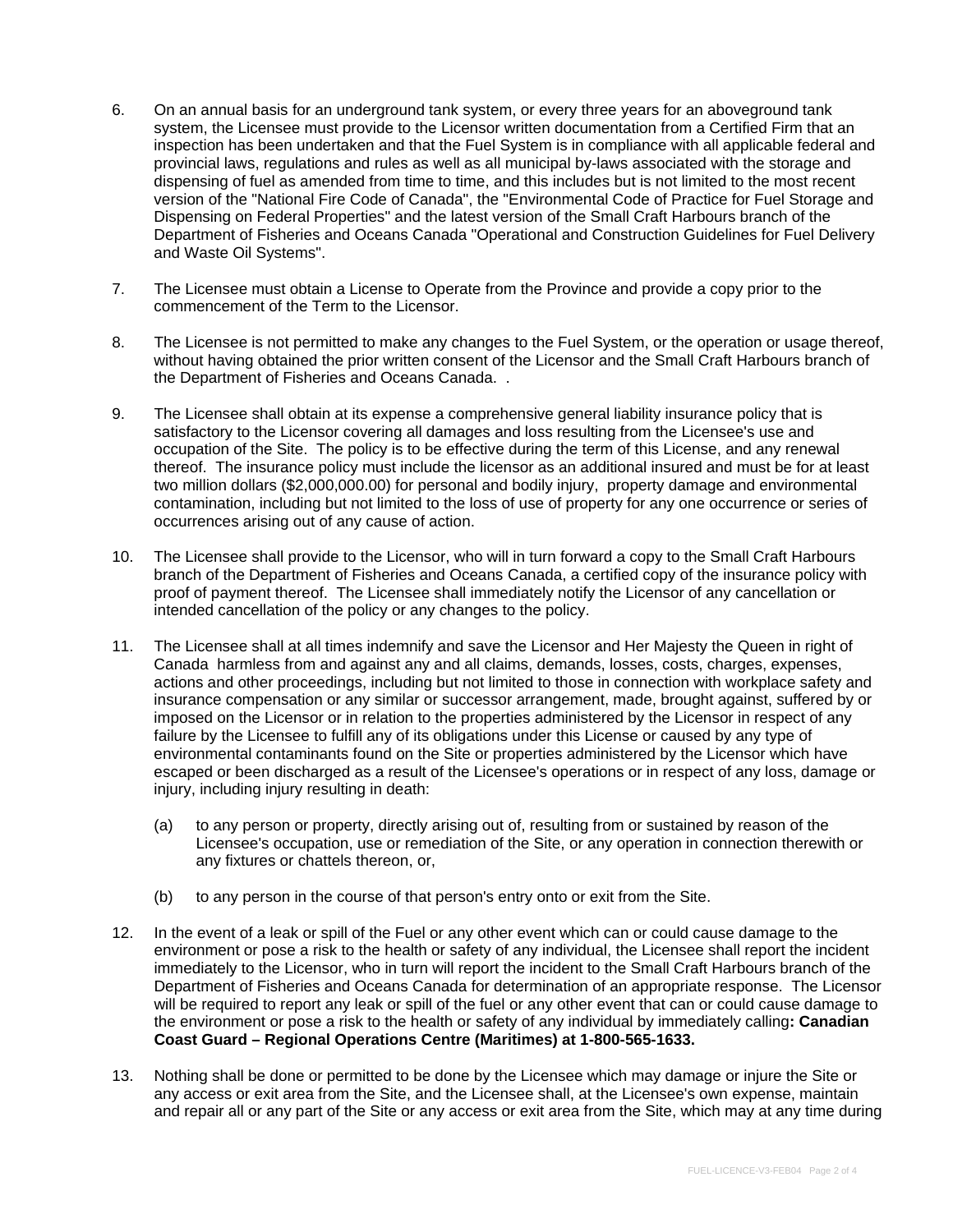the Term of this License be damaged as a result of the License hereby granted, other than ordinary wear and tear as determined by the Licensor.

- 14. The Licensee is at all times material hereto responsible for the operation or usage of the Fuel System and the Site. If the Licensor becomes aware of any problem with the operation or usage of the Fuel System or the Site, the Licensor shall inform the Licensee in writing of any and all problems, including but not limited to any structural or operational deficiencies, arising out of the operation or usage of the Fuel System or the Site. At no time, is the Licensor responsible in any manner for these problems.
- 15. The Licensee, at its expense, shall immediately after having been notified by the Licensor of any problems, including but not limited to any structural or operational deficiencies, arising out of the operation or usage of the Fuel System or the Site, take action to rectify the problems, including but not limited to any structural or operational deficiencies, arising out of the operation or usage of the Fuel System or the Site.
- 16. This License may be terminated by written notice by either party at any time.
- 17. Upon termination of this License;
	- (a) the Licensee shall remove from the Site the Fuel System and any and all structures that it has erected thereon within days at the Licensee's expense, and the Licensee shall restore the Site to a neat and tidy condition satisfactory to the Licensor;
	- (b) the Site and the properties administered by the Licensor will be inspected by the Licensor and the Small Craft Harbours branch of the Department of Fisheries and Oceans Canada to determine the extent of any environmental contaminants found on the Site or properties administered by the Licensor which have escaped or been discharged as a result of the Licensee's operations, and the costs and expenses associated with the cleanup of the Site or the properties administered by the Licensor will be the responsibility of the Licensee.
- 18. If the Licensee fails to remove the Fuel System and any structure that it has erected on the Site, the Fuel System and any and all structures erected on the Site by the Licensee shall become the property of the Licensor without any right to compensation on the part of the Licensee.
- 19. The Licensee will be responsible for any and all costs and expenses incurred by the Licensor if the Fuel System and any structure erected by the Licensee on the Site are removed by Licensor, and the Licensee shall immediately upon demand reimburse the Licensor for these removal costs and expenses, including but not limited to any and all administrative expenses, storage costs and environmental cleanups of the Site or the properties administered by the Licensor.
- 20. The Licensee cannot transfer or assign this License or any of its rights under this License.
- 21. The operation and use of the Fuel System and the Site by the Licensee must not interfere with the public use of the Site.
- 22. The Licensee is responsible for all taxes, rates and assessments arising out of the granting of this License.
- 23. This License does not create an interest in land.
- 24. The Licensee will not hold the Licensor accountable or responsible for any of the actions taken by any of the Fuel System users or any resulting impact on the harbour facilities, upland or water lots.
- 25. This License is the entire License between the Licensor and the Licensee regarding the subject of this License and it can be amended or supplemented only by a document executed in writing by both the Licensor and the Licensee.